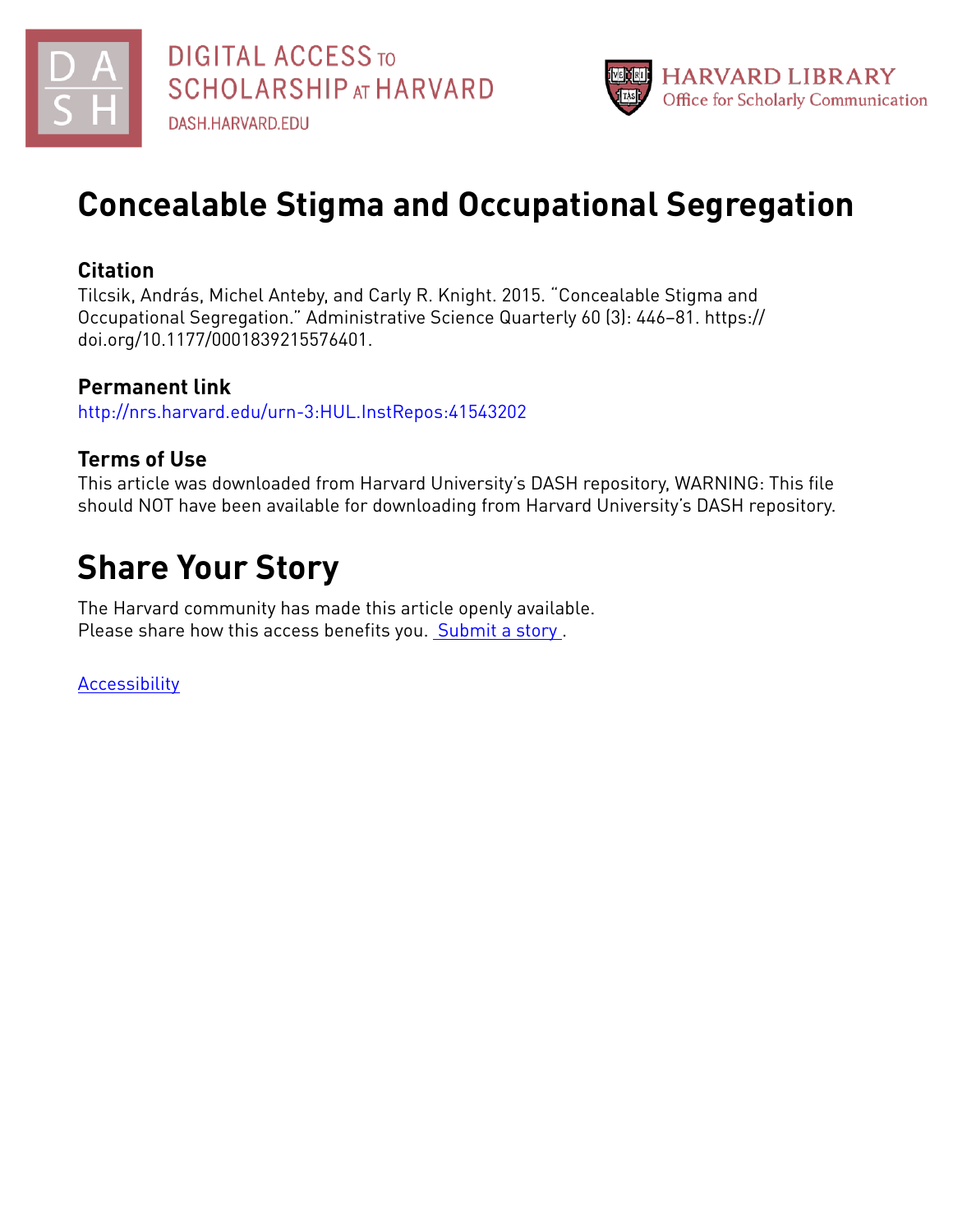

Concealable Stigma and Occupational Segregation: Toward a Theory of Gay and Lesbian Occupations

Administrative Science Quarterly 1–36 © The Author(s) 2015 Reprints and permissions: sagepub.com/ journalsPermissions.nav DOI: 10.1177/0001839215576401 asq.sagepub.com



## András Tilcsik,<sup>1</sup> Michel Anteby,<sup>2</sup> and Carly R. Knight<sup>2</sup>

## **Abstract**

Numerous scholars have noted the disproportionately high number of gay and lesbian workers in certain occupations, but systematic explanations for this type of occupational segregation remain elusive. Drawing on the literatures on concealable stigma and stigma management, we develop a theoretical framework predicting that gay men and lesbians will concentrate in occupations that provide a high degree of task independence or require a high level of social perceptiveness, or both. Using several distinct measures of sexual orientation, and controlling for potential confounds, such as education, urban location, and regional and demographic differences, we find support for these predictions across two nationally representative surveys in the United States for the period 2008–2010. Gay men are more likely to be in female-majority occupations than are heterosexual men, and lesbians are more represented in male-majority occupations than are heterosexual women, but even after accounting for this tendency, common to both gay men and lesbians is a propensity to concentrate in occupations that provide task independence or require social perceptiveness, or both. This study offers a theory of occupational segregation on the basis of minority sexual orientation and holds implications for the literatures on stigma, occupations, and labor markets.

Keywords: occupational segregation, sexual orientation, stigma, gay and lesbian workers, social perceptiveness, task independence

Occupational segregation—the systematic distribution of people across occupations based on demographic characteristics—is a pervasive and consequential phenomenon in contemporary organizations. The concentration of members of a demographic group, such as women or racial minorities, in certain occupations profoundly shapes individuals' social and economic prospects

<sup>&</sup>lt;sup>1</sup> Rotman School of Management, University of Toronto

<sup>&</sup>lt;sup>2</sup> Harvard University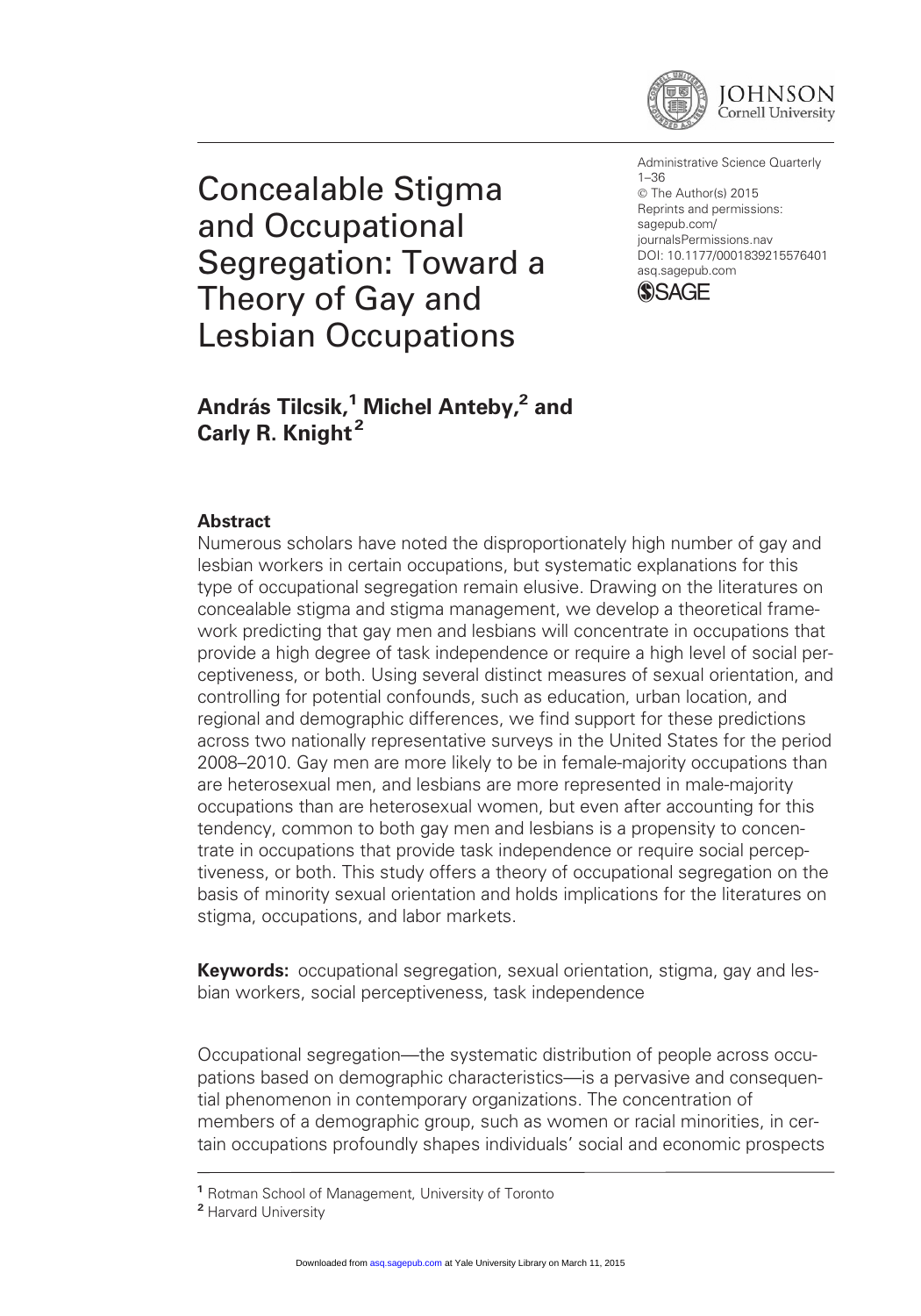(England, Chassie, and McCormack, 1982; Reskin, 1993; Mandel, 2013). Likewise, occupational segregation has important consequences for organizations, such as narrowing the talent pools from which employers might hire and shaping the demographic profile of different positions and professional groups within organizations (Dobbin et al., 1993; Kalev, Dobbin, and Kelly, 2006; Barbulescu and Bidwell, 2013; Bidwell et al., 2013).

The occupational segregation of gay and lesbian workers—''one of the largest, but least studied, minority groups in the workforce'' (Ragins, 2004: 35) presents an unresolved puzzle for researchers. Since the late nineteenth century, numerous scholars have noted the unusually high concentration of gay or lesbian workers in certain occupations (e.g., Ellis, 1897; Baumle, Compton, and Poston, 2009), but systematic explanations for this phenomenon remain elusive. This question is particularly puzzling because, at first glance, these occupations seem to have little in common, ranging from some blue-collar trades (e.g., various repairers and mechanics) to certain service jobs (e.g., flight attendants and massage therapists) and white-collar occupations (such as psychologists and postsecondary teachers).

To date, the most consistent account of this phenomenon has been that lesbian and gay workers are often found in occupations that are traditionally associated with the opposite sex (Baumle, Compton, and Poston, 2009). Although predictions based on this observation account for some of the important patterns in gay and lesbian occupational segregation, they leave a great deal of variance unexplained. Recent U.S. data suggest that nearly half of gay men are actually in occupations in which men are the majority of workers, and twothirds of lesbians work in female-majority occupations.<sup>1</sup> The tendency of lesbians and gay men to cross occupational gender lines also cannot account for professional fields in which both lesbian and gay workers are overrepresented, such as psychology, counseling, law, and social work (Baumle, Compton, and Poston, 2009). While numerous other explanations have also been proposed for gay and lesbian occupational patterns, many of these apply to just a small set of occupations and are relevant to either gay men or to lesbians (e.g., Bérubé, 1990, 2011; Chauncey, 1994), rather than capturing the drivers of segregation common to both populations.

To provide a more comprehensive explanation for lesbian and gay occupational segregation, we conceptualize minority sexual orientation as a potential source of concealable stigma (Smart and Wegner, 1999; Ragins, 2008), that is, a socially stigmatized characteristic that is not readily apparent to observers. We draw on Goffman's (1963) classic insight that a principal challenge for individuals with concealable stigma is to manage information about their stigmatized status in social interactions. This need for stigma management—both at work and beyond—is likely to have important consequences for occupational segregation. In particular, it might lead to an overrepresentation of gay and lesbian workers in occupations that provide a high level of task independence (i.e., freedom to perform one's tasks without substantially depending on others) or require a high level of social perceptiveness (i.e., accurate anticipation and reading of others' reactions), or both.

<sup>1</sup> Data are from the 2008, 2009, and 2010 American Community Survey (www.census.gov/acs), tabulated by the authors. Gay and lesbian workers were defined as employed individuals living with an unmarried same-sex partner.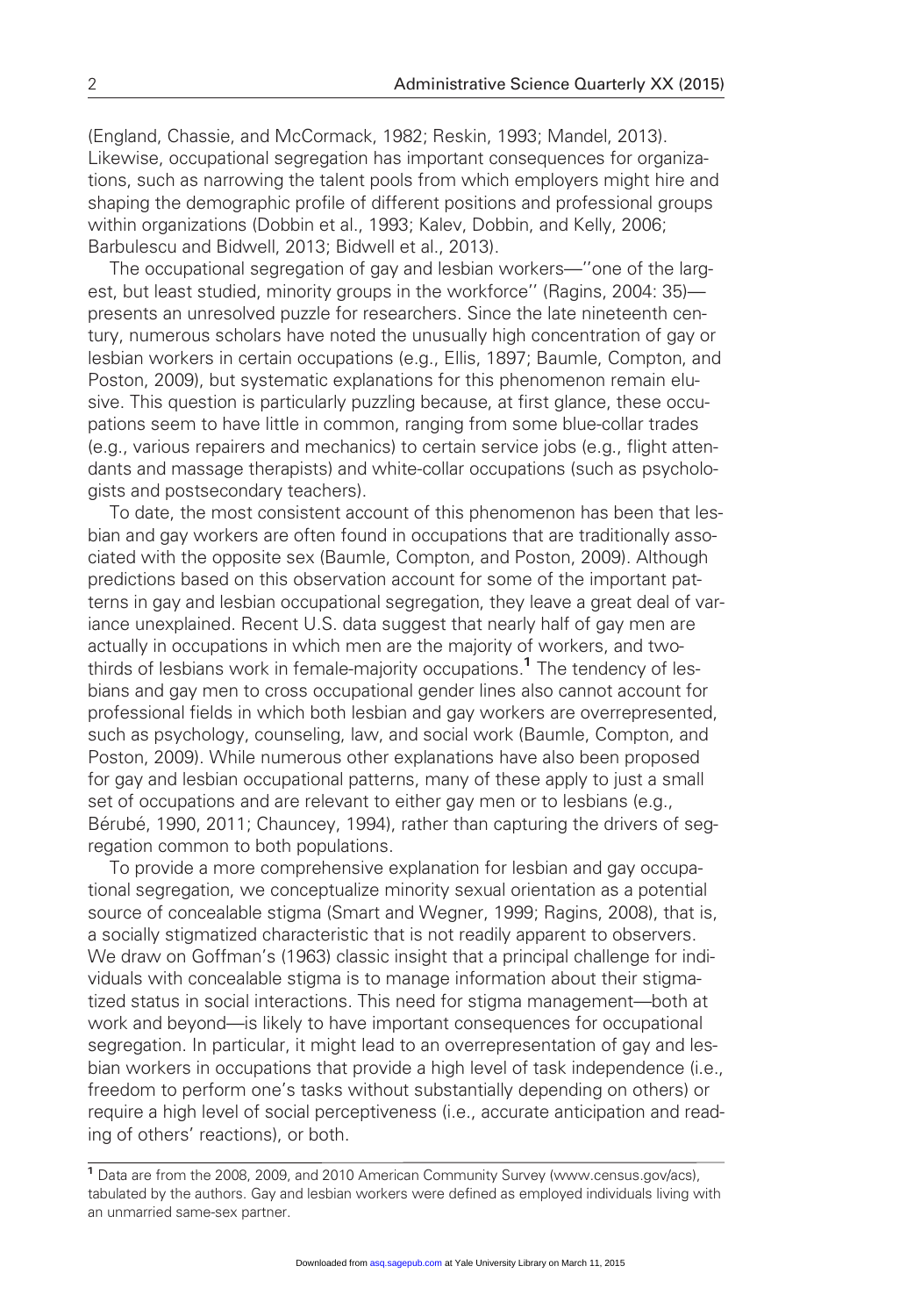Task independence would allow these workers to manage information about their stigmatized status more effectively in the workplace, while also mitigating the risks associated with disclosure. Social perceptiveness is likely to emerge as an important social adaptation or coping skill for many gay and lesbian people at a relatively young age. Addressing the dilemma of disclosure versus concealment across social situations requires sensitivity in order to read and anticipate others' reactions (Radkowsky and Siegel, 1997; Pachankis, 2007), which in turn are valued behaviors in occupations that require social perceptiveness.

We test our predictions with two distinct population samples and multiple measures of sexual orientation. Our first data source is the 2008–2010 American Community Survey (ACS), which provides a nationally representative sample of nearly five million people in the United States and allows us to systematically identify individuals living with a same-sex partner. While the size and quality of this sample offer unique advantages, one limitation is that these data capture only those lesbian and gay workers who are members of a cohabiting same-sex couple. Thus we also test our hypotheses on a second sample, the fourth wave of the U.S. National Longitudinal Study of Adolescent Health, collected in 2008–2009. Although this sample is restricted to respondents between the ages of 26 and 31, it effectively complements the ACS data by providing indicators of sexual orientation independent of partnered status. We combined both samples with data from the Occupational Information Network (O\*NET), the primary source of survey-based information about the characteristics of occupations in the U.S. economy (Liu and Grusky, 2013). These data allow us to test the hypothesis that common to both gay men and lesbians is a propensity to concentrate in occupations that provide task independence or require social perceptiveness, or both.

## OCCUPATIONAL SEGREGATION AND CONCEALABLE STIGMA

Theories explaining occupational segregation typically focus on one of two sides of the labor market equation: the demand side (i.e., employers' needs, preferences, and biases) or the supply side (i.e., workers' preferences, characteristics, and skills) (Kaufman, 2002). On the demand side, employers evaluate job seekers' skills and dispositions to ascertain their fit with certain jobs or work settings. Occupational segregation may therefore be due to employers' selection decisions, reflecting either accurate assessments of human capital or stereotypes about what constitutes a ''proper'' match for the occupation, the latter of which may result in discrimination against those deemed unsuited for the position (Reskin and Roos, 1987; see also Fernandez-Mateo and King, 2011). Thus employment discrimination and a desire to keep certain people out of certain kinds of jobs—for instance, African Americans from jobs involving frequent contact with customers (Pager, Western, and Bonikowski, 2009) or women from managerial positions (Kanter, 1977)—can contribute to occupational segregation.

From a supply-side perspective, research in vocational psychology has focused on factors that affect career choices. A recurring idea in this literature is that people with similar behavioral dispositions and skills are drawn to similar occupational and employment settings in a process that involves a matching of self and occupation (Kidd, 1984; Holland, 1997; Hansen and Dik, 2004). This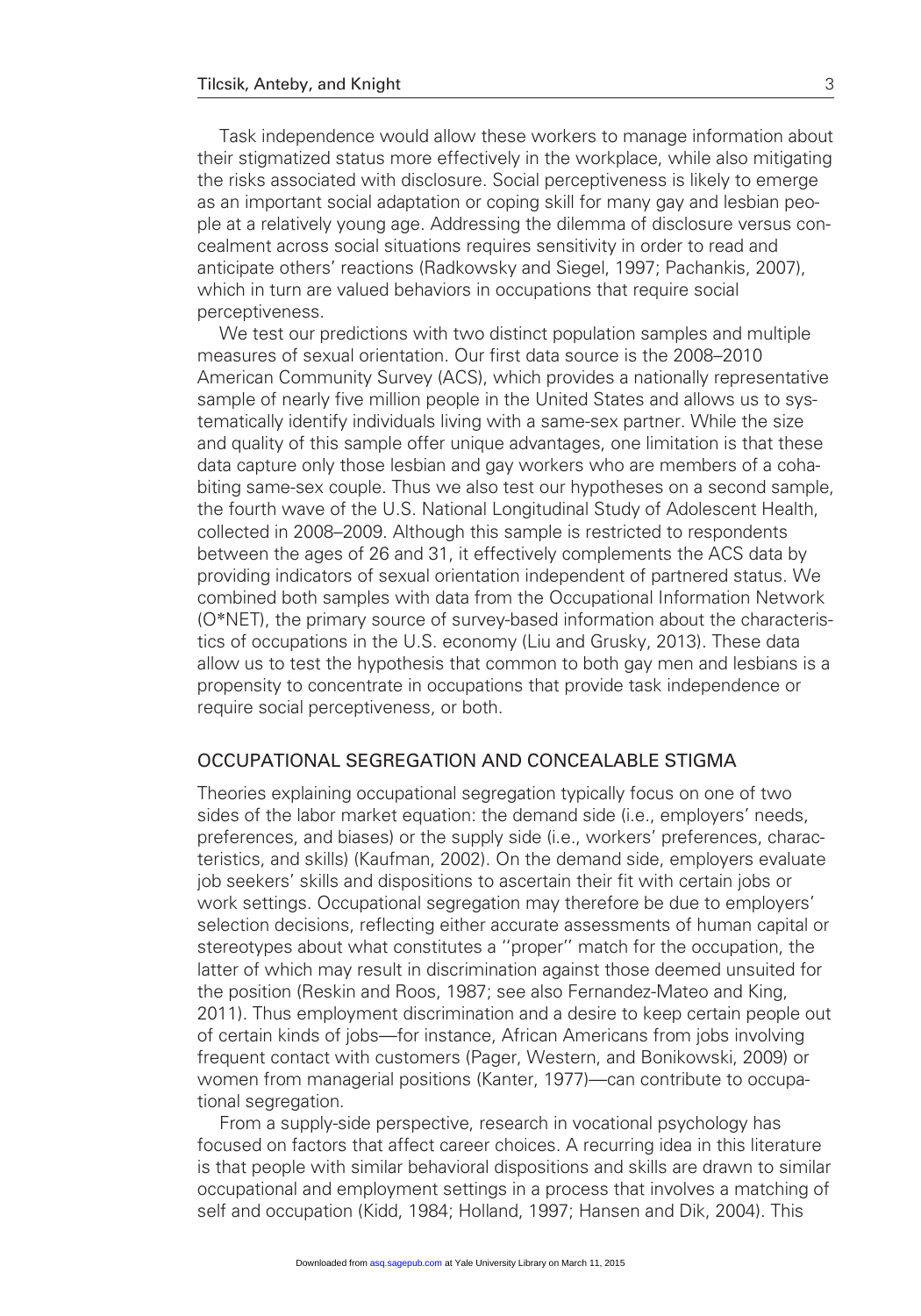matching process implies that ''people who are more comfortable with and are better skilled in employing a [given set of behaviors] are likely to be drawn to occupations in which engagement in such behaviors is instrumental to task accomplishment'' (Stern and Westphal, 2010: 286). Broader cultural perspectives on occupational segregation have provided some insight into the sources of the characteristics and preferences of workers that underlie this matching process (England et al., 1994; Budig and England, 2001). This work suggests that internalized beliefs about group differences shape individuals' occupational aspirations from a young age (Xie and Shauman, 1997; Bourdieu, 2001), thus influencing educational and career decisions throughout the life course (Kanter, 1977; Blair-Loy, 2001; Fernandez and Friedrich, 2011). At the same time, while much research explores mechanisms of occupational segregation due to visible characteristics, particularly gender and race, few theoretical explanations account for segregation on the basis of stigmatized but potentially concealable characteristics. This lacuna is particularly striking in the case of gay and lesbian workers.

## The Puzzling Segregation of Gay and Lesbian Workers

Scholars have long noted the existence of gay and lesbian occupational ''ghettos" and distinctively "queer work" (Bérubé, 2011). As Hewitt (1995: 465) pointed out, ''gay men have a very distinctive occupational profile, and . . . the differences between gay men and the general male population are at least as great as those between men and women.'' One of the first scholars to observe this phenomenon, Havelock Ellis (1897: 294), noted that gay men were drawn to ''certain avocations,'' including literature, medicine, acting, and hairdressing. Ellis (1897: 296) argued that the dramatic and artistic ''aptitudes'' of gay men (evidenced by the presumed overrepresentation in literature and acting) were ''due to the circumstances of [a gay man's] life, which render him necessarily an actor—and in some few cases lead[ing] him into a love of deception.'' Also, Ellis (1897: 294) explained the concentration of gay men in hairdressing and medicine by the supposedly desirable ''close physical association'' that barbers and physicians have with their clients and patients. In retrospect, these explanations seem far-fetched, but they do capture a recurring puzzle about the distinctive occupational profile of gay and lesbian workers.

Contemporary scholars have noted the strikingly high concentration of lesbian and gay workers in a range of occupations, from blue-collar craft workers and commercial truck drivers to army mechanics and gymnastic teachers for lesbians, and from professional dancers and church organists to sailors and interior designers for gay men (Whitam, 1986; Hetherington and Orzek, 1989; Bérubé, 1990; Chauncey, 1994; Bailey and Oberschneider, 1997; Blandford, 2003). But many existing explanations for occupational segregation by sexual orientation are either largely speculative or limited to a small set of occupations. Although some scholars, for example, have invoked the supposed ''gay friendliness'' of certain occupations to explain segregation patterns (Harry and DeVall, 1978; Berger, 1982; Hewitt, 1995), such explanations risk being tautological because they often define ''gay-friendly'' occupations as those with a high proportion of gay men. Moreover, though the notion that ''gays often tend to hire other gays as employees'' (Harry and DeVall, 1978: 160) might help explain why an occupation continues to have a high concentration of gay workers, it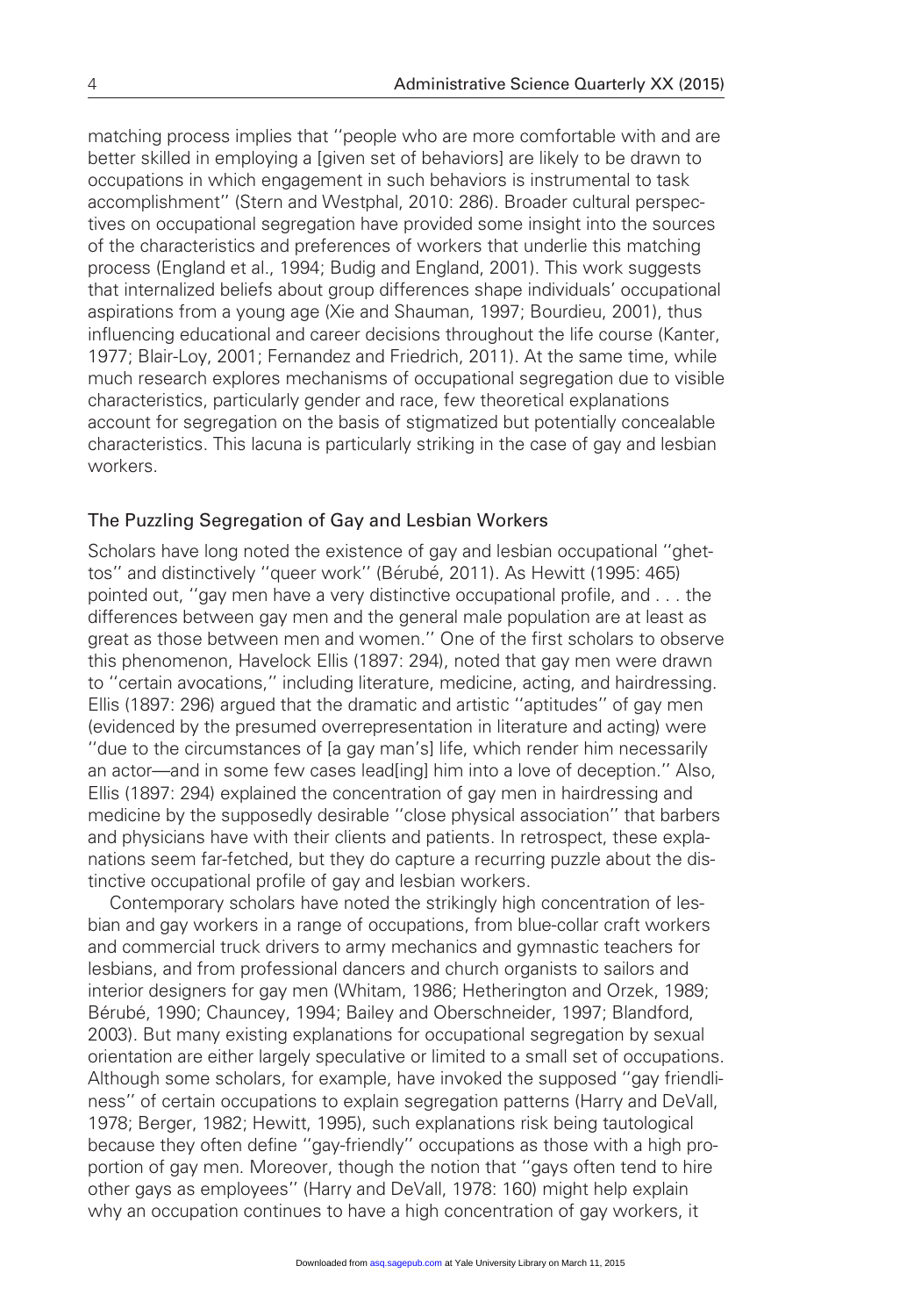does not explain more generally why some occupations have such high concentrations in the first place while others do not.

Other scholars have suggested that gay and lesbian workers might be commonly found in highly gender-segregated occupations, with gay men gravitating toward mostly all-male settings like navy ships, lumber camps, and cattle ranches (Chauncey, 1994: 91) and lesbians often working in all-female settings, like the Women's Auxiliary Army Corps during World War II (Bérubé, 1990: 28). Systematic evidence from large-scale datasets, however, clearly contradicts this view, showing that both gay men and lesbians often work in genderbalanced occupations or occupations in which they are a gender minority (Baumle, Compton, and Poston, 2009). Still other accounts of segregation are based on ad hoc explanations that apply to one particular occupation but not to the majority of occupations. For example, some observers linked the overrepresentation of gay men among cruise ship stewards to the U.S. military's discrimination against gay men, because many discharged gay service members subsequently found new jobs with cruise ships operators (Bérubé, 2011). Although such explanations may be appealing in the context of a particular occupation, they do not explain wider segregation patterns.

To provide a broader explanation for the puzzle of lesbian and gay occupational segregation, some scholars have offered a sex-typing perspective. Sextyping arguments suggest that lesbians and gay men will be overrepresented in certain occupations because they prefer to cross gender lines in their working lives and join occupations that are traditionally associated with the opposite sex or, in the case of gay men, because they are more willing than heterosexual men to cross gender lines and engage in stigmatized ''women's work.'' This lens builds on a gendered view of occupations that divides work into traditionally female- or male-type work (Williams, 1995). In this view, lesbians might be more inclined than heterosexual women to engage, for example, in (typically male) police work (Martin, 1980) and blue-collar trades (Allegra, 1996). Similarly, gay men might gravitate toward stereotypically female work, including commercial airline steward jobs (Hochschild, 1983), nursing (Williams, 1992), and front-desk hospitality jobs (Sherman, 2007: 304).<sup>2</sup>

One of the first studies to report national estimates of gay and lesbian occupational segregation used U.S. Census data for same-sex partners in 33 of the largest professions, which provided some support for the sex-typing hypothesis, showing that gay men and lesbians were more likely to cross occupational gender boundaries (Baumle, Compton, and Poston, 2009). At the same time, sex-typing arguments did not explain the key finding that both gay and lesbian workers were ''concentrated in fields that are focused on creativity, psychology/counseling, and law/social work'' (Baumle, Compton, and Poston, 2009: 13). Thus, although this perspective explains some variation, it does not fully account for the underlying factors that drive segregation on the basis of sexual orientation.

<sup>&</sup>lt;sup>2</sup> An alternative perspective that leads to the same basic prediction is that, because male incomes tend to be higher than female incomes, gay men—who expect to have a partner with a male income—are more willing to select occupations with relatively low wages (i.e., female-dominated occupations), while the opposite is true for lesbians. See, for example, Kyei and Madden (2013).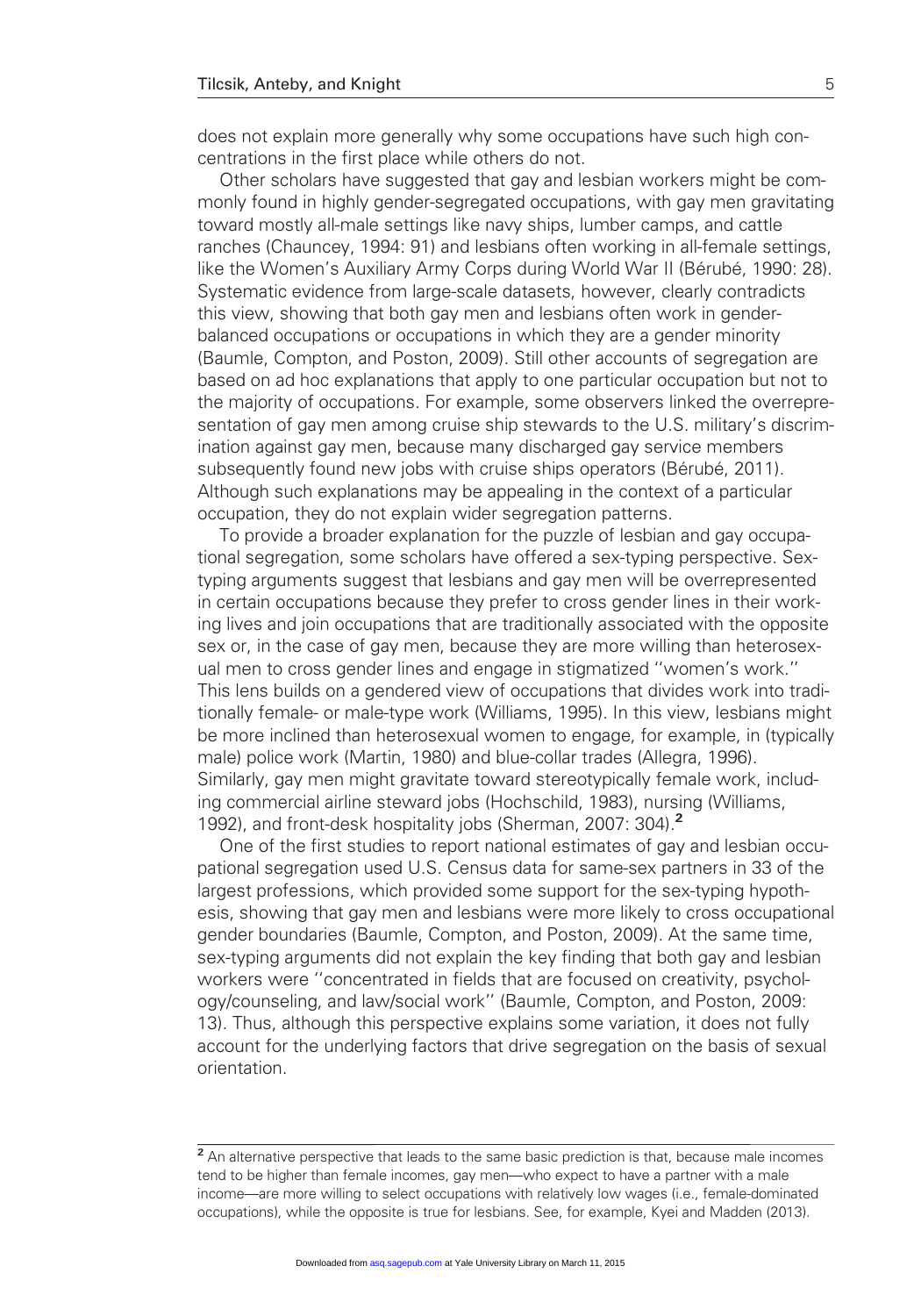## Concealable Stigma and Occupational Segregation

Though much research has explored occupational segregation on the basis of visible characteristics, segregation due to concealable stigma is likely to operate in fundamentally different ways. One major difference is that direct exclusion, such as employment discrimination at the point of hire, likely plays a much more straightforward role in segregation on the basis of visible characteristics: employers can readily observe such characteristics and might discriminate on that basis against a group of job seekers, reducing their access to certain occupations. But, of course, this mechanism cannot explain segregation if employers cannot observe the characteristic in question. For example, even though a large proportion of survey respondents express discomfort over the possibility of having a gay or lesbian person as their doctor or their child's teacher (Powell et al., 2010: 66), in reality it may be quite difficult to systematically identify and avoid lesbian and gay doctors or teachers. Moreover, even in field experiments in which fictitious lesbian and gay job seekers do reveal information indicating their sexual orientation, there is little systematic variation across occupations in the level of discrimination (e.g., Drydakis, 2009; Tilcsik, 2011), which suggests that variation in employers' propensity to discriminate is not the primary driver of segregation. Thus, although discrimination may be at play in generating segregation on the basis of sexual orientation, a large part of its influence is likely to occur through more indirect mechanisms.

To unpack these mechanisms, we build on Goffman's (1963) classic insights into the distinct nature of visible versus concealable stigma (see Ragins, 2008). According to Goffman, the principal challenge for a person with a concealable stigma is the management of information in social interactions about the stigma: ''To display or not to display; to tell or not to tell; to let on or not to let on; to lie or not to lie; and in each case, to whom, how, when, and where'' (Goffman, 1963: 42). As recent research shows, individuals with a concealable stigma continually face a dilemma of disclosure, which forces them to regularly interpret ambiguous social situations and adapt to the threat of potential discovery (Croteau, 1996; Reimann, 2001; Pachankis, 2007; Connell, 2015).

This need for stigma management may have powerful consequences for occupational segregation. We develop this argument in two steps: we first focus on the management of stigma-related information in the workplace and then consider this information management process in everyday social interactions from an early age onward. First, given the dilemma of disclosure in the workplace, gay men and lesbians are likely to place especially great value on task independence at work, to be able to perform their tasks without substantially depending on coworkers and supervisors. Task independence allows lesbian and gay workers to manage information about their stigmatized status more effectively and may also reduce the risks associated with disclosure in the workplace. Second, given the need to manage information about concealable stigma in everyday social interactions, gay and lesbian workers will be likely to be concentrated in occupations in which social perceptiveness accurately anticipating and reading others' intentions and reactions—is essential for job performance. Forced to manage information about a stigmatized attribute on a daily basis from an early age, many gay men and lesbians seem to adapt to their stigmatized role by developing an increased sensitivity and diagnostic accuracy with regard to others' reactions (Anderson and Randlet,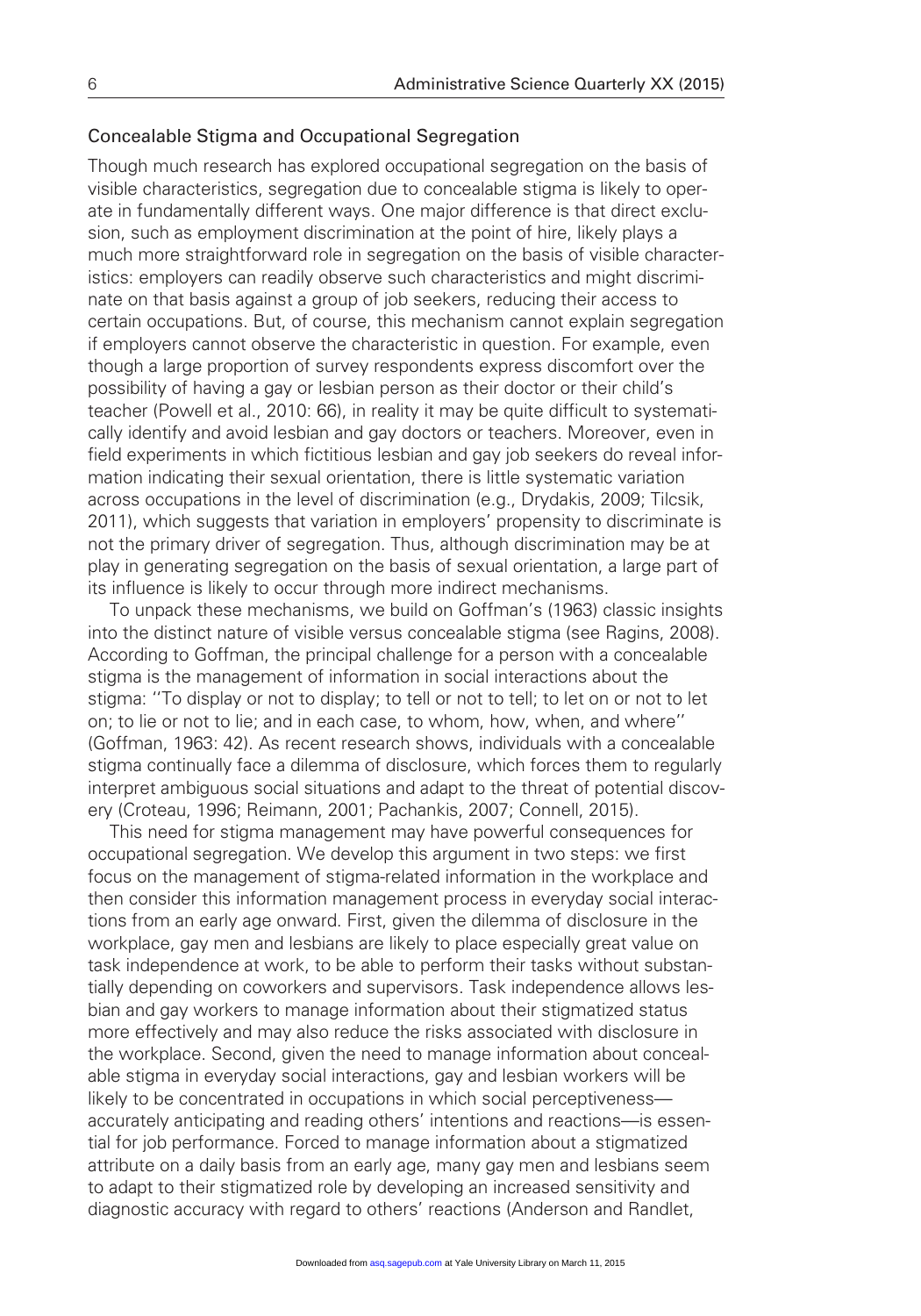1993; Sedlovskaya et al., 2013; Knight, Tilcsik, and Anteby, 2014), a valuable ability in occupations that require a high degree of social perceptiveness. Thus we expect gay and lesbian workers to be overrepresented in occupations that provide a high level of task independence or require a high level of social perceptiveness, or both.

## Task Independence and Occupational Segregation

For lesbian and gay workers, the decision of whether to reveal their sexual orientation in the workplace, combined with the fear that revelation might occur against their will, is often described as ''the most difficult career challenge'' and an ''ongoing process that occurs with each interaction'' in the workplace (Ragins, Singh, and Cornwell, 2007: 1103, 1105). This is understandable, as disclosure of minority sexual orientation at work has been shown to lead to discrimination, termination, and even physical threats (D'Augelli and Grossman, 2001; Ragins and Cornwell, 2001). Moreover, fear of the consequences of disclosure has a profound and often detrimental effect on the work experiences of many gay men and lesbians (Ragins, 2004; Drydakis, 2015). Unsurprisingly, one study, based on interviews with 70 gay men working in corporate jobs in the United States, found that every single participant had posed as heterosexual at some point to avoid discrimination at work (Woods, 1994). Similarly, other studies suggest that a high proportion of lesbians do not disclose their sexual orientation to employers (Fassinger, 1995; Ragins, 2004). Further complicating the situation is the fact that many gay and lesbian workers who want to disclose their sexual orientation prefer to do so selectively, hoping to confide in some but not all coworkers and supervisors (Croteau, 1996; Lance, Anderson, and Croteau, 2010).

As a result, the threat of discrimination and the need to manage information about one's stigmatized status are important factors shaping the career choices of lesbian and gay workers (Baumle, Compton, and Poston, 2009). In particular, these workers might avoid occupations in which concealment or selective disclosure is difficult and penalties for a revealed minority sexual orientation are potentially high (Escoffier, 1975; Badgett and King, 1997), sorting instead into occupations in which concealment or selective disclosure is easier and revealing their sexual orientation will have fewer negative repercussions. One broad set of occupations that meet these criteria are those that offer a high degree of task independence at work.

In occupational research, task independence is defined as the degree to which an occupation allows a worker to perform his or her tasks without substantially depending on coworkers or supervisors (Kiggundu, 1981, 1983; Klein, 1991; Peterson et al., 1999). Comparative surveys of workers suggest, for example, that on average massage therapists have a higher level of task independence than construction workers, that taxi drivers report more task independence than food preparation workers, and that social scientists have more task independence than nuclear engineers (National Center for O\*NET Development, 2014).

Task independence is distinct from autonomy at work (Kiggundu, 1981; Breaugh, 1985; Klein, 1991), and there is only a modest positive correlation between the two constructs (Kiggundu, 1983). While autonomy is typically defined as discretion over the pace of work and the procedures to be used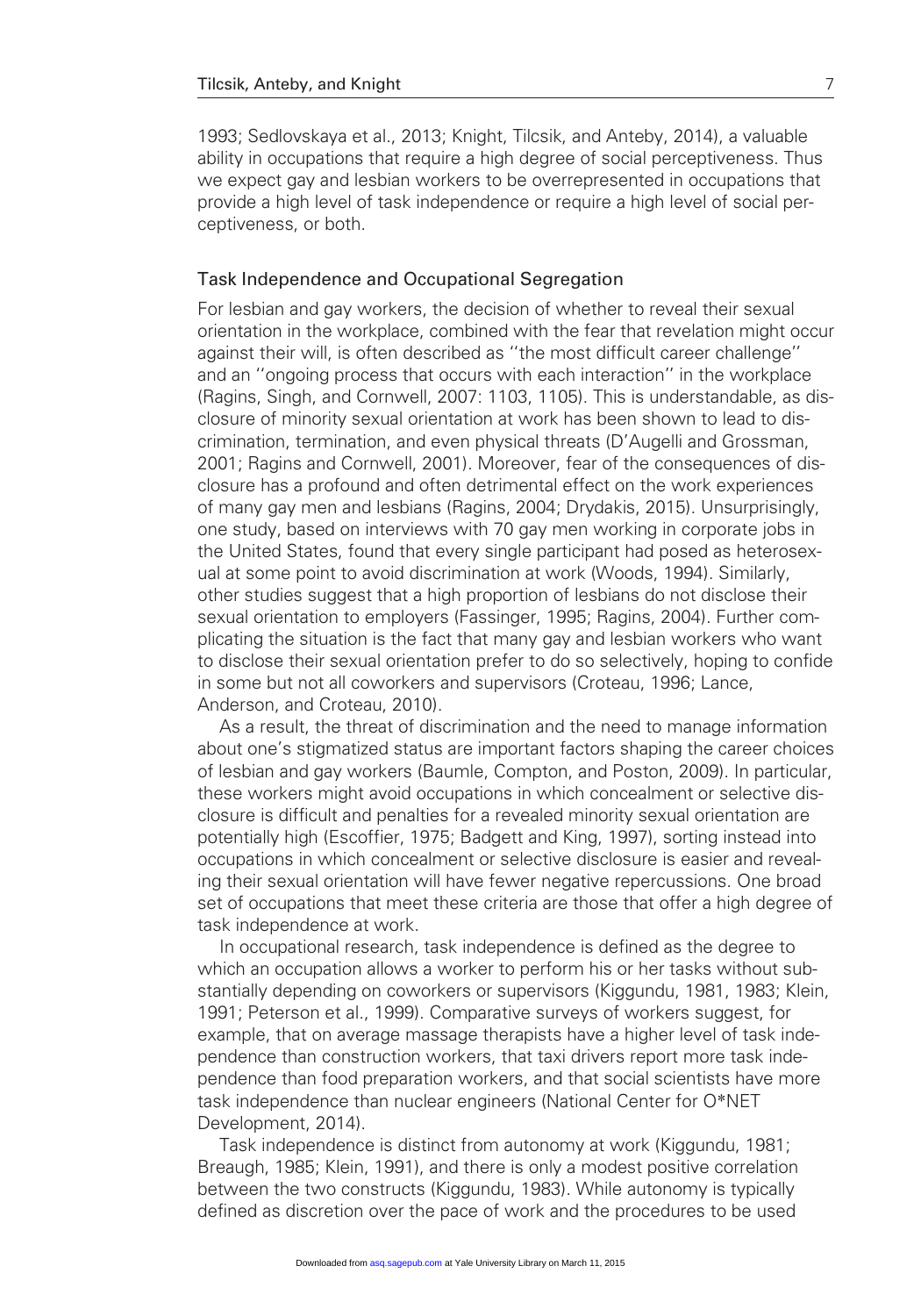(Hackman and Oldham, 1976), task independence refers to a worker's ability to perform his or her tasks with limited dependence on the work activities of others (Kiggundu, 1981). For example, city bus drivers have limited autonomy because they have little discretion over the pace of their work, their routes, and the driving procedures they follow, but they have a fairly high level of task independence because their task performance does not depend on coworkers or supervisors (Breaugh, 1985). It is also worth noting that task independence need not imply physical separation from other workers (Kiggundu, 1981; Klein, 1991). For instance, call center agents and bank tellers often share an open workspace with their colleagues but perform many tasks independently from one another (National Center for O\*NET Development, 2013). Moreover, as these examples illustrate, task independence does not imply a lack of interaction with customers; it refers only to limited dependence on coworkers and supervisors.

Task independence is likely to be particularly important for lesbian and gay workers because they tend to see coworkers and direct supervisors as the most common and consequential source of potential mistreatment and discrimination in the workplace (e.g., Badgett et al., 2007; Badgett and Frank, 2007; HRC, 2009).<sup>3</sup> In particular, task independence will allow for more control over information about one's stigmatized status and also limit the negative consequences of disclosure. Qualitative research comparing the experience of gay and lesbian workers across different occupations suggests that the concealment or selective disclosure of sexual minority status is likely to be easier in jobs with a high degree of task independence (Ward and Winstanley, 2005). In contrast, when a job involves a high level of dependence on coworkers and supervisors, keeping a stigmatized status a secret, or disclosing it safely to a select few, is likely to be more challenging. Such tightly knit occupational settings—such as firefighting, in which people work closely with one another in highly interdependent teams even when not responding to an emergency may increase the difficulty of concealment or selective disclosure of private matters. As Ward and Winstanley (2005: 457) argued, when interdependence and the resulting frequent interactions with coworkers are inevitable features of an occupation, it is ''harder for people . . . to carry on a masquerade of identity.'' Selective disclosure, in particular, is often difficult in such environments, because information can easily spread beyond the stigmatized individual's control. This is less of a threat, for example, for fire safety inspectors—members of a related occupation who examine buildings and equipment to detect fire hazards—because they work independently from coworkers and supervisors most of the time (National Center for O\*NET Development, 2014), and this independence ''may mean that it is easier to be in the closet'' (Ward and Winstanley, 2005: 457) or to be ''out'' selectively.

Being in an occupation with task independence can also limit the negative repercussions when one's sexual minority status is (voluntarily or involuntarily) revealed. The consequences of social exclusion and discrimination by

<sup>&</sup>lt;sup>3</sup> In contrast, lesbian and gay workers rarely report customers as a source of discrimination or mistreatment (Badgett et al., 2007; Badgett and Frank, 2007; HRC, 2009). This might partially reflect the fact that workers' interactions with customers tend to be more transitory than those with immediate coworkers and direct supervisors. Thus customers are likely to have fewer opportunities to undermine a worker's ability to manage information about his or her sexual orientation and less power to engage in sustained and highly consequential discrimination.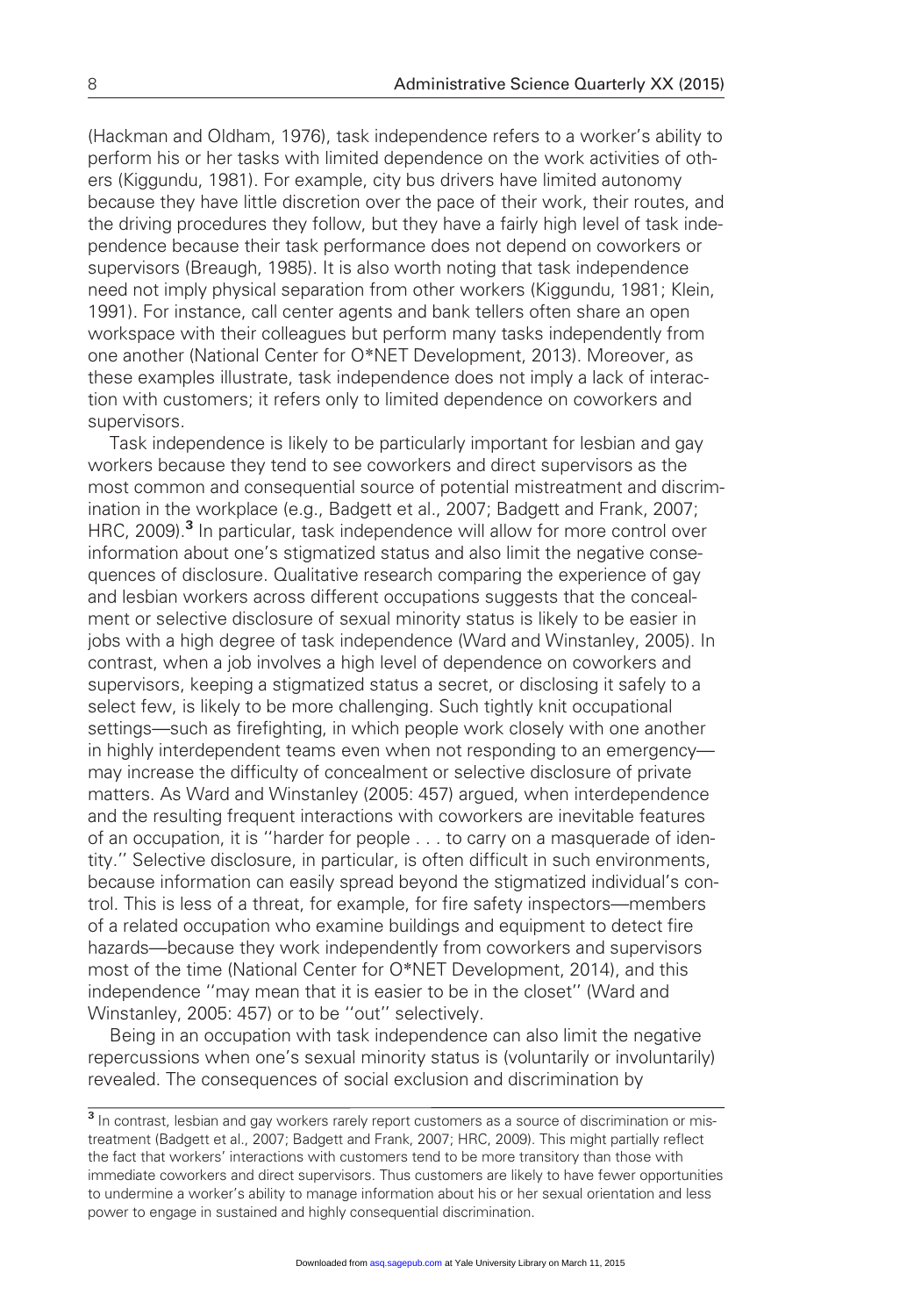coworkers are likely to be much more severe if the focal individual depends substantially on those coworkers to perform his or her work than when he or she can accomplish work tasks without relying on others. In the former case, because dependence provides coworkers with power over the focal individual (Emerson, 1962), the same degree of ostracism and discrimination can be more damaging for his or her performance and satisfaction at work than in the latter case, when the lack of dependence limits coworkers' power to do harm. For example, fire inspectors or psychologists in private practice can accomplish the primary tasks of their jobs with little or no interference from colleagues who might disapprove of their sexual orientation. In contrast, for sexual minority workers who must perform their work as part of interdependent groups, the disapproval of coworkers can be highly consequential. In such cases, ''the costs are higher for coming out because of the dangers of potential negative reactions'' (Ward and Winstanley, 2005: 473).

Recent survey results provide support for these ideas. When assessing the importance of different job characteristics, gay and lesbian survey participants in the United States placed significantly greater value on task independence at work than did heterosexual respondents. Relative to heterosexual participants, respondents who described themselves as gay or lesbian indicated a stronger preference for jobs in which they could ''work independently from coworkers'' and ''accomplish tasks without depending too much on other people'' (Knight, Tilcsik, and Anteby, 2014: 7). A related result from another recent survey is that lesbian and gay college students were more likely than their heterosexual peers to express a preference for working in their own business (Ng, Schweitzer, and Lyons, 2012).

Because task independence at work makes it easier to conceal or selectively reveal minority sexual orientation and reduces the negative repercussions of disclosure, we expect that gay men and lesbians will be more willing to sort into occupations with higher task independence. This pattern, of course, may be further reinforced over time if task independence leads to a substantial gay or lesbian presence in an occupation and that presence itself subsequently attracts additional lesbian and gay workers, perhaps because of a resulting reputation for tolerance or because lesbian and gay workers in the occupation distribute information about job openings through informal networks to lesbian and gay job seekers. Thus a high degree of task independence can help explain why an occupation becomes segregated in the first place, and this pattern may then be maintained both by continued sorting on the basis of task independence and by second-order (reputation- or network-based) mechanisms. Both directly and indirectly, therefore, a high level of task independence can contribute to a greater proportion of gay and lesbian workers in an occupation. Thus we predict:

Hypothesis 1 (H1): There is a positive relationship between the level of task independence in an occupation and the proportion of gay and lesbian workers in the occupation.

## Social Perceptiveness and Occupational Segregation

Gay men and lesbians experience the threat of stigmatization not only at work but also in everyday interactions, potentially from an early age onward (Huebner, Rebchook, and Kegeles, 2004; Poteat and Espelage, 2007; McDavitt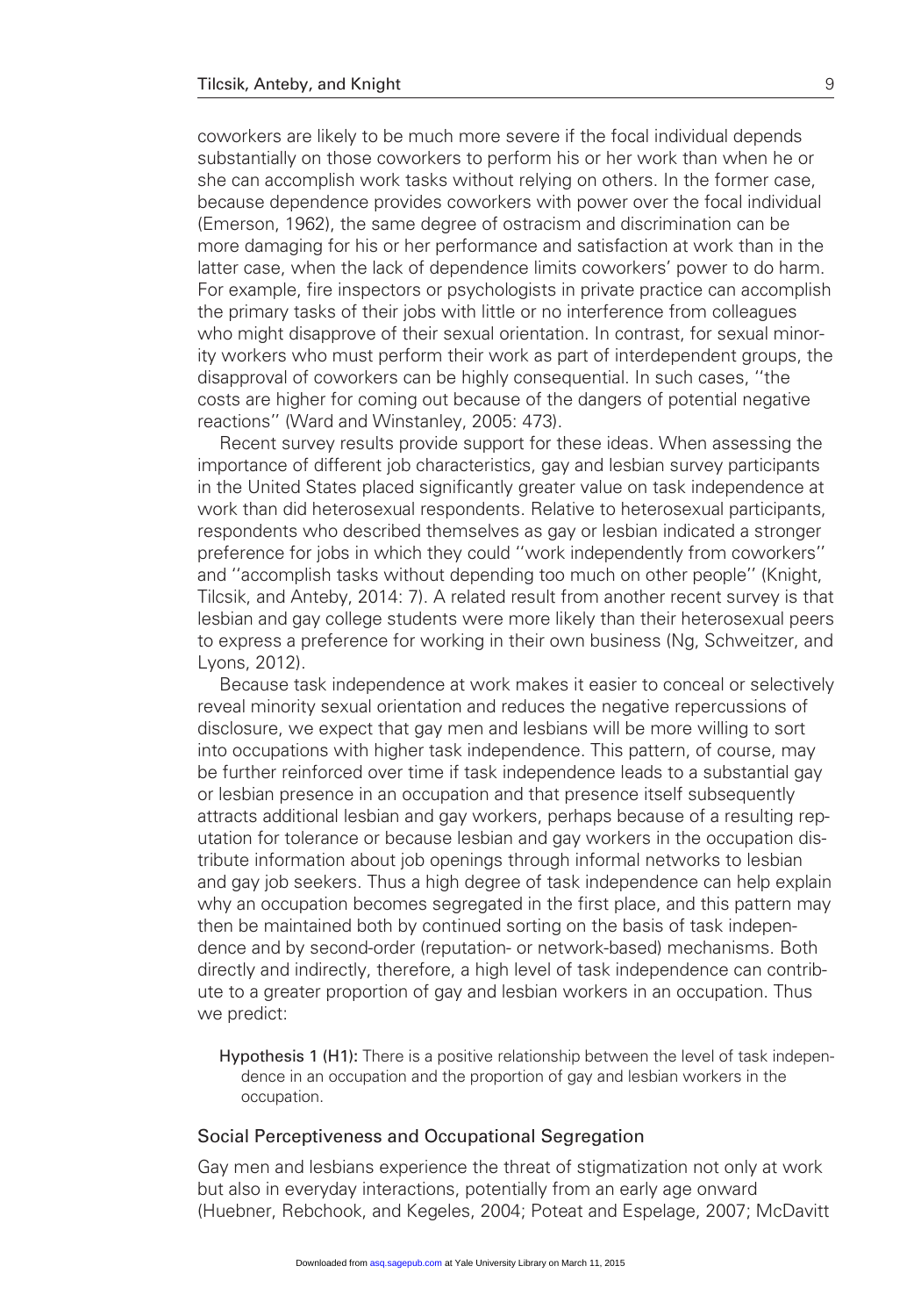et al., 2008). Whether facing bullying at school or the disapproving eyes of community members, lesbian and gay youth frequently need to navigate potentially unwelcoming terrains (Lipkin, 1999; Pascoe, 2007). This threat, and gay and lesbian individuals' responses to it, may have important consequences for occupational segregation.

Our proposition builds on the notion that individuals who exhibit a given set of dispositions are more likely to select, or be selected into, occupations in which those dispositions are instrumental to task accomplishment (Stern and Westphal, 2010). From a demand-side perspective, employers seeking the best candidates for a position will hire individuals with the skills and characteristics that are most relevant to the job. From a supply-side perspective, individuals might be drawn to occupations in which their skills are most valued (see Padavic and Reskin, 1994) and that involve tasks in which they feel efficacious (Lent, Brown, and Hackett, 1994). For both reasons, workers who have a certain set of skills and characteristics are more likely to be found in occupations in which those skills and characteristics are important for job performance. We suggest that one such characteristic relevant for the segregation of gay and lesbian workers is social perceptiveness, defined as a capacity to anticipate and accurately perceive others' intentions and reactions (Simons, 1966; Gilbert and Kottke, 2009).

The degree to which social perceptiveness is necessary for task accomplishment is a key dimension of an occupation (Peterson et al., 1999; Morgeson, Reider, and Campion, 2005). While social perceptiveness plays a relatively limited role in some occupations (e.g., actuarial analysts and chemical technicians), it is critical in others (e.g., psychologists and teachers), especially those involving frequent interactions with customers, defined broadly to include clients, patients, patrons, students, and others to whom the focal worker provides a service (National Center for O\*NET Development, 2014). Thus, in occupational research, social perceptiveness is seen as an individual attribute that plays a role in work performance to different degrees in different occupations.<sup>4</sup>

Existing research indicates that social perceptiveness is likely to be a salient and frequently activated characteristic among gay men and lesbians. Recent survey evidence shows that, compared with heterosexual respondents, gay and lesbian participants reported significantly higher levels of social perceptiveness (sample item: ''I can often anticipate others' reactions'') (Knight, Tilcsik, and Anteby, 2014). Even after controlling for other demographic factors, such as age, gender, and race, these differences were substantial, with lesbian and gay participants scoring roughly one-half standard deviation above other respondents (Knight, Tilcsik, and Anteby, 2014).

These quantitative findings are consistent with earlier qualitative research on sexual orientation and the management of concealable stigma. The literature on adolescent development suggests that lesbian and gay youths need to develop a high level of social sensitivity and diagnostic accuracy relatively early in life as an adaptation or coping skill in response to the threat of stigmatization

<sup>4</sup> Social perceptiveness is related to the construct of self-monitoring (Gilbert and Kottke, 2009), which captures a person's sensitivity and responsiveness to social and interpersonal cues about appropriate behaviors in a situation (Snyder, 1987; Kilduff and Day, 1994; Mehra, Kilduff, and Brass, 2001). But O\*NET, the primary source of occupational information in the United States, tracks only the level of social perceptiveness required in a given occupation, not the required degree of selfmonitoring (National Center for O\*NET Development, 2014).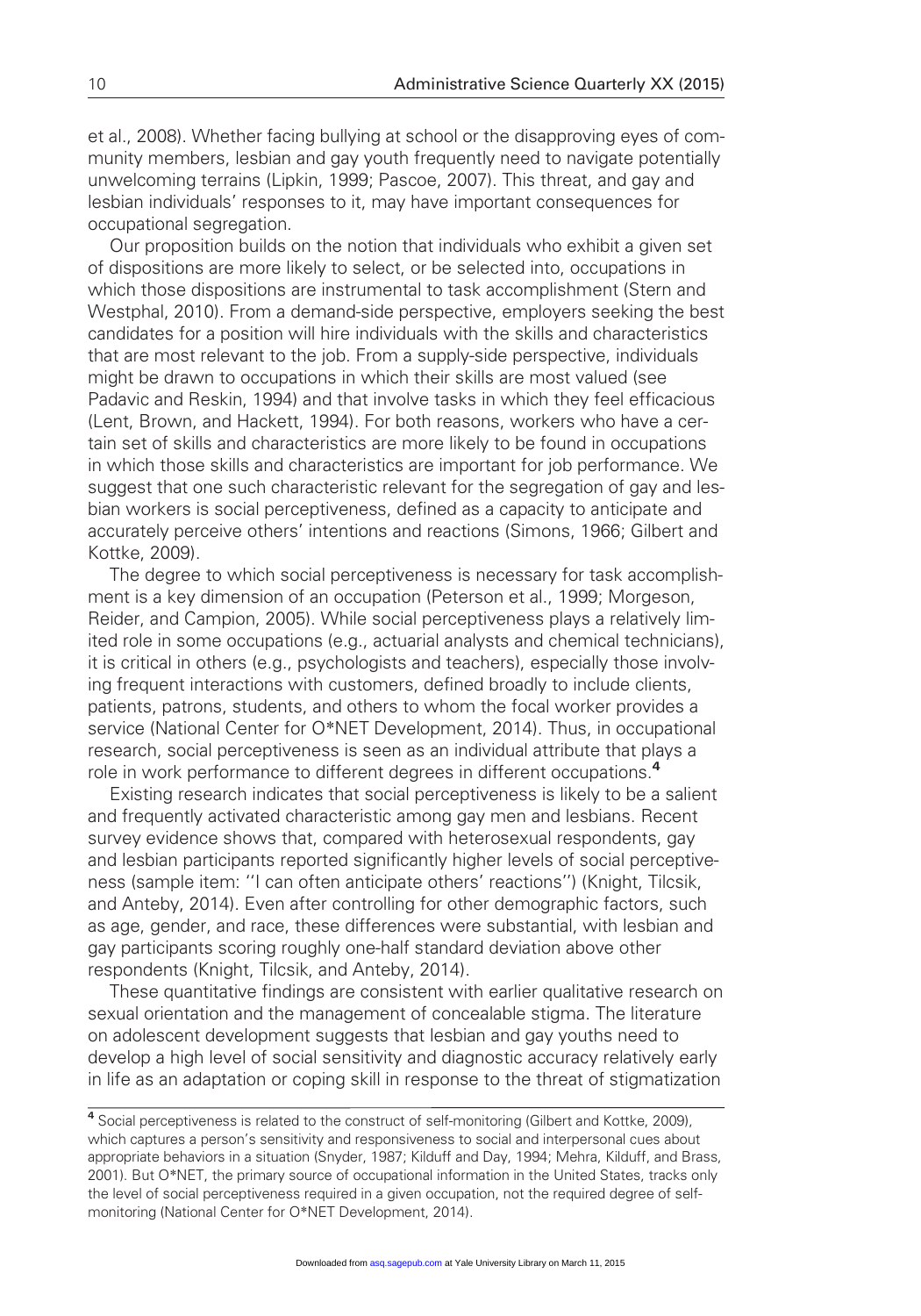(Herdt and Boxer, 1993; Hewitt, 1995; McDavitt et al., 2008). A core conclusion of this research is that many lesbian and gay youths are aware of their status as a sexual minority by early adolescence (American Psychological Association, 1993), and thus ''the primary developmental task for homosexually oriented adolescents is adjustment to a socially stigmatized role'' (Hetrick and Martin, 1987: 25). In this adjustment process, one of the most important coping mechanisms is to monitor and anticipate the reactions of others to determine when and how to conceal important aspects of one's identity (Martin and Hetrick, 1988; D'Augelli and Hershberger, 1993). Thus careful reading of social cues is a key adaptation for these youths, especially in situations that involve potentially unaccepting individuals whom they can neither avoid nor afford to alienate, such as family members, teachers, and key peers.

As a result, gay and lesbian adolescents tend to develop concealment strategies for a variety of social contexts and relationships and are forced to engage in nearly ''constant self-monitoring of that which is automatic for others'' (Radkowsky and Siegel, 1997: 195), such that ''at a time when heterosexual adolescents are learning how to socialize, young gay people are learning to conceal large areas of their lives from family and friends'' (Hetrick and Martin, 1984: 11), a behavior that requires an acute discernment of others' reactions and a heightened sensitivity to social cues in interactions (Radkowsky and Siegel, 1997). Likewise, at school, which is often an environment with ''pervasive assumptions, expectations, norms and regulations of compulsory heterosexuality,'' gay and lesbian students need to ''develop . . . social sensitivity [to] skillfully negotiate boundaries and restrictions'' (Taulke-Johnson, 2008: 131).

This conclusion also dovetails with the more general observation that the ''daily experiences of people with concealable stigmas are often structured by decisions about whether to conceal or disclose'' (Sedlovskaya et al., 2013: 697). In making these decisions ''individuals with a concealable status may protect themselves by closely attending to social interactions'' and by ''monitoring the actions and discerning the potential perspectives of interaction partners'' (Pachankis, 2007: 333). Related research suggests that individuals can combat the negative stereotypes that their peers may have of them through heightened sensitivity and responsiveness to social cues about behavioral expectations (Flynn, Chatman, and Spataro, 2001). In a similar way, sensitivity to others' reactions and accurate diagnosis of social situations can enable gay and lesbian youths to assess and navigate potentially hostile social environments (Herdt and Boxer, 1993; McDavitt et al., 2008), well before most people join the workforce and enter an occupation full time. We therefore expect that one set of occupations in which gay and lesbian workers will be overrepresented includes those occupations in which social perceptiveness is important and highly valued. Of course, as in the case of task independence, continued selection and self-selection on the basis of social perceptiveness is likely to contribute to the persistence of this type of segregation, but this pattern may also be further reinforced over time if social perceptiveness leads to a substantial gay or lesbian presence that subsequently draws additional gay and lesbian workers to the occupation. Based on these arguments, we predict:

Hypothesis 2 (H2): There is a positive relationship between the level of social perceptiveness that an occupation typically requires and the proportion of gay and lesbian workers in the occupation.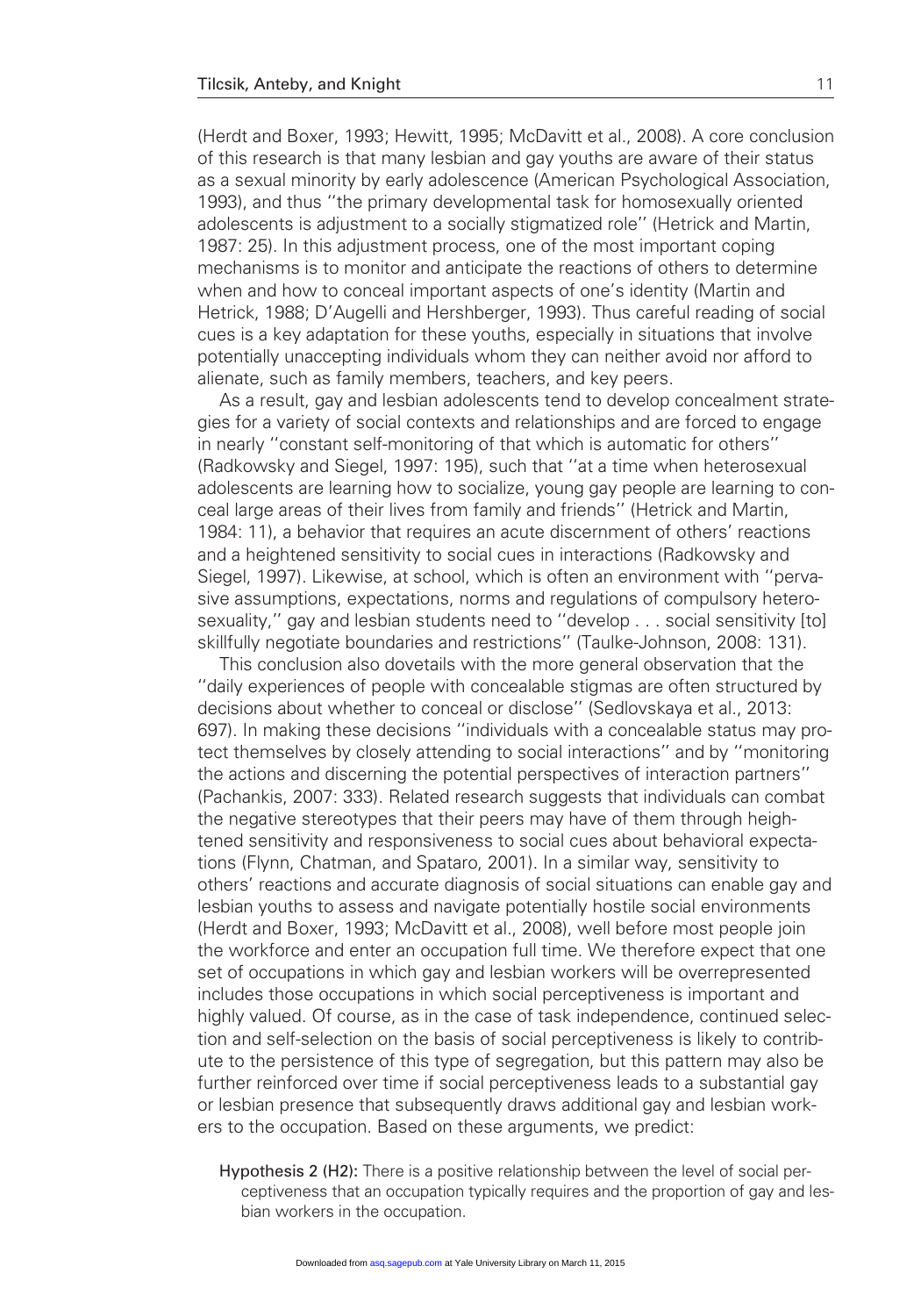Overall, we hypothesize that gay and lesbian workers will tend to concentrate in occupations that provide a high degree of task independence or require a high level of social perceptiveness, or both. It is worth noting that, to the casual observer, our hypotheses may appear contradictory. It might seem that task independence implies limiting social interactions, while a need for social perceptiveness implies an emphasis on social interactions. In reality, these occupational characteristics are not necessarily at odds, because task independence refers to limited dependence on coworkers and supervisors, while occupations that require social perceptiveness tend to involve interactions with customers, for example, patients, clients, and students.

Consistent with this distinction, our hypotheses posit two separate mechanisms. The first mechanism, underlying H1, is that task independence facilitates the management of concealable stigma and mitigates the threat of discrimination or mistreatment in the workplace. In contrast, the mechanism behind H2 is rooted in the development of an above-average capacity for social perceptiveness before entering the workforce. As we noted earlier, independence from coworkers and supervisors is particularly relevant for the first mechanism because abundant research shows that lesbians and gay men experience workplace harassment and discrimination primarily from coworkers and supervisors (e.g., Badgett et al., 2007; Badgett and Frank, 2007) and that they see coworkers and supervisors, rather than customers, as having the greatest impact on their experience at work (HRC, 2009). Thus, in seeking protection from mistreatment and discrimination, independence from coworkers and supervisors is likely to be more important than avoiding customer contact. In turn, our second hypothesis implies that lesbian and gay workers may have a greater aptitude and stronger preference for those occupations that require relatively high levels of social perceptiveness in dealing with customers or clients.

## **METHODS**

Exploring occupational segregation on the basis of sexual orientation required addressing three main challenges. First, we needed a sufficiently large (and ideally nationally representative) sample in which to identify gay and lesbian individuals and their occupations. Second, we needed information on occupational characteristics, particularly the level of social perceptiveness and task independence associated with a typical position in the occupation. Third, we had to control for several variables that might confound the relationship between sexual orientation and occupational characteristics.

#### Identifying Gay and Lesbian Workers

American Community Survey. Our primary data source was the American Community Survey (ACS), the U.S. Census Bureau's largest survey other than the decennial census. The ACS, which replaced the long form of the decennial census in 2010, is conducted in three phases (by mail, then by phone, and, if necessary, by a personal visit). This three-phase design and the mandatory nature of the survey ensure a high response rate. For example, among the ACS sample addresses eligible for interviewing in 2007, approximately 47 percent were polled by mail, 10 percent were interviewed by phone, and 41 percent were represented by in-person interviews; only 2 percent were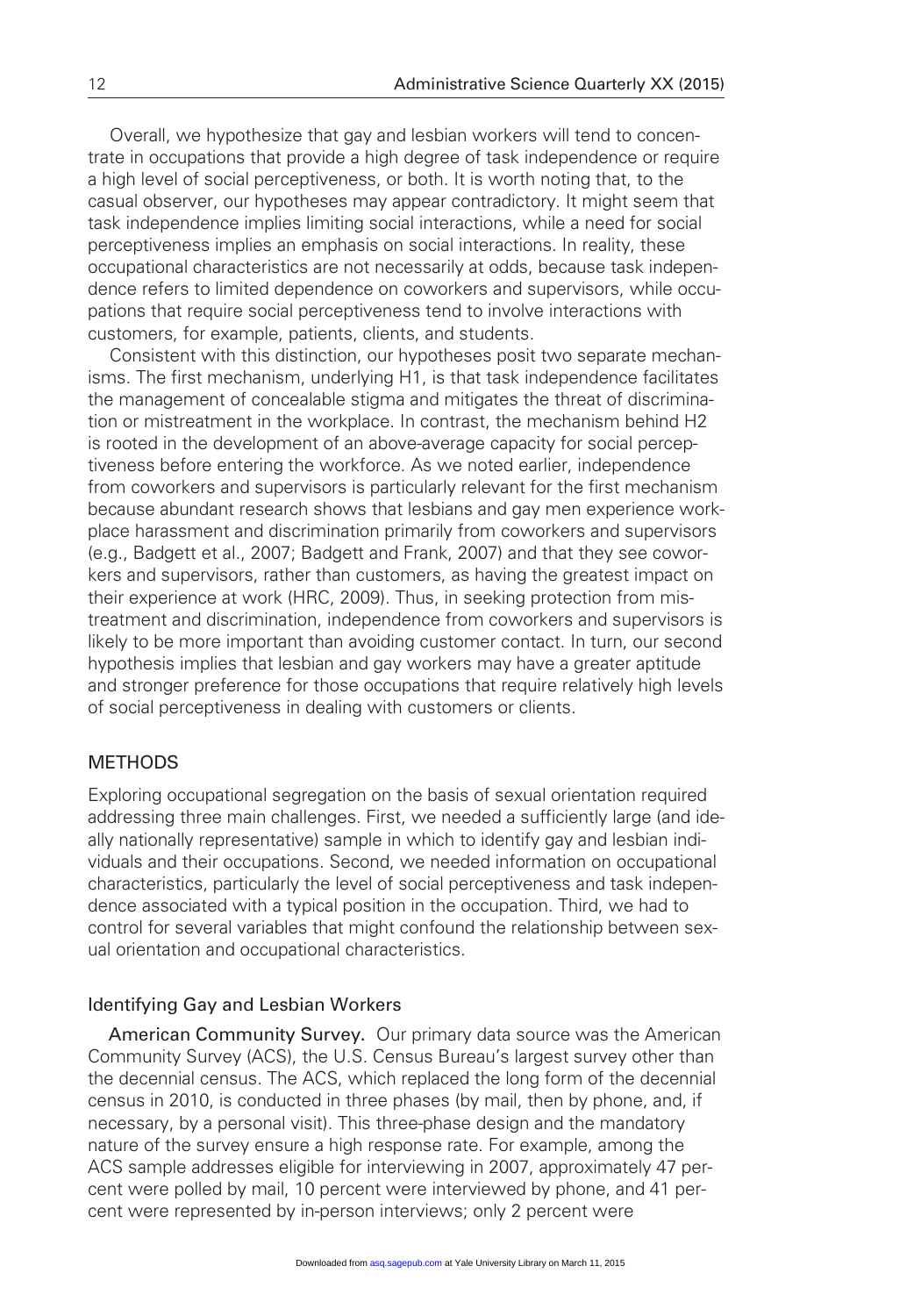''noninterviews''—cases in which an eligible respondent could not be located, was unavailable, or refused to provide information.

We used ACS data for the years 2008, 2009, and 2010, which provided a representative, 3-percent national random sample of the population and a large enough sample to conduct both occupation-level and individual-level analyses. ACS participants explicitly indicate their relationship to each person in their household (e.g., ''husband or wife,''''unmarried partner,''''roommate,''''roomer or boarder,'' etc.), as well as the sex of each person. The sex of each respondent's (married or unmarried) partner provides a straightforward indicator of sexual orientation and has been used frequently as a measure of sexual orientation in survey research (e.g., Antecol, Jong, and Steinberger, 2008).<sup>5</sup> Of course, one limitation of this indicator is that it captures only those lesbian and gay individuals who are members of a cohabiting (married or unmarried) samesex couple. Despite this limitation, we chose to use the ACS because surveys that ask about sexual orientation more directly do not provide sufficiently large samples. To address the possible limitations of this sexual orientation indicator, we also analyzed a second dataset, which included indicators capturing both coupled and non-coupled gay men and lesbians.

Add Health. Our secondary data source, the U.S. National Longitudinal Study of Adolescent Health (Add Health), is an ongoing study of a sample representative of individuals who were enrolled in grades 7 through 12 in 1994– 1995. Participants were initially interviewed in 1995, and follow-up interviews were conducted in 1996 (Wave 2), 2001–2002 (Wave 3), and 2008–2009 (Wave 4). We used data from Wave 4—when respondents were between 26 and 31 years old—because this wave covers a period when a high proportion of respondents were already employed. Wave 4 included questions relevant to three different aspects of sexual orientation that are not based on relationship status: romantic attraction (to males, females, or both); sexual contact (i.e., history of sexual activity with males, females, or both); and sexual identity, which was measured with the following question: ''Please choose the description that best fits how you think about yourself—100-percent homosexual, mostly homosexual, bisexual, mostly heterosexual, 100-percent heterosexual, or not sexually attracted to either males or females.'' In the analysis reported here, we focus on sexual identity, particularly individuals whose identity was ''100 percent'' or ''mostly'' homosexual. Scholars see sexual identity ''as the most central dimension of sexual orientation that strongly reflects how workers see themselves and how they are treated by colleagues and employers if their sexual orientation is disclosed" (Ueno, Peña-Talamantes, and Roach, 2013: 95). Thus sexual identity captures an important, stable, and ongoing aspect of sexual orientation that needs to be managed in the workplace.<sup>6</sup>

<sup>&</sup>lt;sup>5</sup> While some scholars have noted that the Census and the ACS may overestimate the gay population in cases in which the head of the household incorrectly codes the sex of his or her partner, subsequent research indicates that the post-2005 ACS samples provide generally accurate estimates (Gates and Steinberger, 2009).

<sup>6</sup> Our analyses with the other two measures, sexual contact and attraction, showed similar patterns.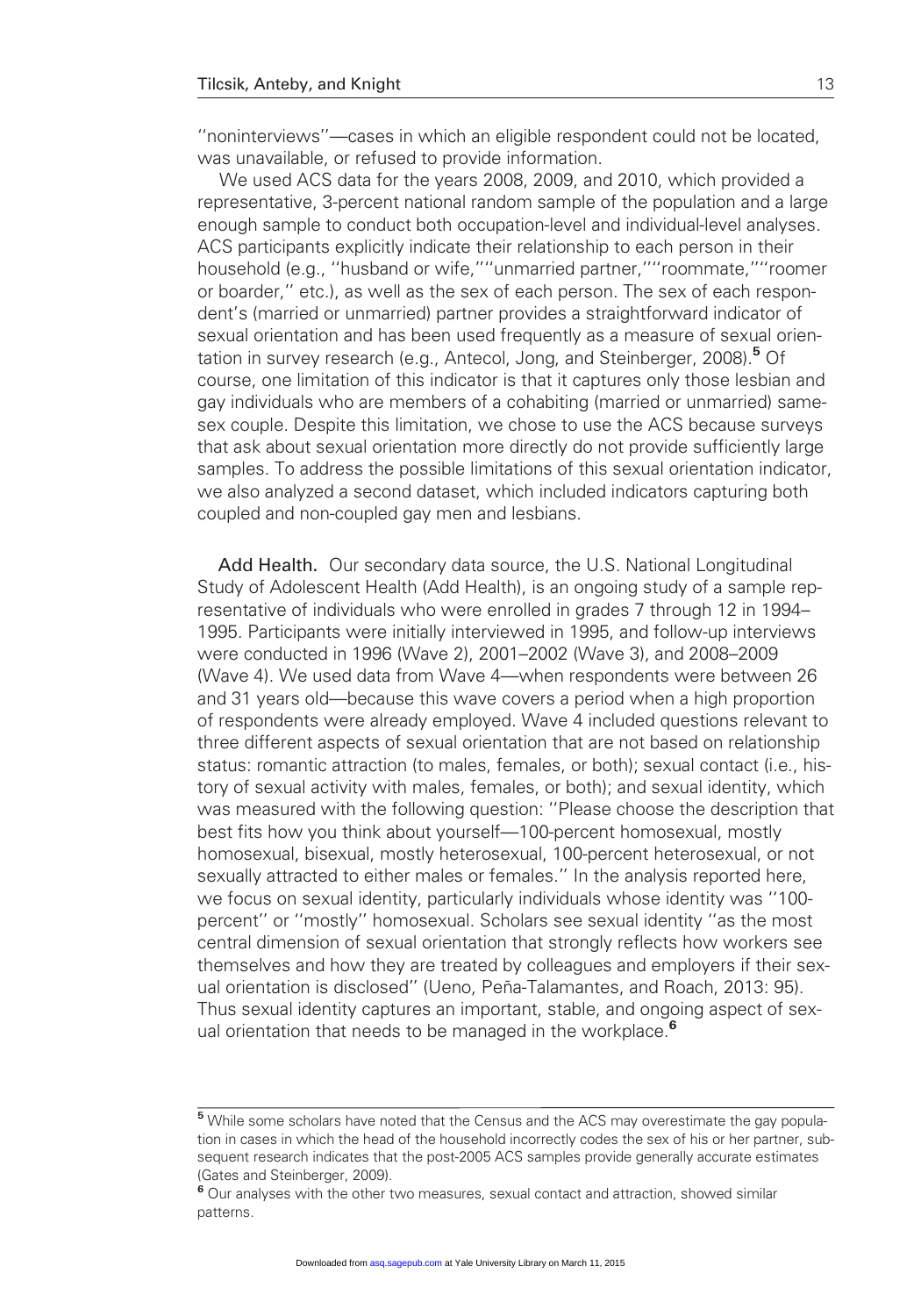## Occupational Characteristics

We matched both our ACS and Add Health data to occupation-level information from the Occupational Information Network (O\*NET), a comprehensive database of survey-based occupational ratings that replaced the Dictionary of Occupational Titles as the primary source of information about occupations in the U.S. economy.<sup>7</sup> O\*NET provides occupation-level ratings that describe typical job requirements and worker attributes, as well as the content and context of work in each occupation. As Liu and Grusky (2013: 1334) noted, ''O\*NET is a rich resource that allows us to directly measure cognitive, creative, technical, and social skills within the detailed occupations of the 2000 Standard Occupational Classification.''<sup>8</sup>

Ratings of these occupational characteristics were initially based on ratings by teams of expert occupational analysts but have been and continue to be updated through ongoing surveys of the job incumbents in each occupation's employee population. Job incumbents' ratings are developed by identifying employers in each occupation and then surveying a random sample of their workers about job requirements, worker attributes, and the nature of their work (Tsacoumis and Van Iddekinge, 2006; Fleisher and Tsacoumis, 2012). The ratings on each variable, averaged across raters, are then reported as occupational means.

We measured the level of task independence that an occupation typically provides using the independence item in O\*NET (item 1.C.6.). This rating captures the extent to which job incumbents in each occupation indicated that they depend on themselves rather than on coworkers and supervisors to get things done (National Center for O\*NET Development, 2013). We measured the level of social perceptiveness required in the occupation using O\*NET's social perceptiveness rating (item 2.B.1.a), which captures the degree to which being aware of others' reactions and understanding why they react as they do is essential to the job (National Center for O\*NET Development, 2013). O\*NET collects task independence ratings on a scale of 1–5 and social perceptiveness ratings on a scale of 0–7. For ease of interpretation, we standardized these measures.

## Control Variables

As our review of the literature shows, many existing explanations for the segregation of gay and lesbian workers are idiosyncratic to just a few occupations. The main exception is a sex-typing perspective, which suggests that gay men will be overrepresented in female-dominated occupations, while lesbians will be most commonly found in male-dominated occupations. To incorporate this

<sup>7</sup> To determine ACS respondents' occupational categories, we used the harmonized occupational codes provided by the Integrated Public Use Microdata Series (IPUMS) because the 2008/2009 ACS and 2010 ACS used different occupational coding schemes (2000 and 2010 Standard Occupational Classification schemes, respectively).

<sup>8</sup> One limitation of O\*NET is that it does not collect data on social perceptiveness and several other occupational characteristics for military occupations. Thus our analyses did not include military occupations. But focusing our analysis on civilian occupations is appropriate because the U.S. military had extensive and highly institutionalized employment discrimination policies against gay men and lesbians throughout its modern history until 2011, making it a unique context unrepresentative of the broader occupational landscape.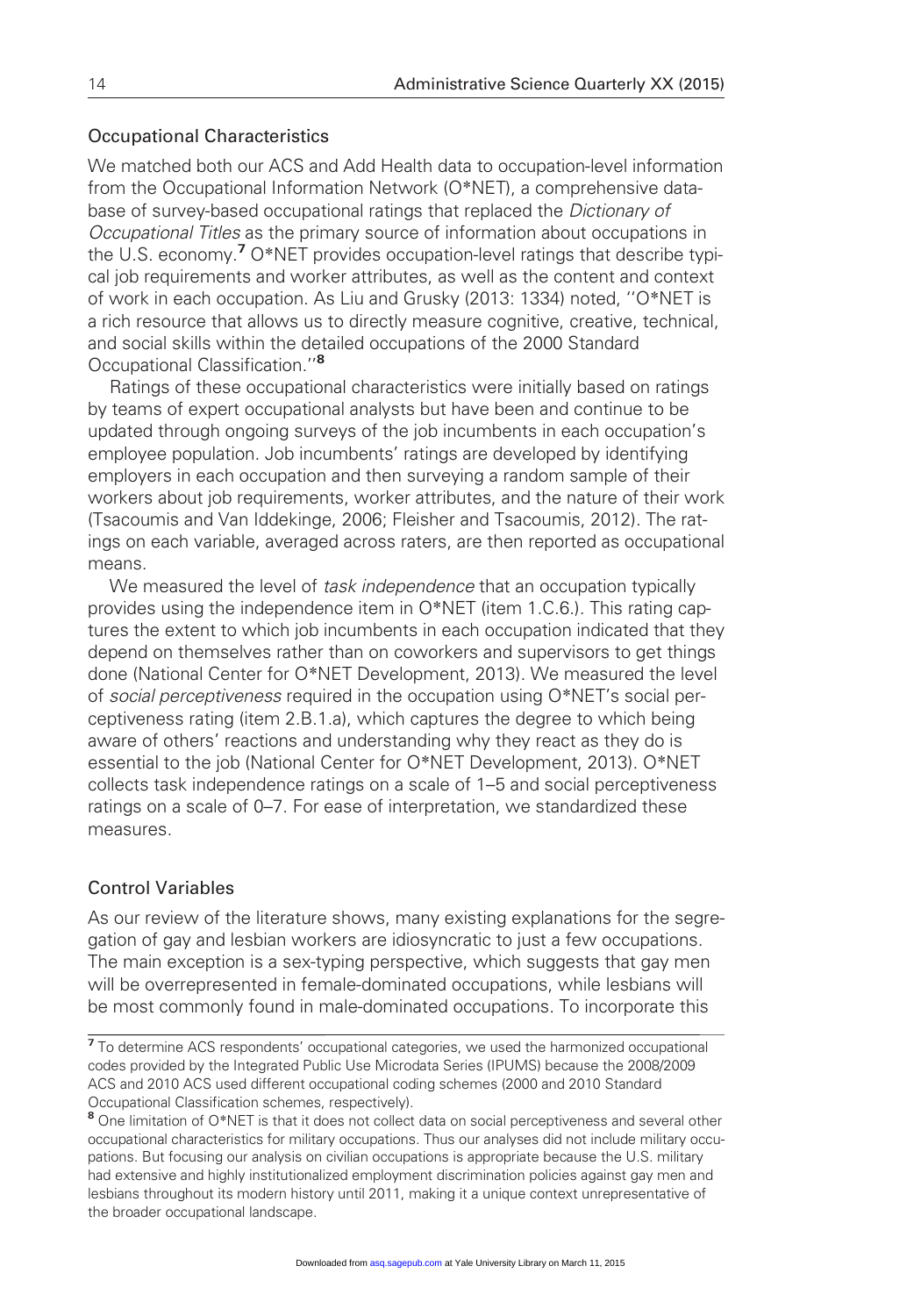view, we controlled for the proportion of male workers in the focal occupation. In addition, we controlled for several potential confounds. One important control was education, because higher levels of education might be associated with higher levels of social perceptiveness or task independence in the occupation, as well as a greater likelihood of being in a same-sex couple or claiming a gay or lesbian identity. Similarly, we controlled for urban location because lesbians and gay men may be overrepresented in urban areas (Black et al., 2000) and because social skills, such as social perceptiveness, might be more important in urban jobs (Bacolod, Blum, and Strange, 2009). In addition, our individual-level analyses of ACS data used state dummies to capture geographic variation in legal and cultural environments that shape employment outcomes for sexual minorities (Tilcsik, 2011). These analyses also controlled for race, because attitudes toward homosexuality might vary across racial groups (Glick and Golden, 2010) and because race might affect occupational outcomes. Our individual-level models also controlled for age to account for generational effects.

In addition, we captured whether an occupation is politically conservative or liberal. Lesbian and gay workers may experience less tolerance in highly conservative occupations than in occupations in which the majority of coworkers and supervisors have liberal attitudes (see Pew Research Center, 2014; Tilcsik, 2011). Using campaign finance data on individuals' campaign donations, Bonica (2010, 2014) identified the most right-aligned (i.e., conservative) and left-aligned (i.e., liberal) occupations in the United States. While most occupations are politically divided or unaligned, some are reliably conservative (e.g., occupations in the oil, gas, and coal industry), while others are reliably left-aligned (e.g., college professors and occupations in the entertainment industry). We created binary variables indicating left-aligned and right-aligned occupations by manually matching Bonica's (2010) lists of the most ideologically left-leaning and rightleaning industries and occupations to O\*NET occupations. All other (i.e., politically not clearly aligned) occupations served as the omitted reference category for these dummy variables.

Finally, we also conducted a series of analyses that controlled for additional O\*NET items measuring occupational characteristics that may be correlated with task independence or social perceptiveness. For task independence, one such variable that stood out as particularly important was *autonomy*. Consistent with the definition of autonomy as freedom in scheduling one's work and in determining the procedures to carry it out (Hackman and Oldham, 1976), the autonomy item in O\*NET measures the extent to which workers in an occupation have freedom to plan their work. A second relevant O\*NET item was security, which measures the extent to which workers in an occupation tend to have secure employment. Like task independence, job security might be important to gay and lesbian workers because it may limit the harm that can result from the revelation of sexual minority status at work. In addition, we created the variable working alone by taking the additive inverse of the O\*NET item capturing the extent to which the occupation ''requires preferring to work with others rather than alone.'' Controlling for this variable is helpful in establishing that it is indeed task independence—rather than simply a preference for solitary work or a lack of interaction with coworkers—that drives segregation patterns.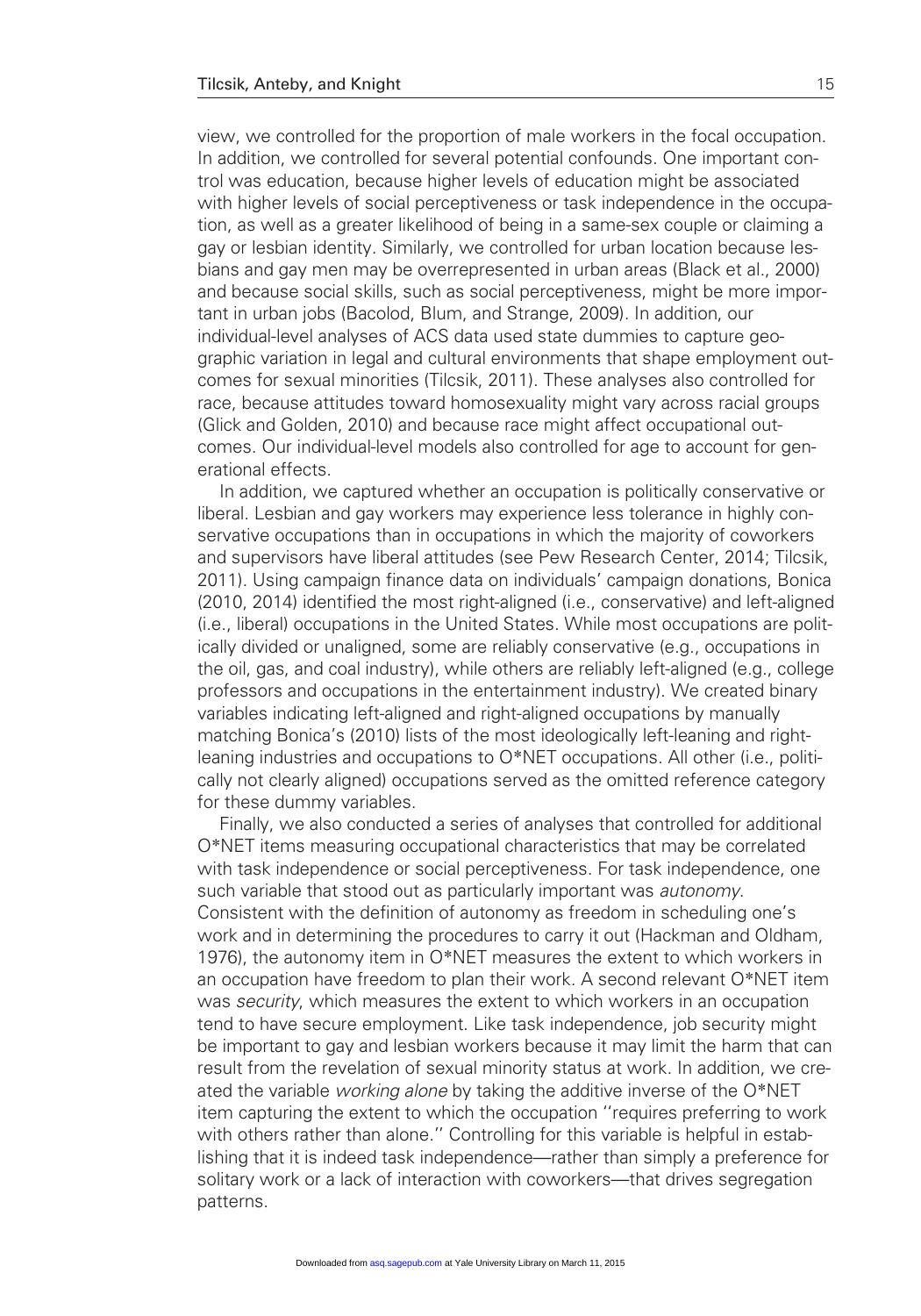For social perceptiveness, we conducted supplementary analyses with all other O\*NET items that measure the importance of different occupational social skills: *coordination, persuasion, negotiation, instructing* (i.e., teaching others how to do something), and service orientation (i.e., actively looking for ways to help people). Because the need for these other social skills in an occupation might be correlated with the need for social perceptiveness, controlling for these items allows us to establish that it is indeed social perceptiveness, rather than social skills more generally, that is associated with segregation patterns. As part of this analysis, we also reran our models while controlling for the O\*NET item customer and personal service orientation, which captures how important it is in the occupation to have knowledge of customer service principles and processes. This control variable allows us to provide evidence that the results for social perceptiveness are not simply capturing differences in knowledge of customer service practices. In addition, it enables us to test our hypothesis about task independence (i.e., that the relevant kind of independence for segregation is from coworkers and supervisors) while simultaneously controlling for the level of interactions with customers.

## Analytic Approach

We conducted three types of analysis. First, we used ACS data at the occupational level, examining the relationship between the proportion of gay and lesbian workers in the occupation and the extent to which the occupation requires social perceptiveness and provides task independence. This analysis was a good starting point because it provided a comprehensive overview of the occupational landscape and highlighted how the representation of lesbian and gay workers varies with occupational characteristics. At the same time, occupationlevel analyses might fail to control appropriately for relevant worker-level characteristics (Robinson, 1950). Thus, as a second step, we analyzed ACS data at the individual level. Finally, to examine the robustness of our results to sexual orientation indicators not based on couple status, we conducted individual-level analyses with the Add Health data.

Our sample for the ACS analyses included 452 occupations and 4.9 million individuals.<sup>9</sup> These data included 30,343 individuals (.62 percent of the entire sample) who were members of a gay or lesbian household. While this proportion may appear low, it should be noted that it refers to the number of individuals who are members of a cohabiting same-sex couple as a proportion of all (including non-coupled) individuals. When comparing same-sex cohabiting couples with other cohabiting couples, the proportion of gay and lesbian workers is in line with expectations: among households with cohabiting partners, 9.3 percent were gay and lesbian households. In the Add Health data, which provided an effective sample of 2,527 individuals, roughly 2 percent identified as gay or lesbian, 7 percent reported same-sex romantic attraction, and 10 percent reported same-sex sexual contact. These numbers are consistent with other

<sup>9</sup> We limited our sample to workers in occupations for which corresponding O\*NET data were available. O\*NET data were unavailable for some occupations when the occupational code in ACS or Add Health referred to ''all other'' categories or to classifications for which O\*NET did not provide a clearly matching occupation. The proportion of lesbian and gay workers, and our control variables, did not significantly differ between occupations with and without corresponding O\*NET data.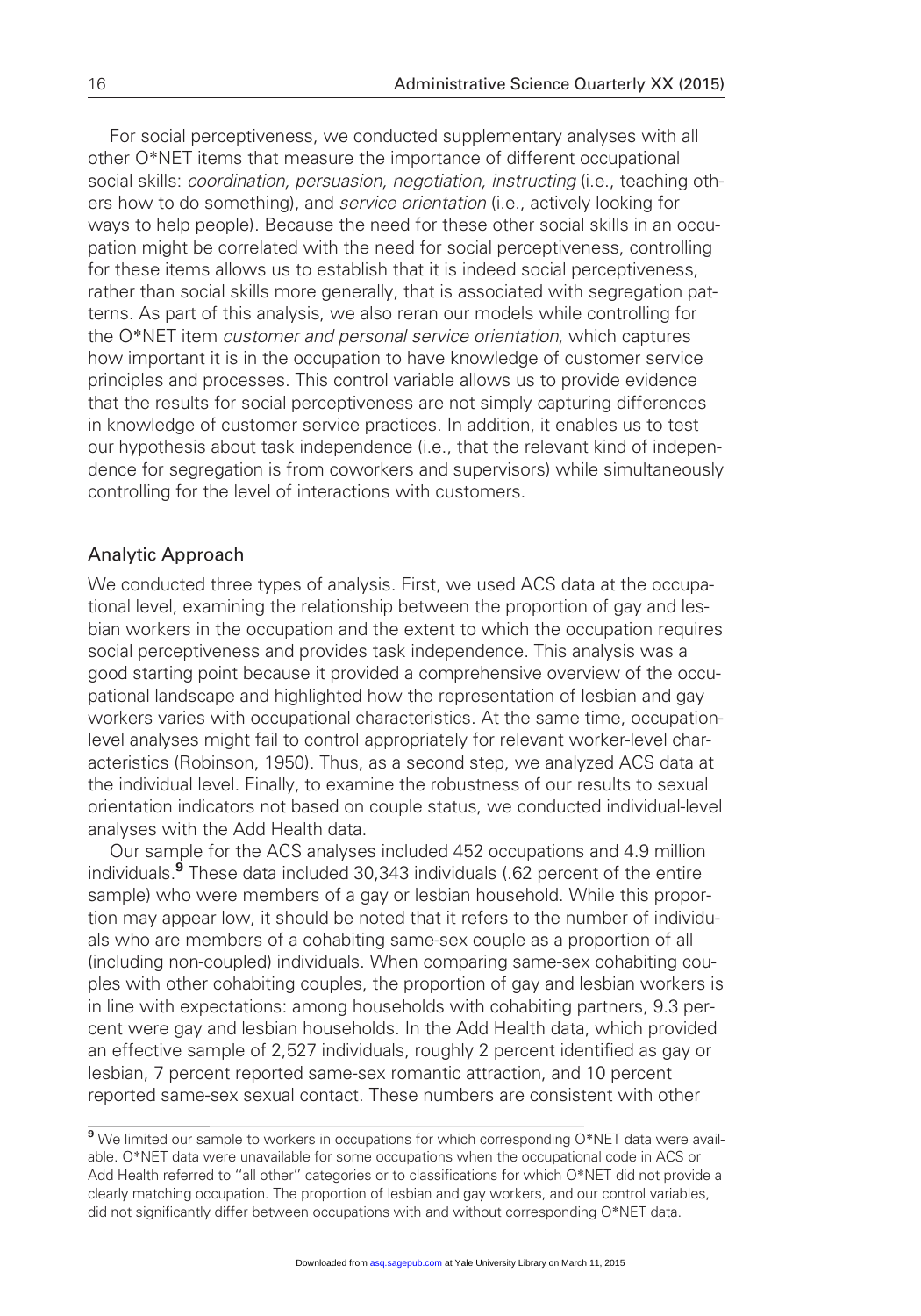data sources on the demographics of sexual orientation (Gates, 2011; Gates and Newport, 2012; Stephens-Davidowitz, 2014).<sup>10</sup>

## RESULTS

## Occupation-level Analysis

As a first descriptive pass at the ACS data, we generated lists of occupations with the highest proportion of gay and lesbian workers. Table 1 lists 15 occupations in which both the proportion of gay men among male workers and the proportion of lesbians among female workers are above average, sorted in descending order by the total proportion of gay men and lesbians among all workers. Table 2 separately lists female-majority occupations (i.e., those in which more than 50 percent of all workers are women) and male-majority occupations (i.e., those in which more than 50 percent of all workers are men) with the highest proportion of gay workers and the highest proportion of lesbian

## Table 1. Occupations with the Highest Proportion of Both Gay and Lesbian Workers\*

1. Psychologists (S, T)

- 2. Training and development specialists and managers (S)
- 3. Social and community service managers (S, T)
- 4. Technical writers (T)
- 5. Occupational therapists (S, T)
- 6. Massage therapists (S, T)
- 7. Urban and regional planners (S, T)
- 8. Producers and directors (S, T)
- 9. Postsecondary teachers (S, T)
- 10. Probation officers and correctional treatment specialists (S, T)
- 11. Morticians, undertakers, and funeral directors (S)
- 12. Physical therapists and exercise physiologists (S, T)
- 13. Computer and information systems managers (S, T)
- 14. Lawyers, judges, magistrates, and other judicial workers (S, T)
- 15. Web developers (T)

\* S denotes above-average social perceptiveness, and T denotes above-average task independence associated with the occupation. Because measurement error is more likely in rare occupations with a very low number of workers, the smallest 5 percent of occupations (by total number of workers in ACS) were excluded.

> <sup>10</sup> A potential problem in research on concealable stigma is that those who reveal themselves as members of a stigmatized group for research purposes might be more willing to reveal their identity at work or in everyday interactions. Several features of our data help mitigate such concerns. First, the proportion of gay men and lesbians in our samples is in line with prior research, including completely anonymous surveys (Knight, Tilcsik, and Anteby, 2014) and research that circumvents selfreporting problems (Stephens-Davidowitz, 2014), which suggests that fears of disclosure did not cause our samples to miss a substantial portion of the target population. Second, our main sexual orientation indicator is based on whether a person lives with a same-sex partner as captured by the nationally representative ACS. Those sampled for the ACS are legally obligated to answer all questions accurately. Third, ACS information is mailed to addresses without individual names, which protects the confidentiality of participating households and thus mitigates concerns about disclosure. Fourth, even though the number of respondents coded as lesbian and gay varies (in an expected way) depending on whether sexual orientation is defined based on couple status, identity, romantic attraction, or sexual contact, our results were consistent across all these definitions.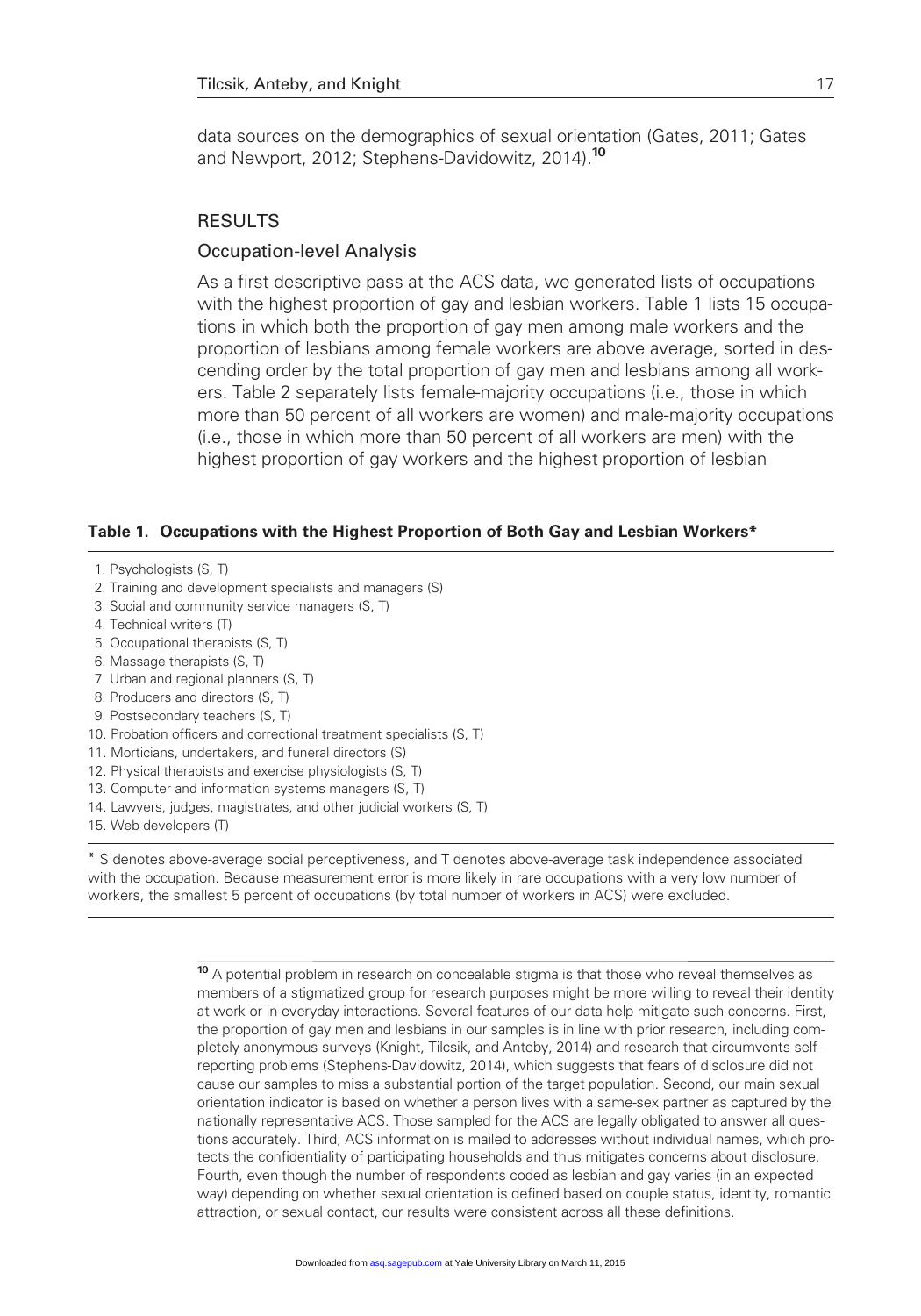## Table 2. Female- and Male-majority Occupations with Highest Proportion of Gay or Lesbian Workers\*

| Highest proportion of lesbians among female workers                                                                                                                                                                                                     | Highest proportion of gay men among male workers                                                                                                                                                                       |  |  |  |  |  |  |  |  |  |  |
|---------------------------------------------------------------------------------------------------------------------------------------------------------------------------------------------------------------------------------------------------------|------------------------------------------------------------------------------------------------------------------------------------------------------------------------------------------------------------------------|--|--|--|--|--|--|--|--|--|--|
| Female-majority occupations                                                                                                                                                                                                                             |                                                                                                                                                                                                                        |  |  |  |  |  |  |  |  |  |  |
| 1. Psychologists (S, T)<br>2. Probation officers/correctional treatment specialists <sup>†</sup> (S, T)<br>3. Training and development specialists and managers (S)<br>4. Sociologists (S, T)<br>5. Social and community service managers (S, T)        | 1. Flight attendants (S)<br>2. Hairdressers, hairstylists, and cosmetologists (S, T)<br>3. Nurse practitioners (S, T)<br>4. Transportation attendants, except flight attendants (S)<br>5. Travel agents (S, T)         |  |  |  |  |  |  |  |  |  |  |
| Male-majority occupations                                                                                                                                                                                                                               |                                                                                                                                                                                                                        |  |  |  |  |  |  |  |  |  |  |
| 1. Bus and truck mechanics and diesel engine specialists<br>2. Elevator installers/repairers (T)<br>3. Heating, A/C, and refrigeration mechanics/installers (T)<br>4. Home appliance repairers (T)<br>5. Security and fire alarm systems installers (T) | 1. Actors (S, T)<br>2. News analysts, reporters, and correspondents (S, T)<br>3. Artists and related workers (S, T)<br>4. Agents/managers of artists, performers, athletes (S, T)<br>5. Producers and directors (S, T) |  |  |  |  |  |  |  |  |  |  |

\* S denotes above-average social perceptiveness, and T denotes above-average task independence associated with the occupation. Because measurement error is more likely in rare occupations with a very low number of workers, we excluded the smallest 5 percent of occupations (by total number of workers in ACS).

<sup>†</sup> Even though most probationers and parolees are male, this is a female-majority occupation by a slight margin.

workers. In both tables, nearly all of the occupations are associated with above-average task independence or social perceptiveness, or both.

We began our regression analysis with a basic, occupation-level investigation of the ACS data. In addition to the main independent variables, these analyses controlled for the proportion of workers in the occupation who hold a college degree, the proportion of workers who live in a metropolitan area, the proportion of male workers, the proportion of white workers, and dummy variables indicating left-aligned and right-aligned occupations.<sup>11</sup> Table 3 displays descriptive statistics and correlations for this analysis. Table 4 presents regression results. Because the dependent variables in these regressions are proportions, we used fractional logit regression models (Papke and Wooldridge, 1996).<sup>12</sup> These three models include the same independent variables but differ in the dependent variable. In model 1, the dependent variable is the proportion of all workers in the occupation who are either gay or lesbian. In model 2, it is the proportion of all male workers who are gay. In model 3, it is the proportion of all female workers who are lesbians.

<sup>12</sup> To account for the fact that our dependent variables (i.e., the proportion of gay/lesbian workers) in these models are derived from a sample (the ACS), rather than the entire population itself, our models in table 4 weighted each occupation by the inverse of its standard error around the relevant dependent variable (i.e., the proportion of gay and/or lesbian workers). Thus more precise estimates of these proportions were given greater influence than less precise estimates. The results relevant to our hypotheses also remained robust when not using these weights.

<sup>&</sup>lt;sup>11</sup> Despite a previously common myth, it is now well established that the use of proportion (i.e., ratio) variables with common components does not lead to bias in regression analysis. Nevertheless, for robustness, we also reran these models without the control variables and found similar results, which were also confirmed by our individual-level analyses that did not use ratio variables.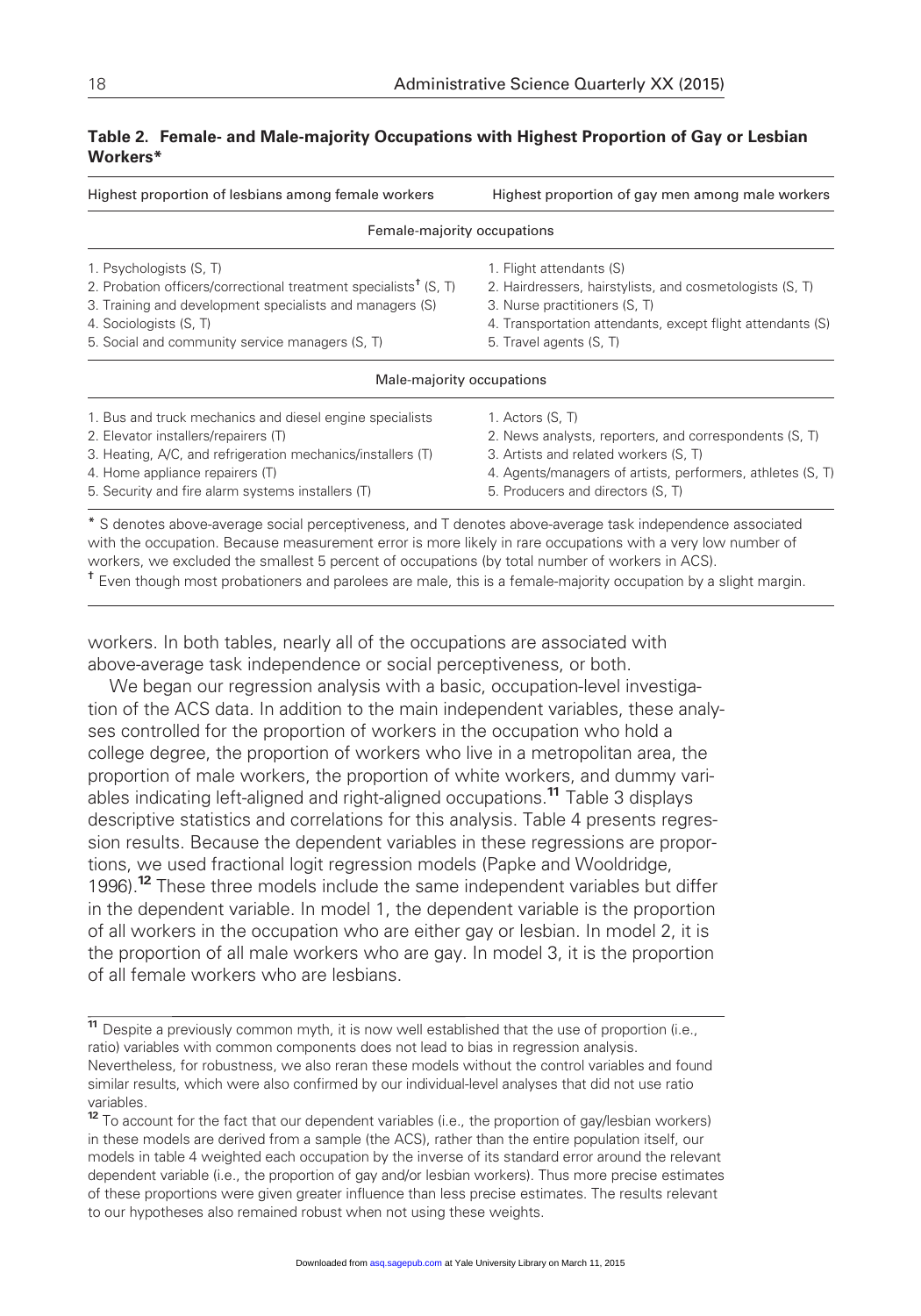| Variable                                               | Mean     | S.D. | 1      | 2      | 3      | 4      | 5      | 6      | 7      | 8      | 9   | 10     |
|--------------------------------------------------------|----------|------|--------|--------|--------|--------|--------|--------|--------|--------|-----|--------|
| 1. Proportion of all workers<br>who are gay or lesbian | .01      | .004 |        |        |        |        |        |        |        |        |     |        |
| 2. Proportion of male<br>workers who are gay           | .01      | .012 | .62    |        |        |        |        |        |        |        |     |        |
| 3. Proportion of female<br>workers who are lesbians    | .01      | .017 | .05    | $-.16$ |        |        |        |        |        |        |     |        |
| 4. Task independence                                   | $\Omega$ | 1    | .34    | .26    | $-.02$ |        |        |        |        |        |     |        |
| 5. Social perceptiveness                               | $\Omega$ | 1    | .49    | .29    | $-.08$ | .33    |        |        |        |        |     |        |
| 6. Proportion of<br>college-educated<br>workers*       | .30      | .295 | .55    | .24    | $-.12$ | .32    | .67    |        |        |        |     |        |
| 7. Proportion of workers<br>in urban areas*            | .74      | .136 | .41    | .28    | $-.16$ | .16    | .42    | .54    |        |        |     |        |
| 8. Proportion of<br>male workers*                      | .61      | .279 | $-.39$ | $-.50$ | .45    | $-.27$ | $-.31$ | $-.22$ | $-.34$ |        |     |        |
| 9. Proportion of<br>white workers*                     | .78      | .082 | .15    | .04    | .27    | .19    | .28    | .30    | $-.09$ | .21    |     |        |
| 10. Left-aligned<br>occupation                         | .03      | .179 | .17    | .07    | $-.04$ | .12    | .07    | .18    | .15    | $-.10$ | .09 |        |
| 11. Right-aligned<br>occupation                        | .10      | .306 | $-.23$ | $-.14$ | .14    | $-.08$ | $-.20$ | $-.20$ | $-.24$ | .30    | .09 | $-.06$ |

Table 3. Descriptive Statistics and Correlations for Occupation-level ACS Data

\* The regression models in tables 4 and 5 use the standardized versions of these variables, but for the purpose of descriptive reporting, this table displays means and standard deviations for the original, unstandardized variables.

## Table 4. Occupation-level Analysis with ACS Data: Fractional Logit Models Predicting the Proportion of Gay and Lesbian Workers in the Occupation\*

| Variable                               | Model 1<br>Gay and lesbian<br>workers as proportion<br>of all workers | Model 2<br>Gay men as<br>proportion of<br>male workers | Model 3<br>Lesbians as<br>proportion of<br>female workers |
|----------------------------------------|-----------------------------------------------------------------------|--------------------------------------------------------|-----------------------------------------------------------|
| Task independence                      | .10                                                                   | .14                                                    | $.10^{\circ}$                                             |
|                                        | (.03)                                                                 | (.05)                                                  | (.05)                                                     |
| Social perceptiveness                  | $.10^{\circ}$                                                         | $.10^{\circ}$                                          | $.12^{\circ}$                                             |
|                                        | (.04)                                                                 | (.05)                                                  | (.06)                                                     |
| Proportion of college-educated workers | $.17***$                                                              | .09                                                    | $-.23^{\circ}$                                            |
|                                        | (.05)                                                                 | (0.06)                                                 | (.09)                                                     |
| Proportion of workers in urban areas   | $.13^{\circ}$                                                         | $.32$ ***                                              | 0.11                                                      |
|                                        | (.05)                                                                 | (.09)                                                  | (.10)                                                     |
| Proportion of male workers             | $-.16$                                                                | $-.72$ ***                                             | $.74$ ***                                                 |
|                                        | (.03)                                                                 | (.04)                                                  | (.06)                                                     |
| Proportion of white workers            | .04                                                                   | $.09^{\bullet}$                                        | $.29$ ***                                                 |
|                                        | (.03)                                                                 | (.04)                                                  | (.06)                                                     |
| Left-aligned occupations               | .12                                                                   | $-.06$                                                 | .04                                                       |
|                                        | (.12)                                                                 | (.19)                                                  | (.25)                                                     |
| Right-aligned occupations              | $-.34$                                                                | $-.04$                                                 | $-.09$                                                    |
|                                        | (.11)                                                                 | (.14)                                                  | (.17)                                                     |
| Constant                               | $-5.35$ ***                                                           | $-5.52$ ***                                            | $-4.60$ ***                                               |
|                                        | (.03)                                                                 | (.04)                                                  | (.04)                                                     |
| Log pseudo-likelihood                  | $-161.6$                                                              | $-257.7$                                               | $-527.2$                                                  |
| $\chi^2$                               | 338.6                                                                 | 545.3                                                  | 223.1                                                     |

•  $p < .05$ ; ••  $p < .01$ ; ••  $p < .001$ .

\* N = 452. Robust standard errors are in parentheses. We standardized all independent variables, except for the two dummy variables (left-aligned occupations and right-aligned occupations).<br>Downloaded from [asq.sagepub.com](http://asq.sagepub.com/) at Yale University Library on March 11, 2015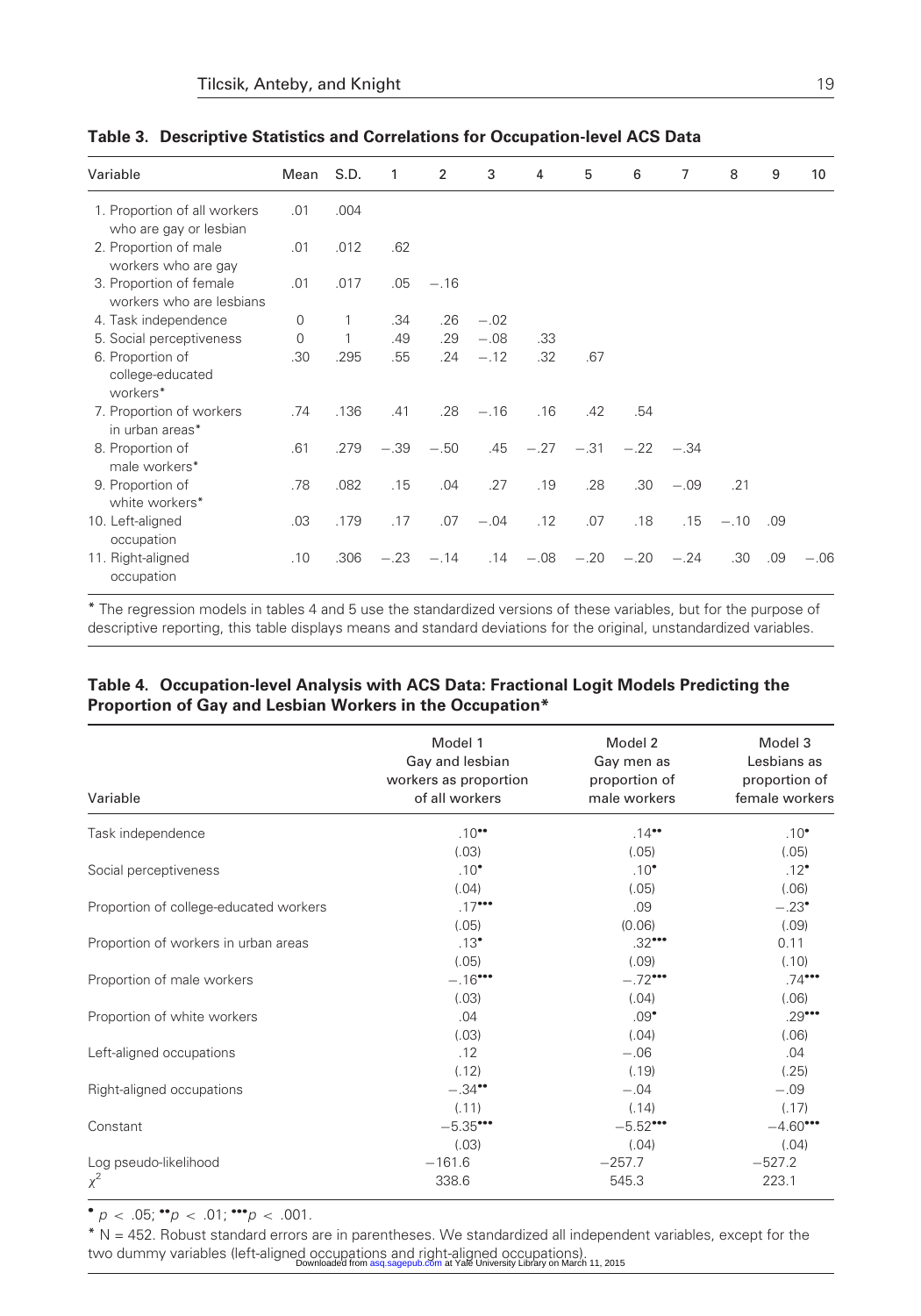The first noteworthy pattern in these models is that they replicate the observation from previous research that the proportion of gay men is higher in female-dominated occupations than in male-dominated occupations (model 2), while the opposite is true for lesbians (model 3). Even after controlling for this effect, however, we find support for our hypotheses. Across all three models, both task independence and social perceptiveness have a positive, significant relationship to the proportion of gay or lesbian workers in an occupation.<sup>13</sup>

Post-estimation margins calculations suggested that this relationship is significant not only statistically but also substantively. Holding the control variables constant at their averages, model 1 predicts that when social perceptiveness and task independence are both high (i.e., one standard deviation above the mean), the proportion of lesbian and gay workers is 1.5 times higher than it is when social perceptiveness and task independence are both low (i.e., one standard deviation below the mean). Similarly, model 3 predicts that when social perceptiveness and task independence are both high, the proportion of female workers who are lesbians is 1.6 times as high as it is when social perceptiveness and task independence are both low.

As noted above, we also conducted a series of analyses that controlled for additional O\*NET items that may be related to task independence or social perceptiveness. These analyses, displayed in table 5, control for coordination, persuasion, negotiation, instructing, service orientation, customer and personal service, security, autonomy, and working alone. Because many of these variables are highly correlated with one another and with the independent variables of interest, we entered them separately into the regression equations to avoid multicollinearity problems.<sup>14</sup> Across all these models, the positive coefficients on task independence and social perceptiveness remain statistically significant, except the social perceptiveness coefficient in model 4. In contrast, none of the additional O\*NET items are statistically significant predictors of the proportion of gay and lesbian workers in an occupation. Thus our results are generally robust to the inclusion of these other occupational variables.

Further analysis suggests that our key independent variables have substantial predictive power in identifying gay and lesbian occupations. For example, a simple descriptive overview of the occupation-level ACS data indicates that knowing nothing but a single fact about an occupation—whether it is above or below the median in social perceptiveness—allows one to correctly predict whether that occupation is above or below the median in the proportion of gay and lesbian workers in 73 percent of all cases. That is, the simple assumption that occupations will be above the median in the proportion of lesbian and gay workers if (and only if) they are above the median in social perceptiveness is a surprisingly accurate rule of thumb. While chance alone would provide a correct answer only half of the time, knowledge of just this one fact leads to a substantial improvement in prediction, providing the correct answer nearly three-quarters of the time. Also, this rule of thumb remains equally effective when restricting the sample to occupations that

<sup>&</sup>lt;sup>13</sup> Additional models indicated no statistically significant interaction between task independence and social perceptiveness, suggesting that these variables have an additive, rather than interactive, effect on the proportion of lesbian and gay workers.

<sup>&</sup>lt;sup>14</sup> When all these variables are entered into a single equation, variance inflation factors associated with task independence and social perceptiveness indicate multicollinearity problems. Nevertheless, even in this equation, the coefficient on task independence remains statistically significant, and none of the additional O\*NET items have a significant coefficient.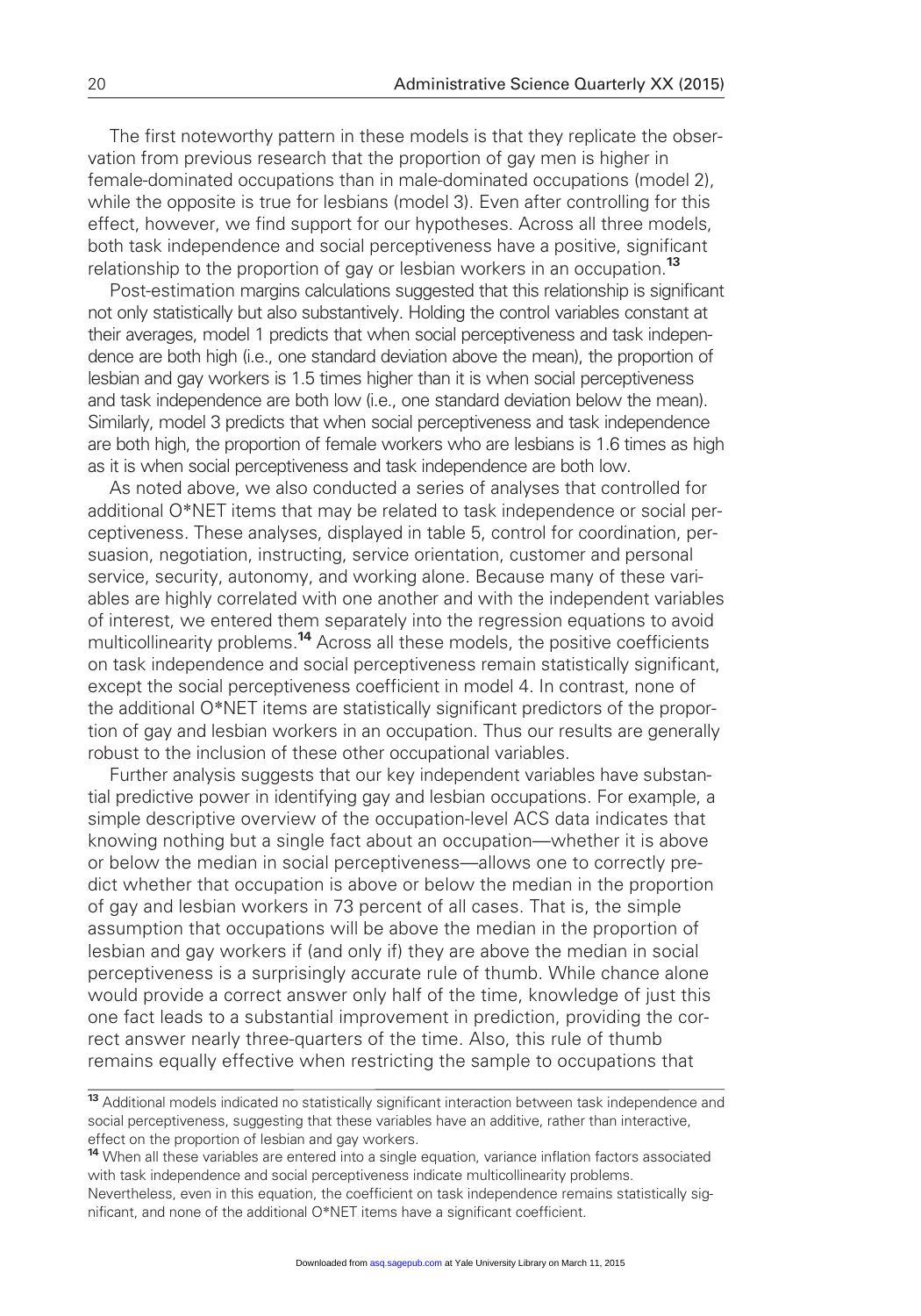| Variable                 | Model 4       | Model 5       | Model 6         | Model 7         | Model 8         | Model 9            | Model 10           | Model 11        | Model 12           |
|--------------------------|---------------|---------------|-----------------|-----------------|-----------------|--------------------|--------------------|-----------------|--------------------|
| Task independence        | .10           | .10           | .10             | .10             | .10             | .09                | .09                | .09             | .10                |
|                          | (.03)         | (.03)         | (.03)           | (.03)           | (.03)           | (.03)              | (.03)              | (.03)           | (.03)              |
| Social                   | .09           | $.10^{\circ}$ | $.09^{\bullet}$ | $.12^{\circ}$   | $.09^{\bullet}$ | $.08^{\bullet}$    | $.11$ <sup>*</sup> | $.09^{\bullet}$ | $.11$ <sup>*</sup> |
| perceptiveness           | (.05)         | (.05)         | (.04)           | (.05)           | (.04)           | (.04)              | (.04)              | (.04)           | (.05)              |
| Coordination             | .02           |               |                 |                 |                 |                    |                    |                 |                    |
|                          | (.05)         |               |                 |                 |                 |                    |                    |                 |                    |
| Persuasion               |               | .01           |                 |                 |                 |                    |                    |                 |                    |
|                          |               | (.04)         |                 |                 |                 |                    |                    |                 |                    |
| Negotiation              |               |               | .00             |                 |                 |                    |                    |                 |                    |
|                          |               |               | (.04)           |                 |                 |                    |                    |                 |                    |
| Instructing              |               |               |                 | $-.02$<br>(.04) |                 |                    |                    |                 |                    |
| Service                  |               |               |                 |                 | .02             |                    |                    |                 |                    |
| orientation              |               |               |                 |                 | (.04)           |                    |                    |                 |                    |
| Customer and             |               |               |                 |                 |                 | .05                |                    |                 |                    |
| personal service         |               |               |                 |                 |                 | (.04)              |                    |                 |                    |
| Security                 |               |               |                 |                 |                 |                    | .03                |                 |                    |
|                          |               |               |                 |                 |                 |                    | (.04)              |                 |                    |
| Autonomy                 |               |               |                 |                 |                 |                    |                    | .03             |                    |
|                          |               |               |                 |                 |                 |                    |                    | (.04)           |                    |
| Working alone            |               |               |                 |                 |                 |                    |                    |                 | .00                |
|                          |               |               |                 |                 |                 |                    |                    |                 | (.04)              |
| Proportion of            | .17           | .17           | .17             | .18             | .17             | .19                | .13                | .16             | .17                |
| college-educated         | (.05)         | (.04)         | (.05)           | (.05)           | (.04)           | (.04)              | (.05)              | (.05)           | (.04)              |
| workers                  |               |               |                 |                 |                 |                    |                    |                 |                    |
| Proportion of            | $.13^{\circ}$ | $.13^{\circ}$ | .14             | $.13^{\circ}$   | $.13^{\circ}$   | $.11$ <sup>*</sup> | .16                | $.13^{\circ}$   | $.13^{\circ}$      |
| workers in               | (.05)         | (.05)         | (.07)           | (.05)           | (.05)           | (.05)              | (.04)              | (.05)           | (.05)              |
| urban areas              |               |               |                 |                 |                 |                    |                    |                 |                    |
| Proportion of            | $-.17$ ***    | $-.16$ ***    | $-.17$ ***      | $-.16$ ***      | $-.16$          | $-.15$ ***         | $-.16$ ***         | $-.17$ ***      | $-.16$             |
| male workers             | (.04)         | (.03)         | (.03)           | (.03)           | (.04)           | (.03)              | (.03)              | (.03)           | (.03)              |
| Proportion of            | .04           | .04           | .05             | .04             | .04             | .04                | .06                | .04             | .04                |
| white workers            | (.03)         | (.03)         | (.04)           | (.03)           | (.03)           | (.03)              | (.03)              | (.03)           | (.03)              |
| Left-aligned             | .13           | .12           | .10             | .11             | .13             | .14                | .14                | .13             | .12                |
| occupations              | (.12)         | (.12)         | (.10)           | (.13)           | (.13)           | (.13)              | (.12)              | (.12)           | (.12)              |
| Right-aligned            | $-.35$        | $-.34$        | $-.29*$         | $-.34$          | $-.34$          | $-.35$             | $-.30$             | $-.34$          | $-.34$             |
| occupations              | (.11)         | (.11)         | (.13)           | (.11)           | (.11)           | (.11)              | (.12)              | (.12)           | (.11)              |
| Constant                 | $-5.35$ ***   | $-5.35$       | $-5.24$ ***     | $-5.35$         | $-5.35$         | $-5.35$            | $-5.37$            | $-5.35$         | $-5.35$ ***        |
|                          | (.03)         | (.03)         | (.03)           | (.03)           | (.03)           | (.03)              | (.03)              | (.03)           | (.03)              |
| Log<br>pseudo-likelihood | $-161.6$      | $-161.6$      | $-13.22$        | $-161.6$        | $-161.6$        | $-161.6$           | $-145.2$           | $-161.6$        | $-161.6$           |
| $\chi^2$                 | 340.0         | 339.2         | 319.4           | 337.8           | 341.6           | 338.3              | 315.3              | 340.4           | 339.3              |
|                          |               |               |                 |                 |                 |                    |                    |                 |                    |

## Table 5. Supplementary Occupation-level Analysis with ACS Data: Fractional Logit Models Predicting the Proportion of Gay and Lesbian Workers in the Occupation\*

•  $p < .05$ ; ••  $p < .01$ ; ••  $p < .001$ .

 $*$  N = 452, except in model 10, for which N = 412. Robust standard errors are in parentheses. We standardized all independent variables, except for the two dummy variables (left-aligned occupations and right-aligned occupations).

> are not strongly sex-typed (those in which neither sex has a larger than 55 percent share) or occupations that are sex-typed (e.g., those in which one sex has at least a 65-percent share).

## Individual-level Analysis

Table 6 (ACS) and table 7 (Add Health) display descriptive statistics and correlations for our individual-level analyses. Table 8 presents regression results for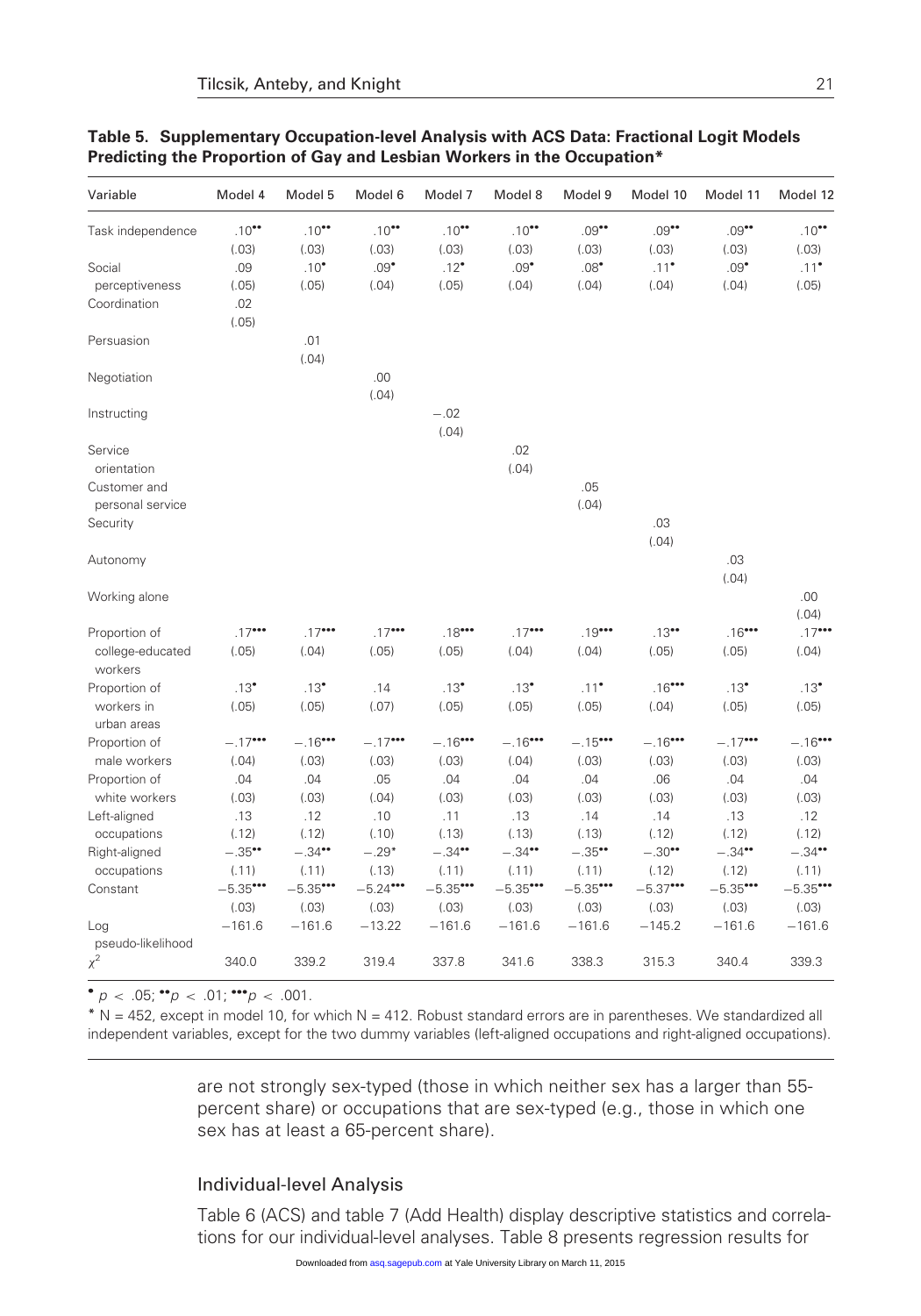| Variable                                  | Mean S.D.    |              | $\overline{1}$                      | 2            | 3                           | 4            | 5                       | 6      | 7                 | 8                 | 9                 | 10                | 11          | 12                      | 13                    | 14  | 15 |
|-------------------------------------------|--------------|--------------|-------------------------------------|--------------|-----------------------------|--------------|-------------------------|--------|-------------------|-------------------|-------------------|-------------------|-------------|-------------------------|-----------------------|-----|----|
| 1. Task<br>independence                   | $\mathbf{0}$ | $\mathbf{1}$ |                                     |              |                             |              |                         |        |                   |                   |                   |                   |             |                         |                       |     |    |
| 2. Social<br>perceptiveness               | $\mathbf{0}$ | 1            | .46                                 |              |                             |              |                         |        |                   |                   |                   |                   |             |                         |                       |     |    |
| 3. Gay                                    | .003         | .06          | .01                                 | .02          |                             |              |                         |        |                   |                   |                   |                   |             |                         |                       |     |    |
| 4. Lesbian                                | .003         | .06          | .01                                 | .02          | .00                         |              |                         |        |                   |                   |                   |                   |             |                         |                       |     |    |
| 5. Heterosexual<br>female                 | .489         | .50          | .18                                 |              | $.15 - .05 - .06$           |              |                         |        |                   |                   |                   |                   |             |                         |                       |     |    |
| 6. Urban area                             | 2.579 1.29   |              | .03                                 | .05          | .01                         | .01          | .00                     |        |                   |                   |                   |                   |             |                         |                       |     |    |
| 7. White                                  | .795         | .40          | .05                                 | .06          | .01                         | .01          | $-.02 - .06$            |        |                   |                   |                   |                   |             |                         |                       |     |    |
| 8. Black                                  | .096         | .29          |                                     |              | $-.03$ $-.04$ $-.01$ $-.01$ |              | .04                     |        | $.02 - .64$       |                   |                   |                   |             |                         |                       |     |    |
| 9. Asian                                  | .048         | .21          | .02                                 | .02          |                             | $.00 - .01$  | .01                     |        | $.07 - .44 - .07$ |                   |                   |                   |             |                         |                       |     |    |
| 10. High school                           | .357         | .48          |                                     | $-.14 - .25$ |                             | $-.01 - .01$ | $-.02$                  | $-.07$ | .01               |                   | $.03 - .07$       |                   |             |                         |                       |     |    |
| 11. Some college                          | .248         | .43          | .02                                 | .02          | .00                         | .00.         | .05                     | .00.   | $\mathbf 0$       |                   | $.03 - .03 - .43$ |                   |             |                         |                       |     |    |
| 12. College and<br>higher                 | .296         | .46          | .25                                 | .40          | .02                         | .02          | .01                     | .09    |                   | $.05 - .08$       |                   | $.11 - .48 - .37$ |             |                         |                       |     |    |
| 13. Single                                | .23          |              | $.42 - .16 - .15 - .03 - .03 - .02$ |              |                             |              |                         |        | $.02 - .11$       | .11               | .00               | .00.              |             | $.02 - .09$             |                       |     |    |
| 14. Living with<br>unmarried<br>partner   | .063         |              | $.24 - .03 - .03$                   |              | .20                         |              | $.21 - .02$             | .00    | .00.              |                   | $.00 - .03$       | .02               |             | $.00 - .04 - .14$       |                       |     |    |
| 15. Proportion<br>of men in<br>occupation | .512         |              | $.30 - .32 - .26$                   |              |                             |              | $.00 - .01 - .59 - .03$ |        |                   | $.03 - .04 - .02$ |                   |                   |             | $.08 - .07 - .07 - .04$ |                       | .01 |    |
| 16. Age                                   | 43.28 15.1   |              | .16                                 | .13          | .01                         |              | $.00 - .02 - .03$       |        |                   | $.10 - .04 - .03$ |                   |                   | $.02 - .05$ |                         | $.09 - .50 - .11$ .04 |     |    |

Table 6. Descriptive Statistics and Correlations for Individual-level ACS Data

|  |  |  | Table 7. Descriptive Statistics and Correlations for Individual-level Add Health Data |  |
|--|--|--|---------------------------------------------------------------------------------------|--|
|--|--|--|---------------------------------------------------------------------------------------|--|

| Variable                               | Mean S.D.   |     | $\overline{1}$ | 2                       | 3                 | 4                                         | 5                 | 6                 | 7                       | 8           | 9                 | 10 | 11                            | 12     | 13 | 14          |
|----------------------------------------|-------------|-----|----------------|-------------------------|-------------------|-------------------------------------------|-------------------|-------------------|-------------------------|-------------|-------------------|----|-------------------------------|--------|----|-------------|
| 1. Task independence                   | $\mathbf 0$ | -1  |                |                         |                   |                                           |                   |                   |                         |             |                   |    |                               |        |    |             |
| 2. Social perceptiveness               | $\circ$     | -1  | .69            |                         |                   |                                           |                   |                   |                         |             |                   |    |                               |        |    |             |
| 3. Gay                                 | .01         | .09 | .03            | .05                     |                   |                                           |                   |                   |                         |             |                   |    |                               |        |    |             |
| 4. Lesbian                             | .01         | .08 | .01            |                         | $.03 - .01$       |                                           |                   |                   |                         |             |                   |    |                               |        |    |             |
| 5. Heterosexual female                 | .56         | .50 | $-.10$         |                         | $.15 - .11 - .09$ |                                           |                   |                   |                         |             |                   |    |                               |        |    |             |
| 6. White                               | .74         | .44 | .09            |                         | $.05 - .05$       |                                           | $.02 - .05$       |                   |                         |             |                   |    |                               |        |    |             |
| 7. Black                               | .22         | .41 | $-.10$         | $-.07$                  | .06               | $-.02$                                    |                   | $.05 - .89$       |                         |             |                   |    |                               |        |    |             |
| 8. Asian                               | .03         | .18 | .03            |                         | $.03 - .02 - .01$ |                                           |                   | $.02 - .31 - .10$ |                         |             |                   |    |                               |        |    |             |
| 9. High school                         | .26         |     |                | $.44 - 19 - 22 - 05$    |                   |                                           | $.01 - .05 - .02$ |                   |                         | $.02 - .04$ |                   |    |                               |        |    |             |
| 10. Some college                       | .34         |     |                | $.47 - .08 - .05$       | 00.               | .00                                       | .03               |                   | $.02 - .01 - .04 - .43$ |             |                   |    |                               |        |    |             |
| 11. College                            | .34         | .47 |                | .34.34                  | .04               | .00.                                      | .04               |                   | $.00 - .02$             |             | $.09 - .43 - .52$ |    |                               |        |    |             |
| 12. Single                             | .29         | .45 |                | $.00 - .01$             | .10               |                                           | $.02 - .05 - .13$ |                   | .12                     |             | $.03 - .10 - .02$ |    | .09                           |        |    |             |
| 13. Living with                        | .26         |     |                | $.44 - .10 - .09 - .01$ |                   |                                           | $.05 - .01 - .07$ |                   | .07                     | .00.        | .04               |    | $.06 - 11 - .38$              |        |    |             |
| unmarried partner                      |             |     |                |                         |                   |                                           |                   |                   |                         |             |                   |    |                               |        |    |             |
| 14. Age                                | 28.36 1.82  |     |                |                         |                   | $.01 - .01 - .01 - .03 - .08 - .02 - .01$ |                   |                   |                         | .06         |                   |    | $.08 - .03 - .05 - .12 - .09$ |        |    |             |
| 15. Proportion of men<br>in occupation | .49         | .29 |                | $.23 - .20$             |                   | $.00 - .03 - .56$ $.06 - .06 - .01$       |                   |                   |                         |             |                   |    | $.13 - .05 - .1$              | $-.03$ |    | $.02$ $.10$ |

both the ACS sample (models 13 and 14) and the Add Health sample (models 15 and 16). These models predict the level of task independence and social perceptiveness in the focal individual's occupation as a function of sexual orientation, while controlling for race, education, marital or cohabitation status (with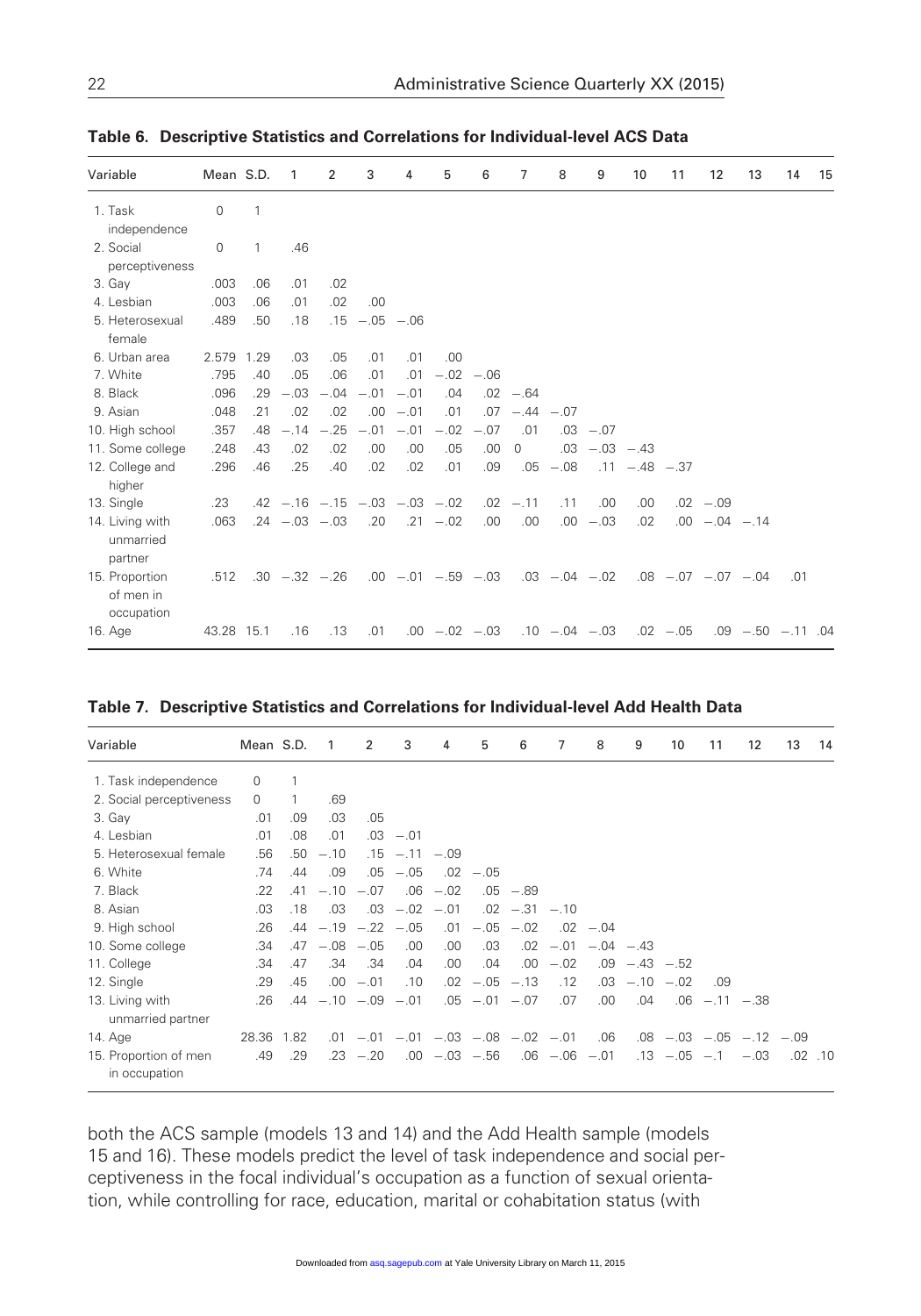|                               |             | <b>American Community Survey</b>                                                            | <b>Add Health</b> |                |  |  |  |
|-------------------------------|-------------|---------------------------------------------------------------------------------------------|-------------------|----------------|--|--|--|
| Variable                      | Model 13    | Task independence Social perceptiveness Task independence Social perceptiveness<br>Model 14 | Model 15          | Model 16       |  |  |  |
| Gay                           | $.21$ ***   | .18                                                                                         | $.33^{\circ}$     | $.56^{\circ}$  |  |  |  |
|                               | (.01)       | (.01)                                                                                       | (.17)             | (.23)          |  |  |  |
| Lesbian                       | .19         | .20                                                                                         | .37               | $.47^{\circ}$  |  |  |  |
|                               | (.01)       | (.01)                                                                                       | (.13)             | (.20)          |  |  |  |
| Heterosexual female           | $.01$ ***   | $.01$ ***                                                                                   | .11               | .15            |  |  |  |
|                               | (.00)       | (.00)                                                                                       | (.06)             | (.11)          |  |  |  |
| White                         | $.13***$    | $.12***$                                                                                    | .02               | $-.12$         |  |  |  |
|                               | (.00)       | (.00)                                                                                       | (.15)             | (.17)          |  |  |  |
| <b>Black</b>                  | $.04$ ***   | .08                                                                                         | $-.13$            | $-.25$         |  |  |  |
|                               | (.00)       | (.00)                                                                                       | (.15)             | (.16)          |  |  |  |
| Asian                         | $.02$ ***   | $.01$ <sup>*</sup>                                                                          | $-.03$            | $-.13$         |  |  |  |
|                               | (.00)       | (.00)                                                                                       | (.16)             | (.17)          |  |  |  |
| High school                   | .30         | .28                                                                                         | .34               | .28            |  |  |  |
|                               | (.00)       | (.00)                                                                                       | (.10)             | (.10)          |  |  |  |
| Some college                  | .63         | $.61$ ***                                                                                   | .63               | $.55$ ***      |  |  |  |
|                               | (.00)       | (.00)                                                                                       | (.11)             | (.11)          |  |  |  |
| College                       | 1.26        | 1.16                                                                                        | 1.21              | 1.07           |  |  |  |
|                               | (.00)       | (.00)                                                                                       | (.14)             | (.15)          |  |  |  |
| Single                        | $-.28$      | $-.22$ ***                                                                                  | $-.10^{\circ}$    | $-.15^{\circ}$ |  |  |  |
|                               | (.00)       | (.00)                                                                                       | (.05)             | (.06)          |  |  |  |
| Living with unmarried partner | $-.13$ ***  | $-.11$ ***                                                                                  | $-.19$            | $-.18$ ***     |  |  |  |
|                               | (.00)       | (.00)                                                                                       | (.05)             | (.05)          |  |  |  |
| Age                           | $.00$ ***   | $.00$ ***                                                                                   | $-.00$            | .01            |  |  |  |
|                               | (.00)       | (.00)                                                                                       | (.01)             | (.01)          |  |  |  |
| Urban area                    | $.01$ ***   | $.01$ ***                                                                                   |                   |                |  |  |  |
|                               | (.00)       | (.00)                                                                                       |                   |                |  |  |  |
| Proportion of males           | $.56$ ***   | $-.71$ ***                                                                                  | 1.05              | $-.39$         |  |  |  |
| in occupation                 | (.00)       | (.00)                                                                                       | (.25)             | (.28)          |  |  |  |
| State dummies                 | Yes         | Yes                                                                                         | No                | No             |  |  |  |
| Constant                      | $-1.20$ *** | $-.45$ ***                                                                                  | $-1.19$           | $-.46$         |  |  |  |
|                               | (.00)       | (.00)                                                                                       | (.38)             | (.38)          |  |  |  |
| $\mathsf{N}$                  | 4,917,367   | 4,917,367                                                                                   | 2,527             | 2,527          |  |  |  |
| $R^2$                         | .26         | .26                                                                                         | .22               | .18            |  |  |  |

## Table 8. Individual-level Analysis with ACS and Add Health Data: Seemingly Unrelated Regression Models Predicting Social Perceptiveness and Task independence\*

•  $p < .05$ ; ••  $p < .01$ ; ••  $p < .001$ .

\* Robust standard errors, clustered at the occupation level, are in parentheses.

''married'' as the omitted category), and age at the individual level, as well as the proportion of men in the occupation. In addition, the ACS models control for the individual's urban location and include state dummies. (The public-use Add Health data do not provide this information.) Within each dataset, the two models are estimated as seemingly unrelated regressions (Baltagi, 1980; Wooldridge, 2002), thus accounting for any correlation of errors between the equations. Robust standard errors are clustered at the occupation level. Because these models include dummy variables indicating gay, lesbian, and heterosexual female workers, the omitted reference category refers to heterosexual men.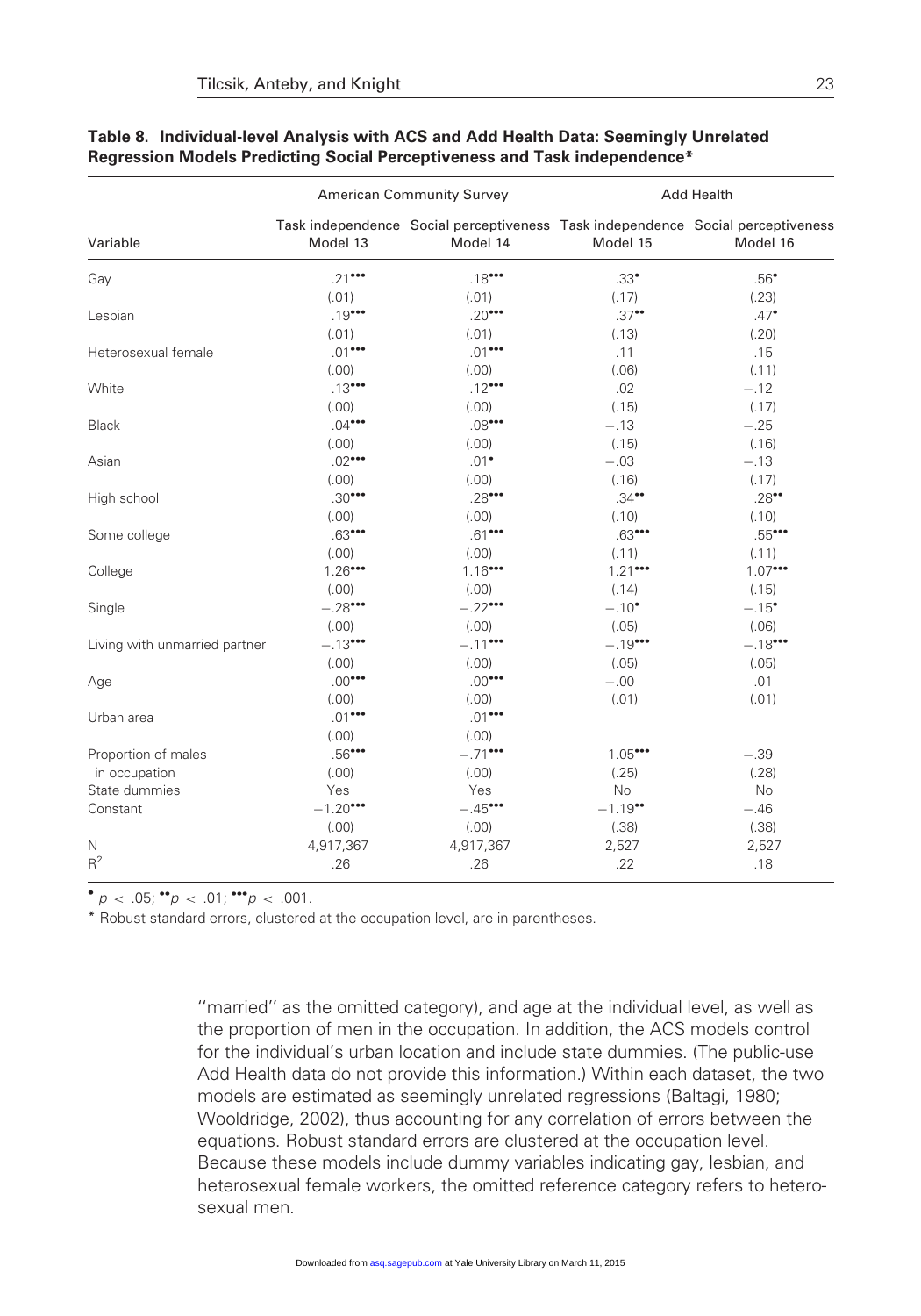In models 13 and 14, to which we applied the person-sampling weights of the ACS, the significant positive coefficient for the variable gay indicates that gay men tend to be in occupations with higher task independence and social perceptiveness than heterosexual men. Similarly, post-estimation tests comparing the coefficient on the lesbian and the heterosexual female variables show that lesbians tend to be in occupations with significantly higher task independence and social perceptiveness than heterosexual women ( $p < .001$ ).<sup>15</sup> It is important to note that the large sample size in the ACS analyses allowed for substantial statistical power, which (appropriately) reduced standard errors. Nevertheless, as a robustness check, we subsequently recalibrated all  $p$ -values in these models so that they reflected a fixed sample size of 1,000 individuals (Good, 1992; Woolley, 2003), and our coefficients of interest remained significant even after this adjustment. Moreover, additional split-sample analyses have shown that both those gay men and lesbians who are in occupations in which they are a gender minority and those who are in occupations in which they are a gender majority tend to be in occupations with relatively high task independence and required social perceptiveness.

Finally, models 15 and 16, which use the relevant cross-sectional weights of the Add Health data, examine whether our results hold up when using an indicator of sexual orientation that also captures non-coupled gay and lesbian workers. These models show that both gay men and lesbians tend to be in occupations with higher levels of social perceptiveness and task independence than heterosexual men (the reference category). For example, compared with heterosexual men, the estimated level of social perceptiveness in the occupation is one-third standard deviation higher for gay workers and one-half standard deviation higher for lesbians (model 16). Moreover, when comparing lesbians with heterosexual women, the coefficient for lesbians is higher than it is for heterosexual women with regard to both task independence and social perceptiveness at the  $p < 0.10$  level. Overall, results from the Add Health data are consistent with our hypotheses—even in this smaller, age-restricted sample, and even when using a measure of sexual orientation that is independent of couple status.

## **DISCUSSION**

The occupational segregation patterns of gay and lesbian workers present a longstanding puzzle. Ever since Ellis's (1897) observations more than a century ago, numerous scholars have documented the unusually high concentration of gay and lesbian workers in certain occupations, but the list of these occupations seems to be largely haphazard, with few apparent commonalities among them. As our analyses show, these occupations vary greatly in their prestige and task profile, ranging from psychologists and postsecondary teachers to probation officers and massage therapists (see tables 1 and 2). Given this puzzling heterogeneity, systematic accounts of gay and lesbian occupational segregation have remained elusive.

<sup>&</sup>lt;sup>15</sup> As a robustness check, we also ran analyses on a subsample of only those individuals who lived in a same-sex or opposite-sex unmarried-partner household. Results from these analyses closely mirror those in models 13 and 14.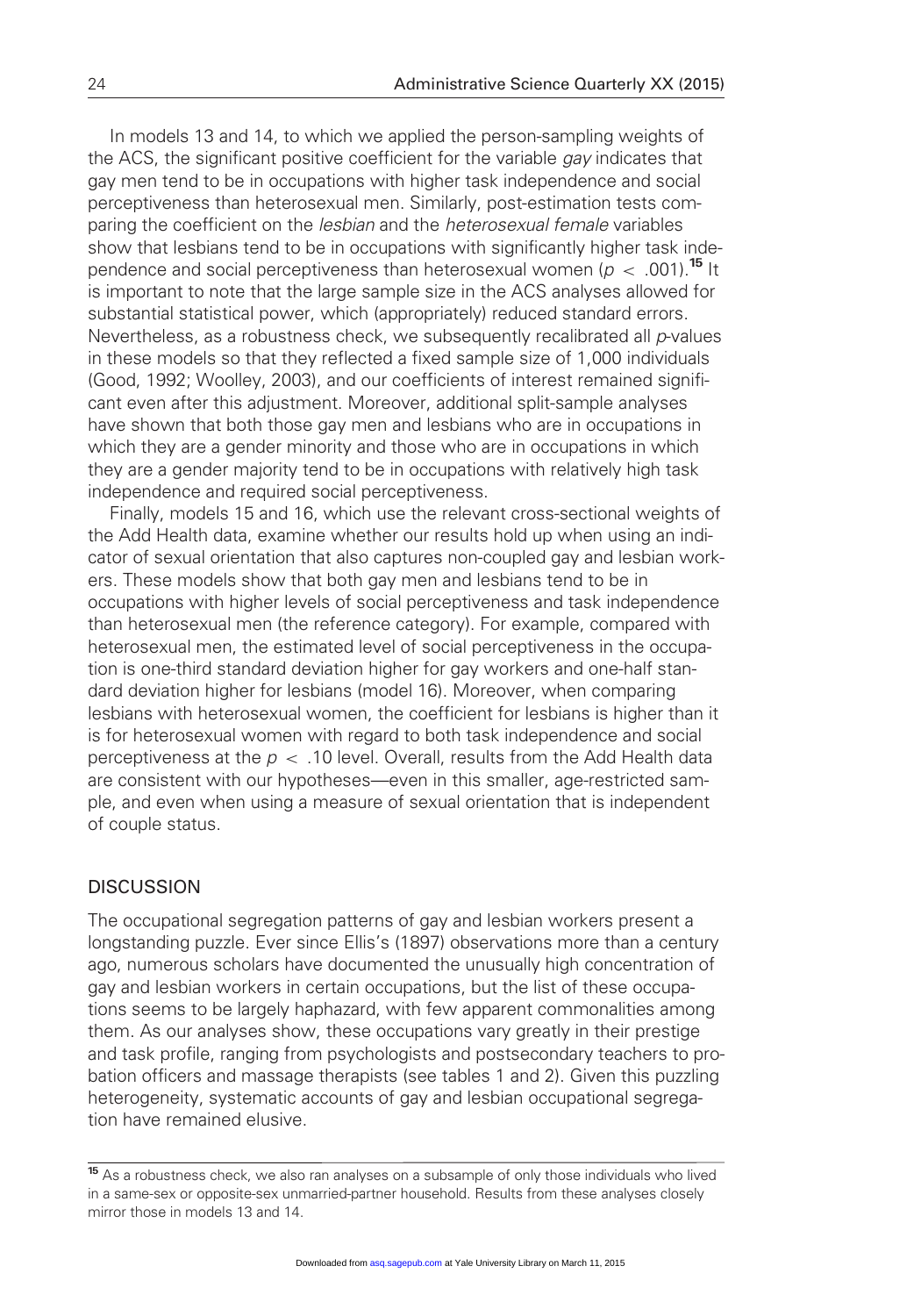One important exception has been the observation that gay and lesbian workers are more likely than heterosexual workers to cross gender lines in occupations (Baumle, Compton, and Poston, 2009). Although this observation is consistent with many empirical findings, it does not account for malemajority occupations with a high proportion of gay men and female-majority occupations with a high proportion of lesbians—even though nearly half of (partnered) gay men work in male-majority occupations and two-thirds of (partnered) lesbians work in female-majority occupations. Nor does this observation account for occupations in which both lesbian and gay workers are overrepresented, such as those listed in table 1. In this study, we offer a new perspective that explains lesbian and gay segregation patterns above and beyond (i.e., controlling for) the tendency of these workers to traverse occupational gender boundaries.

## Toward a Theory of Gay and Lesbian Occupations

Building on Goffman's (1963) classic insights into concealable stigma, we identified two patterns that underlie the occupational landscape for gay and lesbian workers. Fundamental to both of our hypotheses is the idea that occupational segregation is shaped by gay and lesbian workers' adaptation to potential discrimination and the dilemmas of disclosure that they face both in the workplace and beyond. Our results suggest that this framework can parsimoniously explain a large set of seemingly random patterns across the occupational spectrum. While gay men are more likely to be in female-dominated occupations than are heterosexual men, and lesbians are more highly represented in maledominated occupations than are heterosexual women, common to both gay men and lesbians is a tendency to concentrate in occupations that provide task independence or require social perceptiveness, or both.

A focus on social perceptiveness and task independence can also explain many previous observations about lesbian and gay jobs. As noted earlier, for example, one finding that a sex-typing perspective could not account for is that both gay and lesbian workers are often concentrated in professions that focus on creativity, psychology, counseling, law, and social work (Baumle, Compton, and Poston, 2009). Clearly, working in these fields requires a non-trivial degree of social perceptiveness, perhaps most obviously in the case of psychology, counseling, and social work, but also in creative or artistic fields, in which perception of social conditions and audiences plays an important role. Some of these fields (e.g., creative jobs and psychology) also tend to provide a relatively high level of task independence.

Similarly, many artistic, service-oriented, and care-focused occupations commonly associated with gay men require an above-average level of social perceptiveness. Awareness and anticipation of others' reactions and mental states—whether they are patients in a healthcare setting, passengers on a plane, audience members in a theatre, or students in a classroom—are relatively important components of many such jobs. Likewise, the (only partially accurate) observation that lesbians might be drawn to highly ''masculine'' bluecollar work can be explained in a more nuanced and empirically accurate way if one notes that lesbian workers are especially likely to be found in those maledominated, blue-collar jobs that provide an above-average degree of task independence. It is quite striking, for example, that four of the five male-majority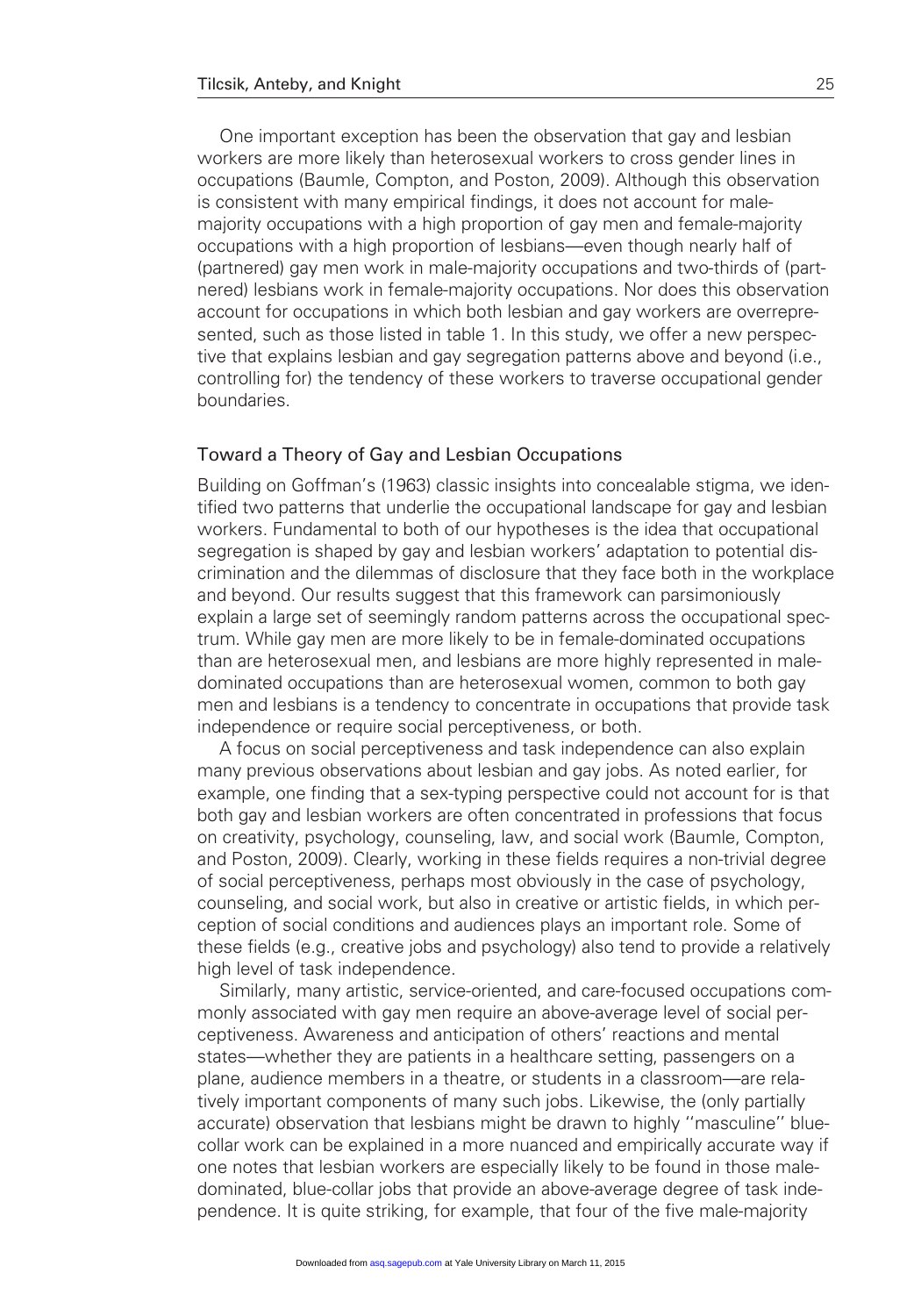occupations with the highest proportion of lesbian workers are various repairers and installers with an above-average degree of task independence (table 2). Thus rather than simply reflecting an innate sensibility of gay men for artistic or caring jobs, or a natural attraction of lesbians to ''masculine'' jobs, these occupational patterns might be more effectively understood in terms of social perceptiveness and task independence, factors that reflect social adaptation to concealable stigma in the workplace and beyond.

The notion that social perceptiveness due to the need for stigma management plays a key role in occupational segregation suggests implications for both the past and the future of gay and lesbian work. For example, the labor historian Bérubé's (2011: 265) research into the gay labor movement led him to ask, ''How do people find queer work and how do they make these jobs their own?" By "queer work," Bérubé meant work that is often performed by, or has the reputation of being performed by, homosexual men and women. His question stemmed from, for example, the observed concentration of gay men in a handful of military jobs during World War II and in steward jobs on ocean liners after the war. By identifying some possible dimensions of ''queer work,'' our study's findings start to answer Bérubé's question.

Our study suggests, for example, that the ''special talents'' that some observers attributed to gay soldiers during World War II might not be fully imaginary (Bérubé, 1990: 57). Being a hospital corpsman, a navy yeoman, or a chaplain's assistant—jobs in which gay men were believed to congregate in the military—may have required a higher degree of social perceptiveness than many other military occupations. Attending to wounded soldiers' medical and emotional needs, to navy officers' clerical needs, or to soldiers' religious comfort are tasks in which the understanding of others' needs, reactions, emotions, and cognitive states is likely to play a non-trivial role. Similarly, social perceptiveness is likely to have been integral to the work of ship stewards, a servicefocused role involving frequent interactions with passengers. It is important to emphasize, however, that what earlier observers saw as a perhaps innate ''special talent'' we conceptualize as the result of social adaptation to concealable stigma.

One implication of this view is that, in the long run, the possible de-stigmatization of minority sexual orientation may weaken the relationships that we have documented. In particular, in societies that become more tolerant of same-sex relationships, the need for stigma management in everyday social interactions (Goffman, 1963) might fade over time. Intriguingly, as broader tolerance alleviates the intense and ongoing need for managing stigma-related information in everyday life, it might also lead to a relative ''deskilling'' of gay and lesbian workers with respect to social perceptiveness. Put otherwise, these workers might lose their distinctiveness (Anteby and Anderson, 2014). At the same time, the patterns that we observed are likely to remain in place for a significant period of time. Even if de-stigmatization took place rapidly, broad occupational patterns are slow to change because they continue to reflect earlier educational and career choices and because network-based mechanisms (such as homophily in job referrals) might also help maintain segregation patterns that had initially emerged as a response to stigmatization (see Marquis and Tilcsik, 2013).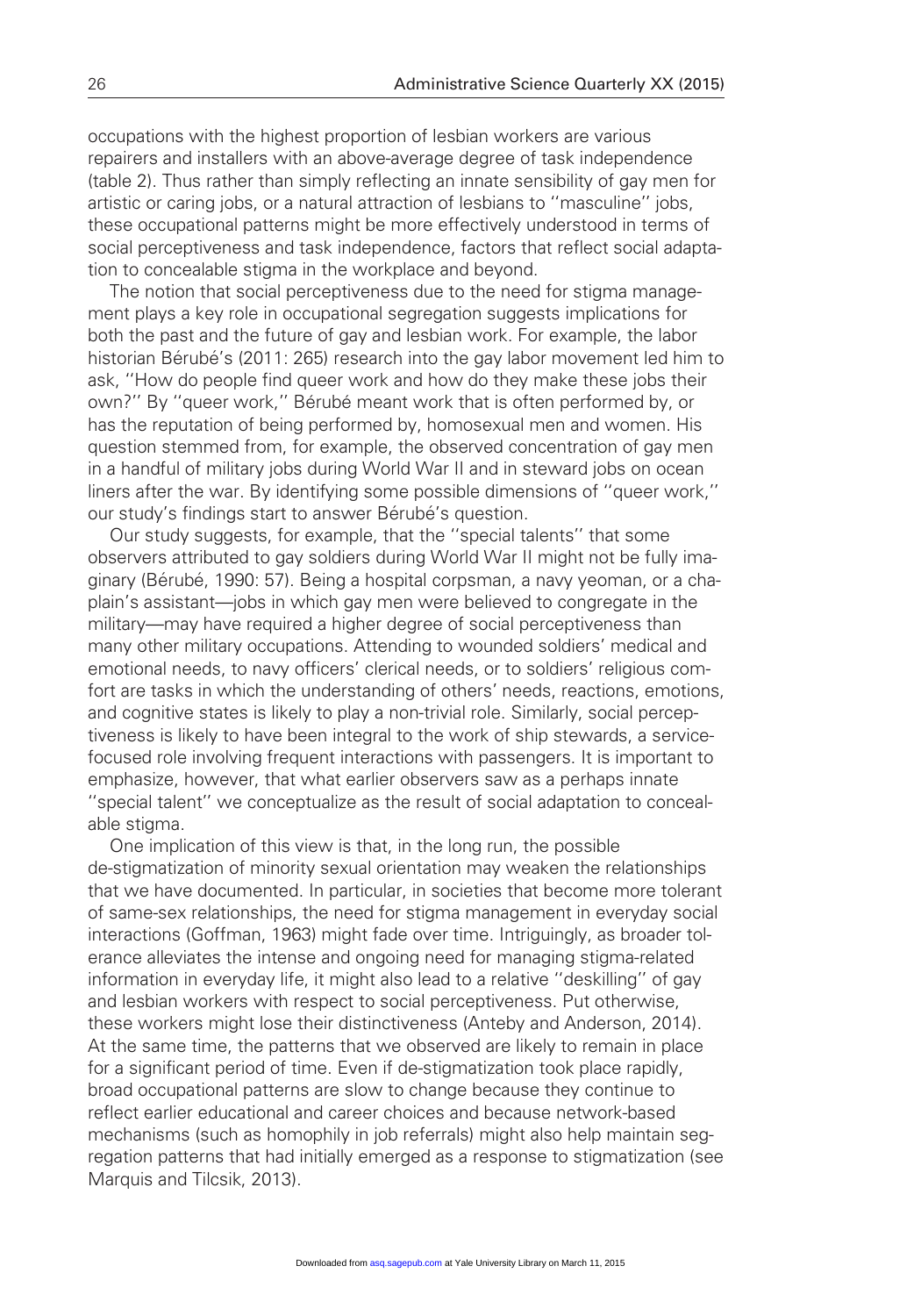#### Concealable Stigma, Occupations, and Labor Markets

Our study also suggests implications for the broader field of research on stigma and labor markets. In line with our arguments, theorists building on Goffman's work have highlighted the relationship between the revelation of concealable stigmatized attributes and social rejection (Kulik, Bainbridge, and Cregan, 2008) and the resulting dilemmas of disclosure across life domains (Ragins, 2008). This line of theorizing has also hinted at the possibility that stigmatization may have some ''potential positive functions'' for an individual (Paetzold, Dipboye, and Elsbach, 2008: 187), such as, in our context, higher levels of social perceptiveness (Knight, Tilcsik, and Anteby, 2014). Most of this literature, however, has focused on the individual or intra-organizational level of analysis, and few studies have linked stigmatization to larger structural outcomes (Fiske, 1998). We begin to address this gap by identifying the consequences of one type of concealable stigma on the broader occupational landscape.

Our theoretical framework also suggests some testable baseline hypotheses for understanding the occupational implications of other types of concealable stigma, such as minority political or religious beliefs, mental illness, or less apparent physical illnesses (e.g., HIV). The aspects of concealable stigma on which we focused when developing our predictions—the need for social adaptation given the dilemmas of disclosure and the threat of potential discovery—have been documented not only among lesbian and gay workers but across a variety of other stigmatized groups (Pachankis, 2007). At the same time, while the relationships we describe might apply to concealable stigma more generally, additional factors that may be unique to other stigmatized groups can complicate these patterns. Ultimately, questions about the applicability of our argument to other types of concealable stigma will need to be settled empirically, but our theory does provide testable baseline hypotheses with which to examine concealable stigma and occupational segregation more generally.

Finally, our findings are relevant for the literature on employment discrimination. While field experimental (audit) studies have convincingly established that discrimination on the basis of race (Bertrand and Mullainathan, 2004), motherhood (Correll, Benard, and Paik, 2007), and sexual orientation (Tilcsik, 2011) continues to play an important role in many labor markets, much less is known about how job seekers might change their behavior in response to discrimination. In the case of sexual orientation, for example, previous work has "documented the existence of discrimination, but . . . [did not] explore how gay job seekers adapt to this reality'' and could only ''capture the extent of discrimination that occurs before job seekers' responses to discrimination . . . take place'' (Tilcsik, 2011: 619; see also Heckman, 1998). Our findings suggest that gay and lesbian workers might be drawn to a different set of occupations than heterosexual workers and may also bring with them a distinct set of skills. Accounting for these differences in future audit research rather than assuming otherwise completely equivalent job seekers who apply for the exact same set of jobs—might provide new insights into patterns of employment discrimination that sexual minorities experience in contemporary labor markets.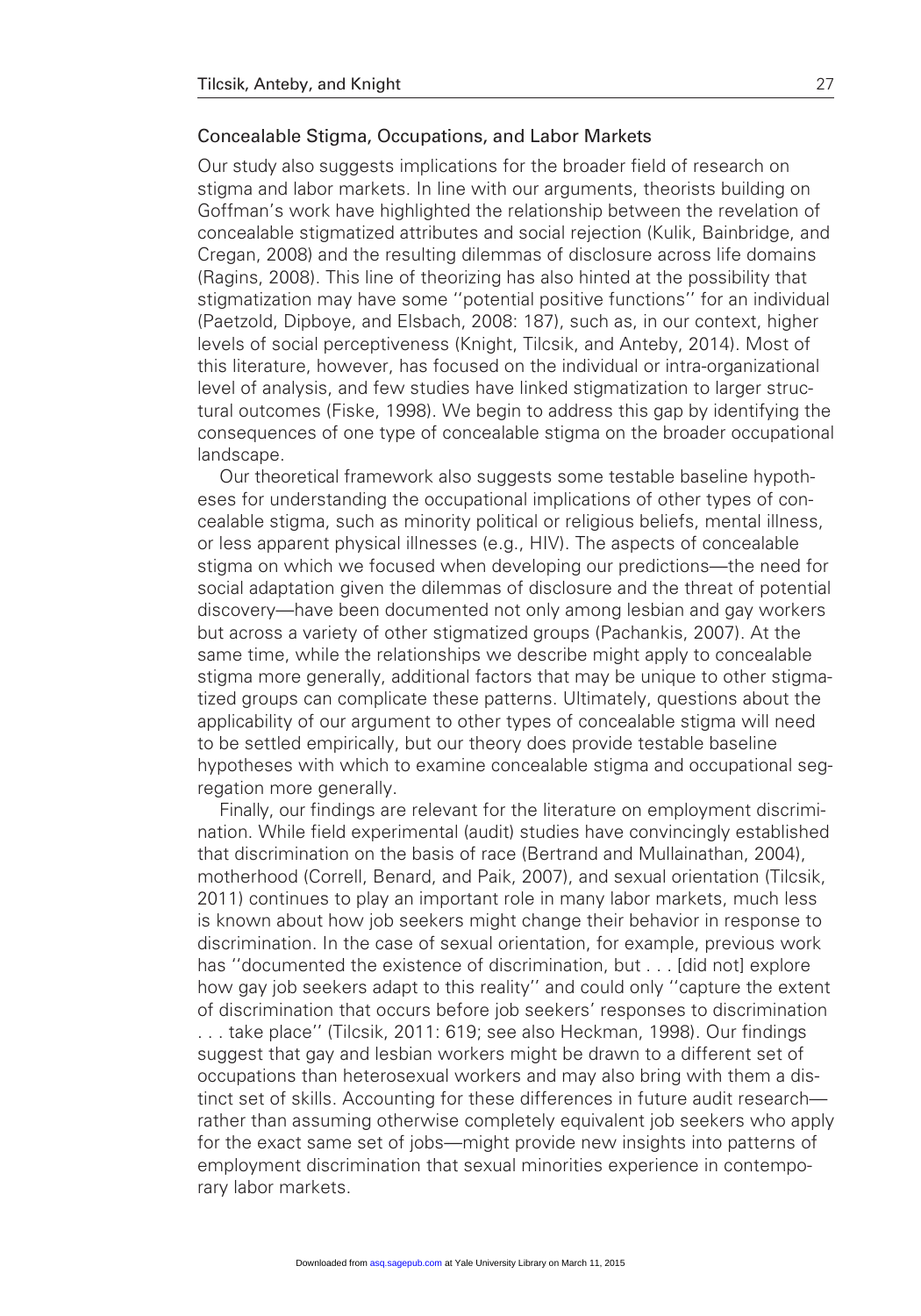## Future Research

We have identified occupational characteristics that shape lesbian and gay segregation patterns, but the effects of these patterns on other outcomes, such as wages or career mobility, were beyond the scope of this study. Because there is already a literature on wage differences by sexual orientation (e.g., Badgett, 1995; Clain and Leppel, 2001; Klawitter, 2015), we focused instead on the puzzling occupational profiles of gay and lesbian workers. Future research would benefit from exploring the implications of the relationships we uncovered on wage distribution, as well as additional workplace outcomes, such as job-level segregation or the demographic composition of organizations. At this time, however, high-quality labor market data on sexual orientation are still rare. Nationally representative surveys have only just begun to include sexual orientation, which currently prevents scholars from tracking the long-term evolution of gay and lesbian occupations. A promising next step may be to collect smaller-scale data on how gay, lesbian, and heterosexual job applicants choose jobs to target; such data might uncover finer-grained mechanisms of occupational segregation. In-depth archival and qualitative inquiries into lesbians' and gay men's entry trajectories into specific occupations might also add to our understanding of these fine-grained mechanisms. By linking concealable stigma to broad patterns in the occupational landscape, our study takes a first step in that direction and develops a new perspective on segregation dynamics in contemporary labor markets.

## Acknowledgments

We thank Roxana Barbulescu, Forrest Briscoe, Sameer Srivastava, Dan Schrage, and Bruce Western for helpful comments; Associate Editor Martin Kilduff and three anonymous reviewers for their thorough and constructive criticism; Linda Johanson and Joan Friedman for excellent editorial suggestions; and Caitlin Anderson for her research assistance. We also greatly benefited from feedback by participants at the 2013 May Meaning Meeting, the 6th Annual People and Organizations Conference at Wharton, and the Harvard Cultural Sociology Workshop. This research uses data from Add Health, a program project directed by Kathleen Mullan Harris and designed by J. Richard Udry, Peter S. Bearman, and Kathleen Mullan Harris at the University of North Carolina at Chapel Hill, and funded by grant P01-HD31921 from the Eunice Kennedy Shriver National Institute of Child Health and Human Development, with cooperative funding from 23 other federal agencies and foundations. Special acknowledgment is due to Ronald R. Rindfuss and Barbara Entwisle for assistance in the original design. Information on how to obtain the Add Health data files is available on the Add Health website (http://www.cpc.unc.edu/addhealth). No direct support was received from grant P01-HD31921 for this analysis.

## **REFERENCES**

## Allegra, D.

1996 ''She tickles with a hammer.'' In K. Gray (ed.), Dyke Life: From Growing Up to Growing Old—A Celebration of the Lesbian Experience: 282–288. London: Pandora. American Psychological Association

1993 Resolution on Lesbian, Gay, and Bisexual Youths in the Schools. Washington, DC: American Psychological Association.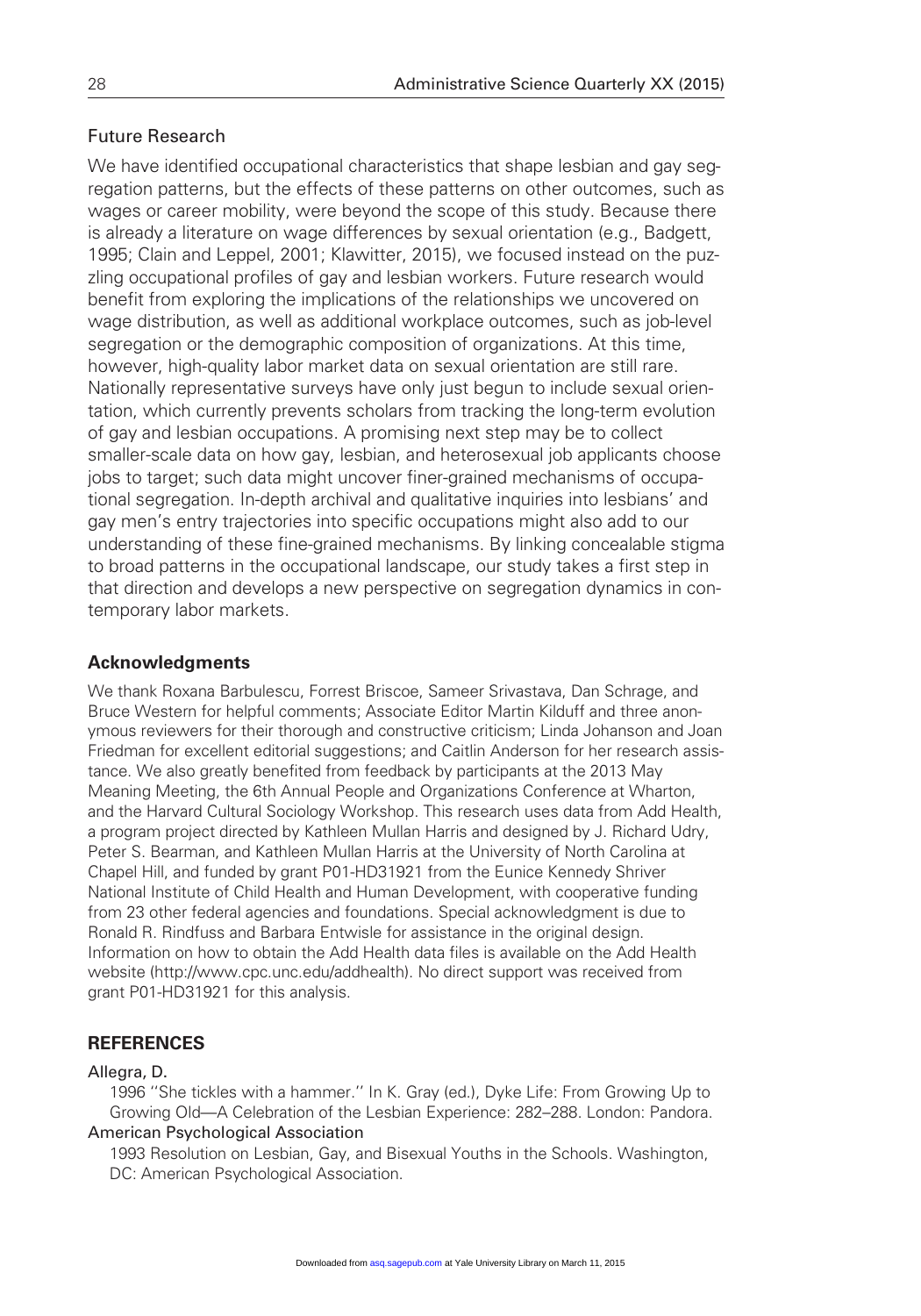#### Anderson, L. R., and L. Randlet

1993 ''Self-monitoring and life satisfaction of individuals with traditional and nontraditional sexual orientations.'' Basic and Applied Social Psychology, 14: 345–361.

#### Anteby, M., and C. Anderson

2014 ''The shifting landscape of LGBT organizational research.'' In A. P. Brief and B. M. Staw (eds.), Research in Organizational Behavior, 34: 3–25. New York: Elsevier/ JAI.

#### Antecol, H., A. Jong, and M. Steinberger

2008 ''The sexual orientation wage gap: The role of occupational sorting and human capital.'' Industrial and Labor Relations Review, 61: 518–543.

## Bacolod, M., B. S. Blum, and W. C. Strange

2009 ''Skills in the city.'' Journal of Urban Economics, 65: 136–153.

#### Badgett, M. V. L.

1995 ''The wage effects of sexual orientation discrimination.'' Industrial and Labor Relations Review, 48: 726–739.

## Badgett, M. V. L., and J. Frank

2007 Sexual Orientation Discrimination: An International Perspective. Abingdon, UK: Routledge.

## Badgett, M. V. L., and M. C. King

1997 ''Lesbian and gay occupational strategies.'' In A. Gluckman and B. Reed (eds.), Homo Economics: Capitalism, Community, and Lesbian and Gay Life: 73–85. New York: Routledge.

#### Badgett, M. V. L., H. Lau, B. Sears, and D. Ho

2007 ''Bias in the workplace: Consistent evidence of sexual orientation and gender identity discrimination.'' Williams Institute, University of California School of Law.

#### Bailey, J. M., and M. Oberschneider

1997 ''Sexual orientation and professional dance.'' Archives of Sexual Behavior, 26: 433–444.

#### Baltagi, B. H.

1980 ''On seemingly unrelated regressions with error components.'' Econometrica, 48: 1547–1551.

## Barbulescu, R., and M. Bidwell

2013 ''Do women choose different jobs from men? Mechanisms of application segregation in the market for managerial workers.'' Organization Science, 24: 737–756.

## Baumle, A. K., D. L. R. Compton, and D. L. Poston

2009 Same-sex Partners: The Demography of Sexual Orientation. Albany, NY: SUNY Press.

## Berger, R. M.

1982 Gay and Gray: The Older Homosexual Man. Urbana, IL: University of Illinois Press.

#### Bertrand, M., and S. Mullainathan

2004 ''Are Emily and Greg more employable than Lakisha and Jamal? A field experiment on labor market discrimination.'' American Economic Review, 94: 991–1013.

#### Bérubé, A.

1990 Coming Out under Fire: The History of Gay Men and Women in World War Two. New York: Free Press.

## Bérubé, A.

2011 '''Queer work' and labor history.'' In J. D'Emilio and E. B. Freedman (eds.), My Desire for History: Essays in Gay, Community, and Labor History: 259–269. Chapel Hill, NC: University of North Carolina Press.

#### Bidwell, M., F. Briscoe, I. Fernandez-Mateo, and A. Sterling

2013 ''The employment relationship and inequality: How and why changes in employment practices are reshaping rewards in organizations.'' Academy of Management Annals, 7 (1): 61–121.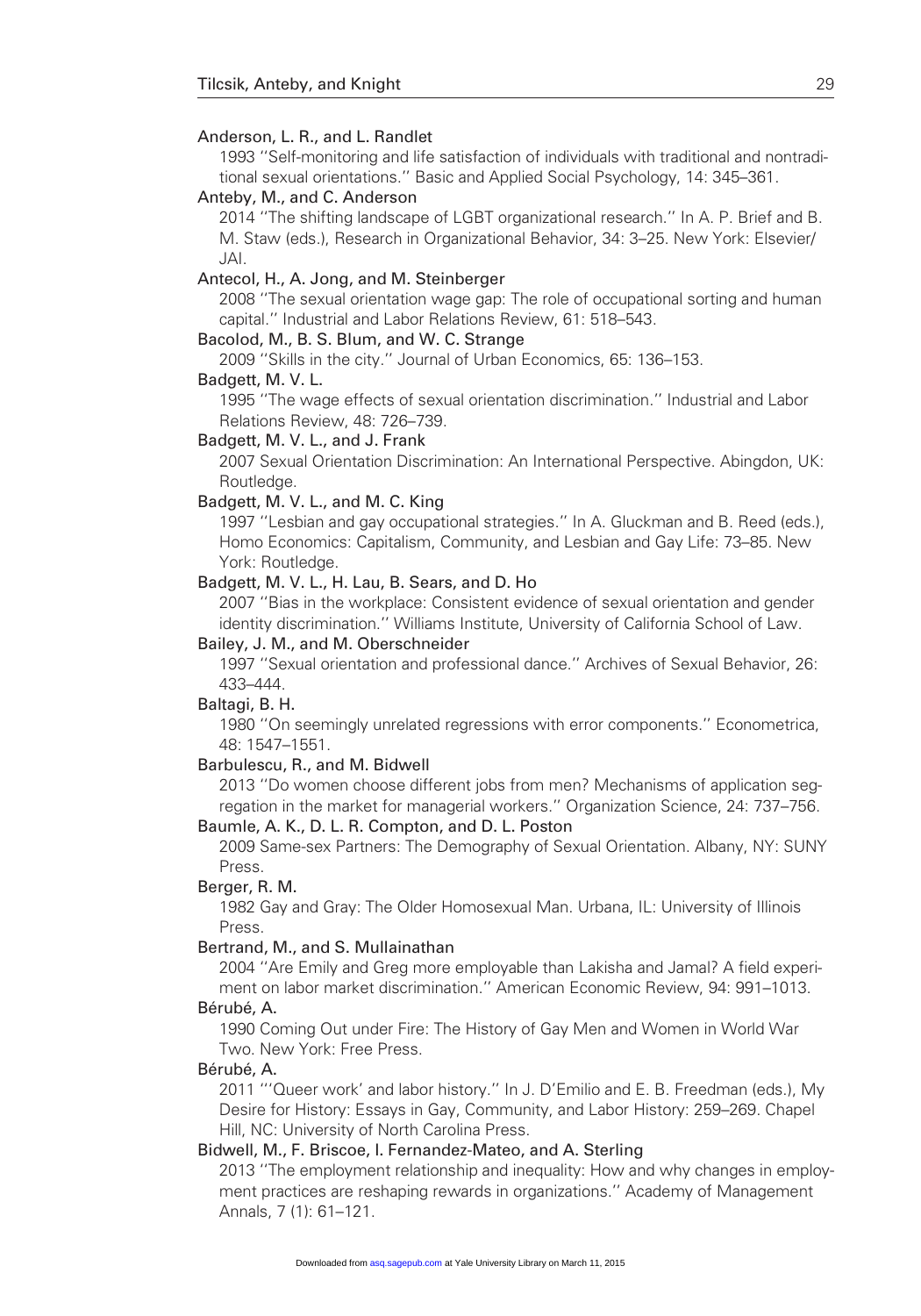## Black, D., G. Gates, S. Sanders, and L. Taylor

2000 ''Demographics of the gay and lesbian population in the United States: Evidence from available systematic data sources.'' Demography, 37: 139–154.

#### Blair-Loy, M.

2001 ''Cultural constructions of family schemas: The case of women executives.'' Gender and Society, 15: 687–709.

## Blandford, J. M.

2003 ''The nexus of sexual orientation and gender in the determination of earnings.'' Industrial and Labor Relations Review, 56: 622–642.

#### Bonica, A.

2010 ''Ideologically aligned and ideologically divided industries.'' http://ideologicalcartography.com/2010/02/27/which-industries-are-polarized-and-which-are-just-polarizing/.

## Bonica, A.

2014 ''Mapping the ideological marketplace.'' American Journal of Political Science, 58: 367–386.

## Bourdieu, P.

2001 Masculine Domination. Cambridge, UK: Polity Press.

#### Breaugh, J. A.

1985 ''The measurement of work autonomy.'' Human Relations, 38: 551–570.

## Budig, M. J., and P. England

2001 ''The wage penalty for motherhood.'' American Sociological Review, 66: 204–225. Chauncey, G.

1994 Gay New York: Gender, Urban Culture, and the Making of the Gay Male World, 1890–1940. New York: Basic Books.

## Clain, S. H., and K. Leppel

2001 ''An investigation into sexual orientation discrimination as an explanation for wage differences.'' Applied Economics, 33 (1): 37–47.

## Connell, C.

2015 School's Out: Gay and Lesbian Teachers in the Classroom. Oakland, CA: University of California Press.

## Correll, S. J., S. Benard, and I. Paik

2007 ''Getting a job: Is there a motherhood penalty?'' American Journal of Sociology, 112: 1297–1338.

#### Croteau, J. M.

1996 ''Research on the work experiences of lesbian, gay, and bisexual people: An integrative review of methodology and findings.'' Journal of Vocational Behavior, 48: 195–209.

## D'Augelli, A. R., and A. H. Grossman

2001 ''Disclosure of sexual orientation, victimization, and mental health among lesbian, gay, and bisexual older adults.'' Journal of Interpersonal Violence, 16: 1008– 1027.

## D'Augelli, A. R., and S. L. Hershberger

1993 ''Lesbian, gay, and bisexual youth in community settings: Personal challenges and mental health problems.'' American Journal of Community Psychology, 21: 421– 448.

## Dobbin, F., J. R. Sutton, J. W. Meyer, and W. R. Scott

1993 ''Equal-opportunity law and the construction of internal labor-markets.'' American Journal of Sociology, 99: 396–427.

## Drydakis, N.

2009 ''Sexual orientation discrimination in the labour market.'' Labour Economics, 16 (4): 364–372.

## Drydakis, N.

2015 ''Effect of sexual orientation on job satisfaction: Evidence from Greece. '' Industrial Relations, 54: 162–187.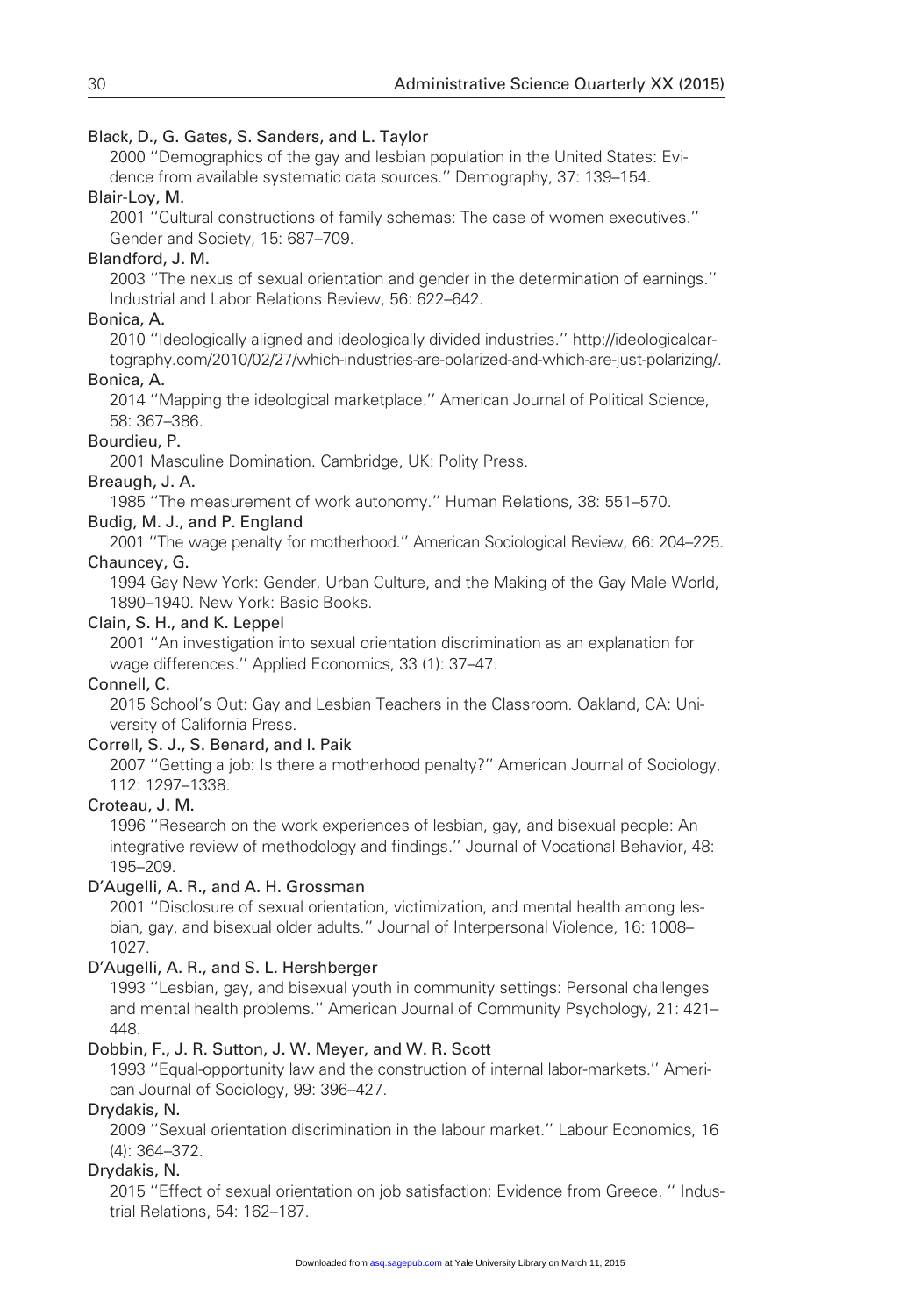#### Ellis, H.

1897 Sexual Inversion. London: F. A. Davis Company.

Emerson, R. M.

1962 ''Power-dependence relations.'' American Sociological Review, 27: 31–41.

## England, P., M. Chassie, and L. McCormack

1982 ''Skill demands and earnings in female and male occupations.'' Sociology and Social Research, 66: 147–168.

## England, P., M. S. Herbert, B. S. Kilbourne, L. L. Reid, and L. M. Megdal

1994 ''The gendered valuation of occupations and skills: Earnings in 1980 Census occupations.'' Social Forces, 73: 65–100.

## Escoffier, J.

1975 ''Stigmas, work environment, and economic discrimination against homosexuals.'' Homosexual Counseling Journal, 2: 8–17.

#### Fassinger, R. E.

1995 ''From invisibility to integration: Lesbian identity in the workplace.'' Career Development Quarterly, 44: 148–167.

#### Fernandez, R. M., and C. Friedrich

2011 ''Gender sorting at the application interface.'' Industrial Relations: A Journal of Economy and Society, 50: 591–609.

#### Fernandez-Mateo, I., and Z. King

2011 ''Anticipatory sorting and gender segregation in temporary employment.'' Management Science, 57: 989–1008.

#### Fiske, S. T.

1998 ''Stereotyping, prejudice, and discrimination.'' In D. T. Gilbert and S. T. Fiske (eds.), The Handbook of Social Psychology: 357–411. Boston: McGraw Hill.

#### Fleisher, M. S., and S. Tsacoumis

2012 ''O\*NET analyst occupational skills ratings: Procedures update.'' Raleigh, NC: National Center for O\*NET Development.

#### Flynn, F. J., J. A. Chatman, and S. E. Spataro

2001 ''Getting to know you: The influence of personality on impressions and performance of demographically different people in organizations.'' Administrative Science Quarterly, 46: 414–442.

#### Gates, G. J.

2011 ''How many people are lesbian, gay, bisexual, and transgender?'' Williams Institute, University of California Law School.

#### Gates, G. J., and F. Newport

2012 ''3.4% of U.S. adults identify as LGBT.'' Washington, DC: Gallup. http:// www.gallup.com/poll/158066/special-report-adults-identify-lgbt.aspx.

#### Gates, G. J., and M. D. Steinberger

2009 ''Same-sex unmarried partner couples in the American Community Survey: The role of misreporting, miscoding and misallocation.'' Paper presented at the Annual Meeting of the Population Association of America, Detroit, MI.

#### Gilbert, J. A., and J. L. Kottke

2009 ''Developing a measure of social perceptiveness.'' Paper presented at the Annual Conference of the Association for Psychological Science, San Francisco.

#### Glick, S. N., and M. R. Golden

2010 ''Persistence of racial differences in attitudes toward homosexuality in the United States.'' Journal of Acquired Immune Deficiency Syndromes, 55: 516–523.

## Goffman, E.

1963 Stigma: Notes on the Management of Spoiled Identity. New York: Simon & Schuster.

#### Good, I. J.

1992 ''The Bayes/non-Bayes compromise: A brief review.'' Journal of the American Statistical Association, 87: 597–606.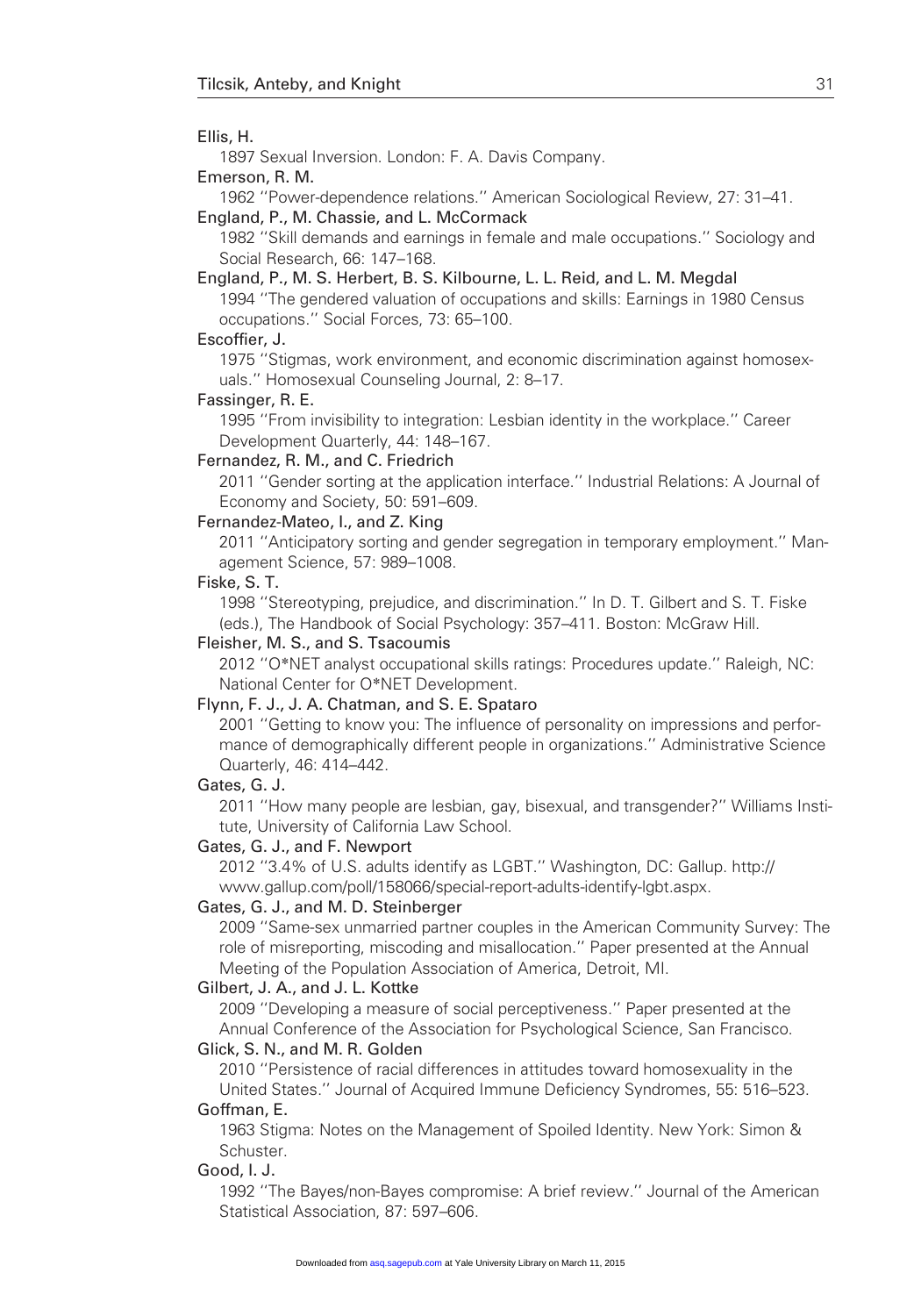## Hackman, J. R., and G. R. Oldham

1976 ''Motivation through the design of work: Test of a theory.'' Organizational Behavior and Human Performance,16: 250–279.

#### Hansen, J. C., and B. J. Dik

2004 ''Measures of career interests.'' In M. Herson and J. C. Thomas (eds.), Handbook of Psychological Assessment, vol. 4: Industrial/Organizational Assessment: 166–191. New York: Wiley.

#### Harry, J., and W. B. DeVall

1978 The Social Organization of Gay Males. New York: Praeger.

## Heckman, J. J.

1998 ''Detecting discrimination.'' Journal of Economic Perspectives, 12: 101–116.

## Herdt, G., and A. Boxer

1993 Children of Horizons: How Gay and Lesbian Teens Are Leading a New Way Out of the Closet. Boston: Beacon Press.

## Hetherington, C., and A. Orzek

1989 ''Career counseling and life planning with lesbian women.'' Journal of Counseling and Development, 68: 52–57.

#### Hetrick, E. S., and A. D. Martin

1984 ''Ego-dystonic homosexuality: A developmental view.'' In E. S. Hetrick and T. S. Stein (eds.), Innovations in Psychotherapy with Homosexuals: 2–21. Washington, DC: American Psychiatric Press.

#### Hetrick, E. S., and A. D. Martin

1987 ''Developmental issues and their resolution for gay and lesbian adolescents.'' Journal of Homosexuality,14: 25–43.

#### Hewitt, C.

1995 ''The socioeconomic position of gay men: A review of evidence.'' American Journal of Economics and Sociology, 54: 461–479.

#### Hochschild, A. R.

1983 The Managed Heart: Commercialization of Human Feeling. Berkeley, CA: University of California Press.

## Holland, J. L.

1997 Making Vocational Choices, 3rd ed. Odessa, FL: PAR, Inc.

## HRC (Human Rights Campaign)

2009 ''Degrees of equality: A national study examining workplace climate for LGBT employees.'' http://www.hrc.org/documents/HRC\_Degrees\_of\_Equality\_2009.pdf.

## Huebner, D. M., G. M. Rebchook, and S. M. Kegeles

2004 ''Experiences of harassment, discrimination, and physical violence among young gay and bisexual men.'' American Journal of Public Health, 94: 1200–1203.

#### Kalev, A., F. Dobbin, and E. Kelly

2006 ''Best practices or best guesses? Assessing the efficacy of corporate affirmative action and diversity policies.'' American Sociological Review, 71: 589–617.

## Kanter, R. M.

1977 Men and Women in the Corporation. New York: Basic Books.

## Kaufman, R. L.

2002 ''Assessing alternative perspectives on race and sex employment segregation.'' American Sociological Review, 67: 547–572.

#### Kidd, J. M.

1984 ''Young people's perceptions of their occupational decision-making.'' British Journal of Guidance and Counseling, 12: 25–38.

#### Kiggundu, M. N.

1981 ''Task interdependence and the theory of job design.'' Academy of Management Review, 6: 499–508.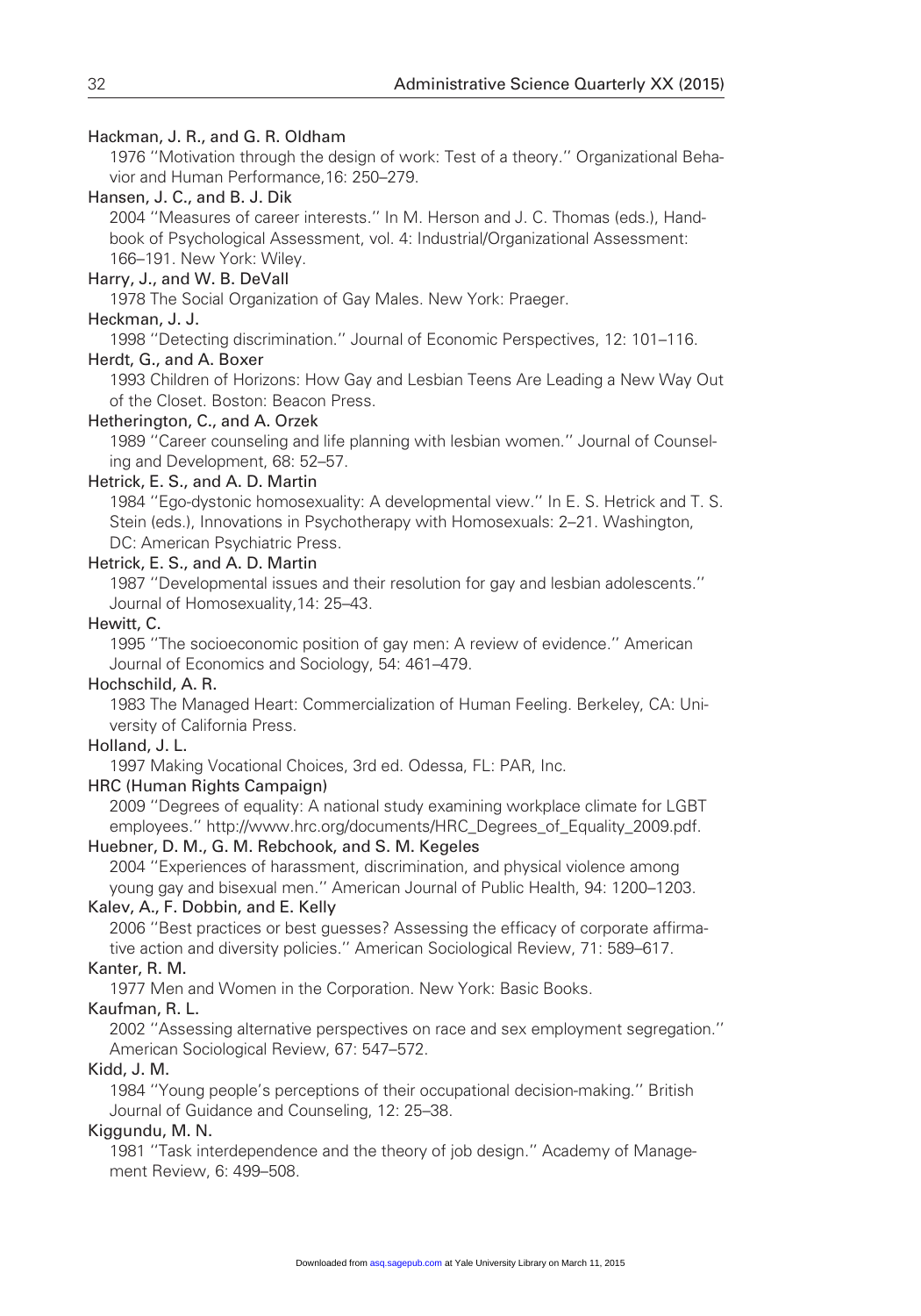#### Kiggundu, M. N.

1983 ''Task interdependence and job design: Test of a theory.'' Organizational Behavior and Human Performance, 31: 145–172.

## Kilduff, M., and D. V. Day

1994 ''Do chameleons get ahead? The effects of self-monitoring on managerial careers.'' Academy of Management Journal, 37: 1047–1060.

#### Klawitter, M.

2015 ''Meta-analysis of the effect of sexual orientation on earnings. '' Industrial Relations, 54: 4–32.

#### Klein, J. A.

1991 ''A reexamination of autonomy in light of new manufacturing practices.'' Human Relations, 44: 21–38.

## Knight, C., A. Tilcsik, and M. Anteby

2014 ''Differences in occupational skills and preferences by sexual orientation: A research note.'' Harvard University Working Paper. http://papers.ssrn.com/sol3/ papers.cfm?abstract\_id=2511625.

## Kulik, C. T., H. T. J. Bainbridge, and C. Cregan

2008 ''Known by the company we keep: Stigma-by-association effects in the workplace.'' Academy of Management Review, 33: 216–230.

#### Kyei, P., and J. Madden

2013 ''Gender differences in the gay pay gap: Unmeasured gender-linked characteristics, household division of labor, or greater bias against gay men?'' Paper presented at the APPAM Annual Fall Research Conference, Washington, DC.

#### Lance, T. S., M. Z. Anderson, and J. M. Croteau

2010 ''Improving measurement of workplace sexual identity management.'' Career Development Quarterly, 59: 19–26.

## Lent, R. W., S. D. Brown, and G. Hackett

1994 ''Toward a unifying social cognitive theory of career and academic interest, choice, and performance.'' Journal of Vocational Behavior, 45: 79–122.

## Lipkin, A.

1999 Understanding Homosexuality, Changing Schools: A Text for Teachers, Counselors, and Administrators. Boulder, CO: Westview Press.

## Liu, Y., and D. B. Grusky

2013 ''The payoff to skill in the third industrial revolution.'' American Journal of Sociology, 118: 1330–1374.

## Mandel, H.

2013 ''Up the down staircase: Women's upward mobility and the wage penalty for occupational feminization, 1970–2007.'' Social Forces, 91: 1183–1207.

## Marquis, C., and A. Tilcsik

2013 ''Imprinting: Toward a multilevel theory.'' Academy of Management Annals, 7: 193–243.

## Martin, A. D., and E. S. Hetrick

1988 ''The stigmatization of the gay and lesbian adolescent.'' Journal of Homosexuality, 15: 163–183.

#### Martin, S. E.

1980 Breaking and Entering: Policewomen on Patrol. Berkeley, CA: University of California Press.

#### McDavitt, B., E. Iverson, K. Kubicek, G. Weiss, C. F. Wong, and M. D. Kipke

2008 ''Strategies used by gay and bisexual young men to cope with heterosexism.'' Journal of Gay and Lesbian Social Services, 20 (4): 354–380.

#### Mehra, A., M. J. Kilduff, and D. J. Brass

2001 ''The social networks of high and low self-monitors: Implications for workplace performance.'' Administrative Science Quarterly, 46: 121–146.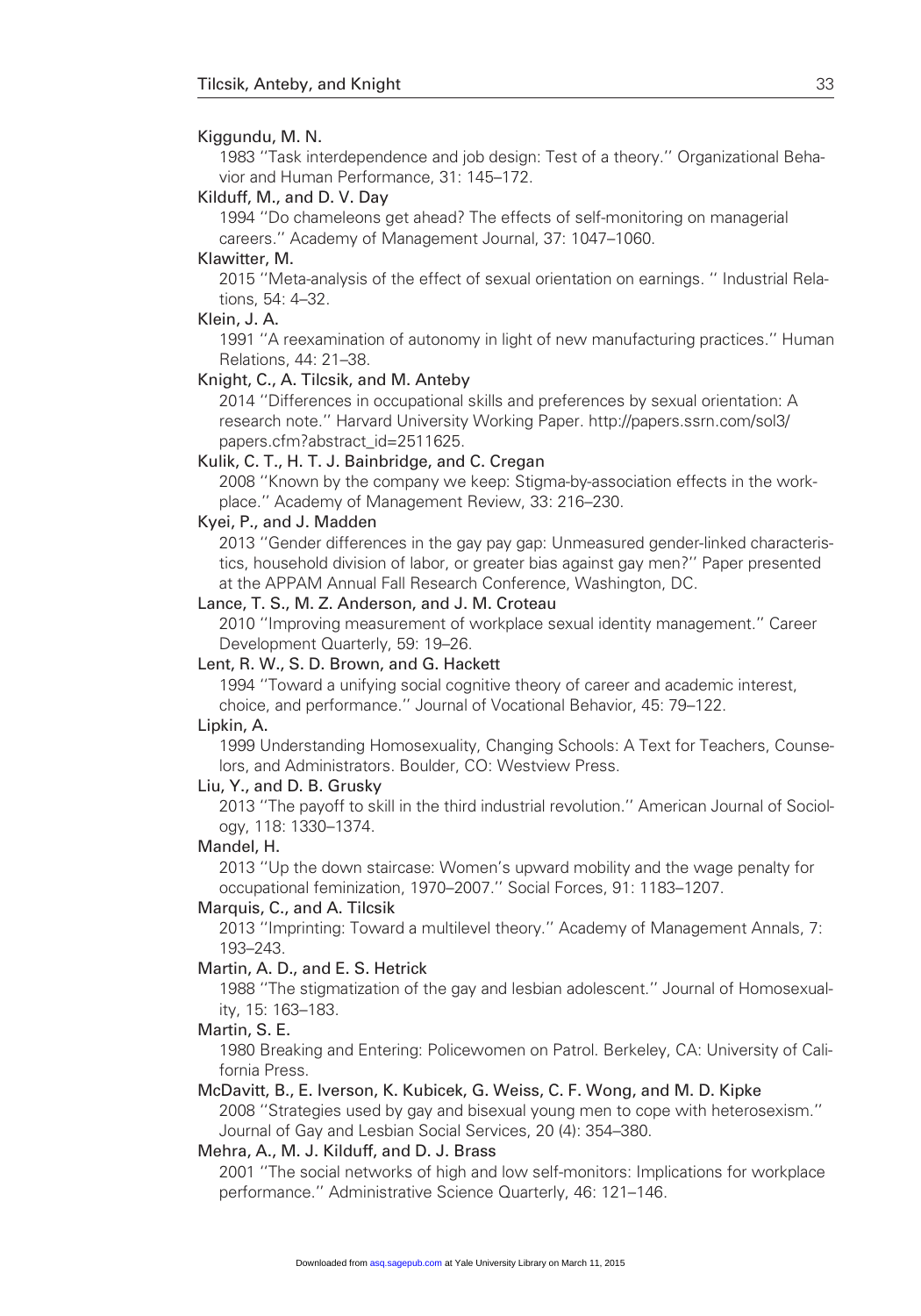## Morgeson, F. P., M. H. Reider, and M. A. Campion

2005 ''Selecting individuals in team settings: The importance of social skills, personality characteristics, and teamwork knowledge.'' Personnel Psychology, 58: 583–611.

## National Center for O\*NET Development

2013 ''The O\*NET content model: Detailed outline with descriptions.'' http://www. onetcenter.org/dl\_files/ContentModel\_DetailedDesc.pdf.

#### National Center for O\*NET Development

2014 ''About O\*NET.'' http://www.onetcenter.org/overview.html.

## Ng, E. S., L. Schweitzer, and S. T. Lyons

2012 ''Anticipated discrimination and a career choice in nonprofit: A study of early career lesbian, gay, bisexual, transgendered (LGBT) job seekers.'' Review of Public Personnel Administration, 32 (4): 332–352.

## Pachankis, J. E.

2007 ''The psychological implications of concealing a stigma: A cognitive-affectivebehavioral model.'' Psychological Bulletin, 133 (2): 328–345.

## Padavic, I., and B. F. Reskin

1994 Women and Men at Work. Thousand Oaks, CA: Pine Forge Press.

#### Paetzold, R. L., R. L. Dipboye, and K. D. Elsbach

2008 ''A new look at stigmatization in and of organizations.'' Academy of Management Review, 33: 186–193.

## Pager, D., B. Western, and B. Bonikowski

2009 ''Discrimination in a low-wage labor market: A field experiment.'' American Sociological Review, 74: 777–799.

## Papke, L. E., and J. M. Wooldridge

1996 ''Econometric methods for fractional response variables with an application to 401(k) plan participation rates.'' Journal of Applied Econometrics, 11: 619–632.

## Pascoe, C. J.

2007 Dude, You're a Fag: Masculinity and Sexuality in High School. Berkeley, CA: University of California Press.

# Peterson, N. G., M. D. Mumford, W. C. Borman, P. R. Jeanneret, and

## E. A. Fleishman

1999 An Occupational Information System for the 21st Century: The Development of O\*NET. Washington, DC: APA.

## Pew Research Center

2014 ''Beyond red vs. blue: The political typology.'' http://www.people-press.org/ 2014/06/26/the-political-typology-beyond-red-vs-blue/.

## Poteat, V. P., and D. L. Espelage

2007 ''Predicting psychosocial consequences of homophobic victimization in middle school students.'' Journal of Early Adolescence, 27: 175–191.

## Powell, B., C. Bolzendahl, C. Geist, and L. Carr Steelman

2010 Counted Out: Same-Sex Relations and Americans' Definitions of Family. New York: Russell Sage Foundation.

#### Radkowsky, M., and L. J. Siegel

1997 ''The gay adolescent: Stressors, adaptations, and psychosocial interventions.'' Clinical Psychology Review, 17: 191–216.

## Ragins, B. R.

2004 ''Sexual orientation in the workplace: The unique work and career experiences of gay, lesbian and bisexual workers.'' In J. Martocchio (ed.), Research in Personnel and Human Resources Management, 23: 35–120. Bingley, UK: Emerald Books.

## Ragins, B. R.

2008 ''Disclosure disconnects: Antecedents and consequences of disclosing invisible stigmas across life domains.'' Academy of Management Review, 33: 194–215.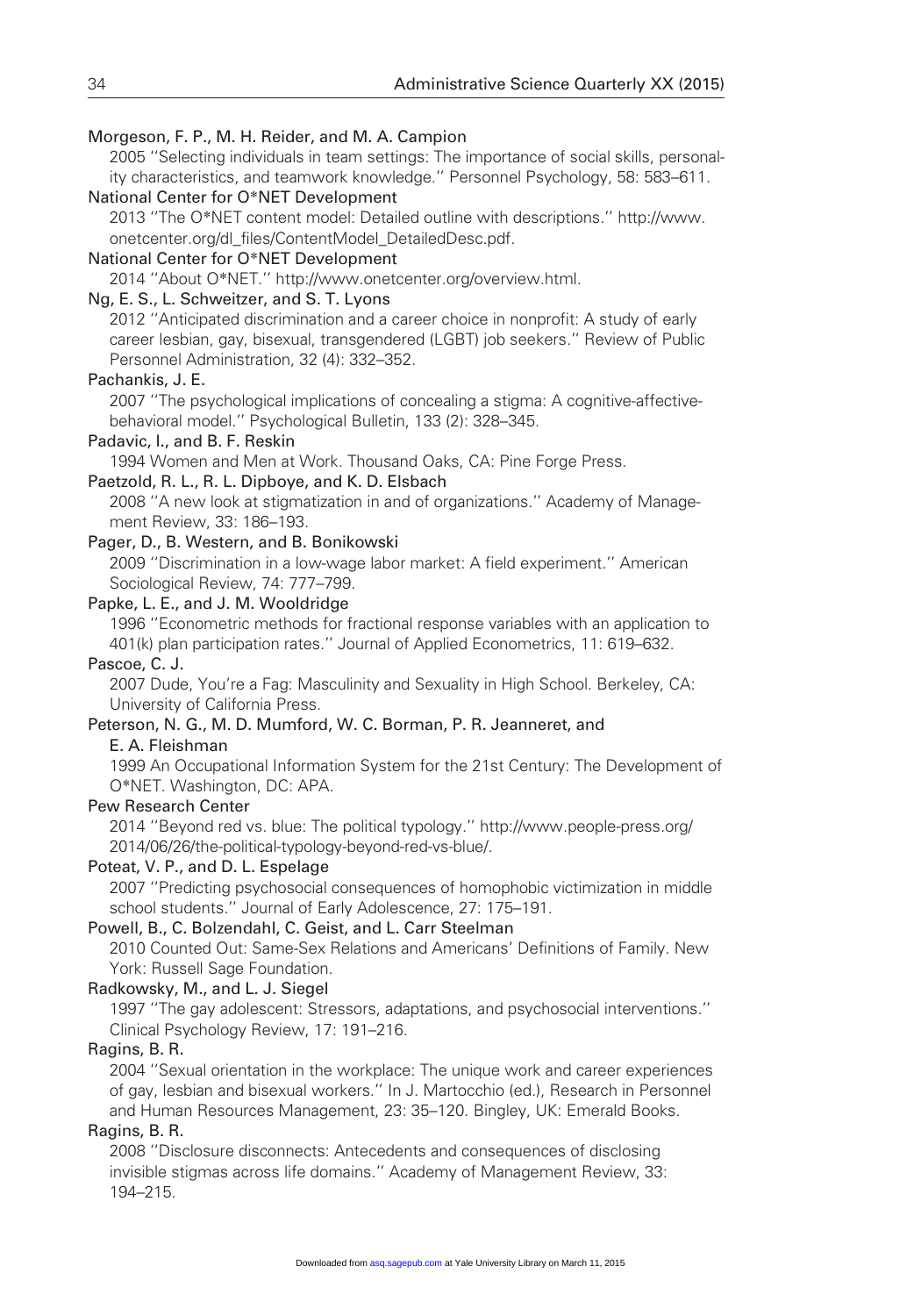#### Ragins, B. R., and J. M. Cornwell

2001 ''Pink triangles: Antecedents and consequences of perceived workplace discrimination against gay and lesbian employees.'' Journal of Applied Psychology, 86: 1244–1261.

#### Ragins, B. R., R. Singh, and J. M. Cornwell

2007 ''Making the invisible visible: Fear and disclosure of sexual orientation at work.'' Journal of Applied Psychology, 92: 1103–1118.

#### Reimann, R.

2001 ''Lesbian mothers at work.'' In M. Bernstein and R. Reimann (eds.), Queer Families, Queer Politics: Challenging Culture and the State: 254–271. New York: Columbia University Press.

#### Reskin, B. F.

1993 ''Sex segregation in the workplace.'' Annual Review of Sociology, 19: 241–270. Reskin, B. F., and P. A. Roos

1987 ''Status hierachies and sex segregation.'' In C. Bose and G. Spitze (eds.), Ingredients for Women's Employment Policy: 3–21. Albany, NY: State University of New York Press.

#### Robinson, W. S.

1950 ''Ecological correlations and the behavior of individuals.'' American Sociological Review, 15: 351–357.

## Sedlovskaya, A., V. Purdie-Vaughns, R. P. Eibach, M. LaFrance, R. Romero-Canyas, and N. P. Camp

2013 ''Internalizing the closet: Concealment heightens the cognitive distinction between public and private selves.'' Journal of Personality and Social Psychology, 104: 695–715.

#### Sherman, R.

2007 Class Acts: Service and Inequality in Luxury Hotels. Berkeley, CA: University of California Press.

#### Simons, H. W.

1966 ''Authoritarianism and social perceptiveness.'' Journal of Social Psychology, 68: 291–297.

#### Smart, L., and D. M. Wegner

1999 ''Covering up what can't be seen: Concealable stigma and mental control.'' Journal of Personality and Social Psychology, 77: 474–486.

#### Snyder, M.

1987 Public Appearances, Private Realities: The Psychology of Self-Monitoring. New York: Freeman.

## Stephens-Davidowitz, S.

2014 ''Estimating the closeted gay male population.'' Paper presented at the Centers for Disease Control and Prevention STD Conference, June 10, Atlanta, GA.

#### Stern, I., and J. D. Westphal

2010 ''Stealthy footsteps to the boardroom: Executives' backgrounds, sophisticated interpersonal influence behavior, and board appointments.'' Administrative Science Quarterly, 55: 278–319.

#### Taulke-Johnson, R.

2008 ''Moving beyond homophobia, harassment and intolerance: Gay male university students' alternative narratives.'' Discourse: Studies in the Cultural Politics of Education, 29: 121–133.

#### Tilcsik, A.

2011 ''Pride and prejudice: Employment discrimination against openly gay men in the United States.'' American Journal of Sociology, 117: 586–626.

#### Tsacoumis, S., and C. H. Van Iddekinge

2006 ''A comparison of incumbent and analyst ratings of O\*NET Skills.'' Raleigh, NC: National Center for O\*NET Development.